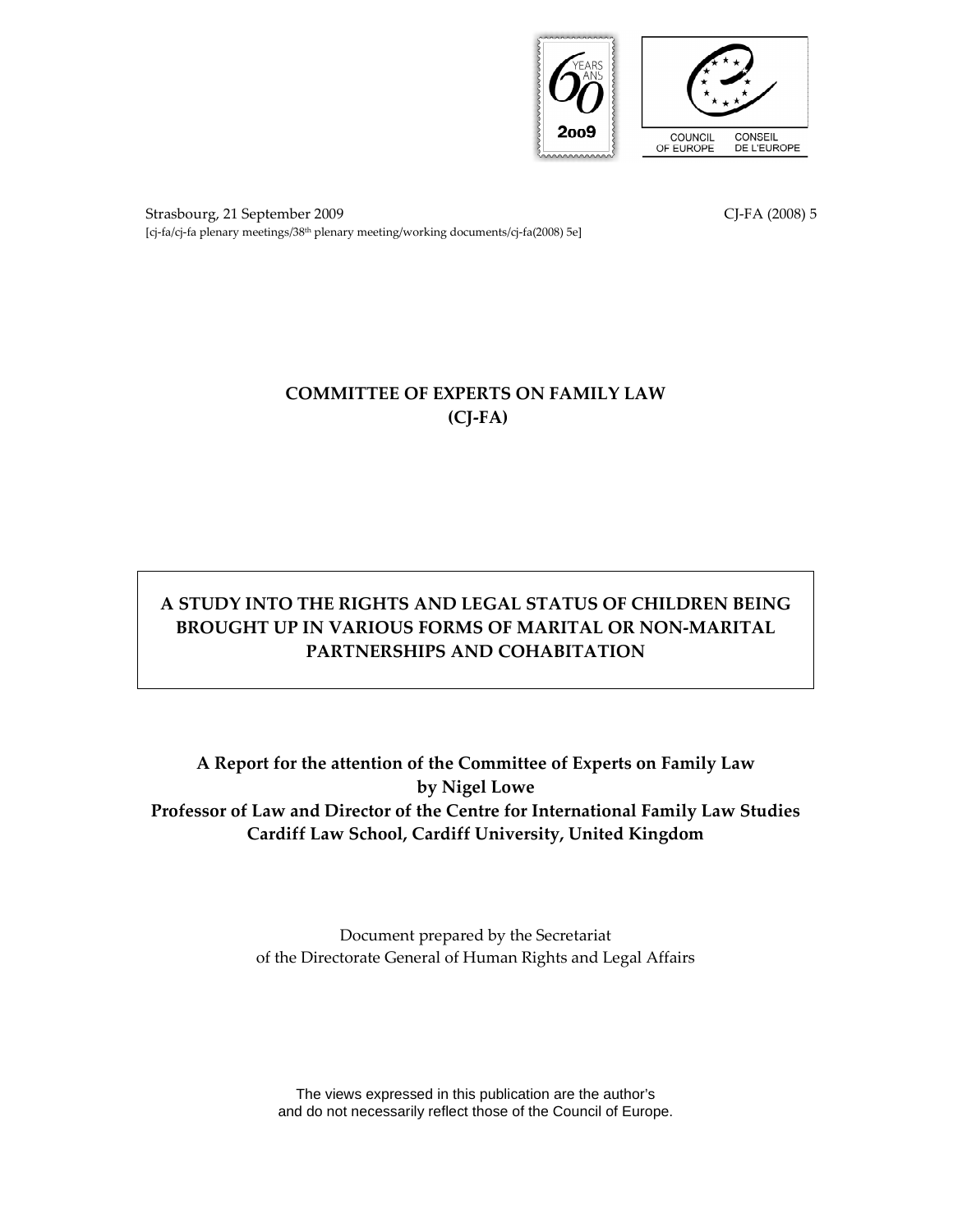## I. TERMS OF REFERENCE AND FORM OF REPORT

The basic terms of reference of this report are:

- to undertake an investigative study into the rights and legal status of children being brought up in various forms of marital or non-marital partnership and cohabitation;
- to make proposals concerning a possible follow-up.

An important backdrop to this study is the existence of:

- 1. certain Council of Europe instruments, namely, the 1975 European Convention on the Legal Status of Children Born Out of Wedlock, which has long been recognised as in need of modernising,<sup>1</sup> and the not unrelated Recommendation No R  $(84)$  4 on Parental Responsibilities and the "White Paper" On Principles Concerning the Establishment and Legal Consequences of Parentage, 2 which has not yet been followed up; and
- 2. human rights instruments, in particular the *United Nations Convention on the Rights of* the Child 1989 ("CRC"), to which all Council of Europe Member States are Parties, and by which State Parties are enjoined<sup>3</sup> to respect and ensure the Convention rights for each child within their jurisdiction are applied without discrimination of any kind. In addition, whilst not child-specific, the European Convention on Human Rights ("ECHR") is relevant in as much as Member States are bound inter alia by Articles 8 and 14 to respect private and family life without discrimination.

With these terms of reference, the existence of relevant, but dated or incomplete Council of Europe instruments, as well as the human rights instruments, the rapidly developing science of assisted reproduction and the changing and more varied forms of family households in mind, the report comprises:

- Introduction which considers the appropriate scope of the report (concluding that it should examine the legal position of parenthood and parental responsibility as well as the child's legal position) against a background of more varied forms of family households and the rapidly developing human reproductive technology;
- Sources of information on which the report is based;
- A brief overview of the relevant international obligations;

 $\frac{1}{1}$  At its 30<sup>th</sup> meeting in September 1997, the Committee of Experts on Family Law (CJ-FA) gave Working Party No 2 on the legal status of children the task of drawing up a report containing principles relating to the establishment and legal consequences of parentage. The Working Party was mandated to prepare principles to be included in an international instrument on the legal status of children in the light of proposals made during XXVIIth Colloquy on legal problems relating to parentage (Malta 1997).

<sup>2</sup> CJ-FA (2001) 16 rev.

 $3$  By Art 2(1).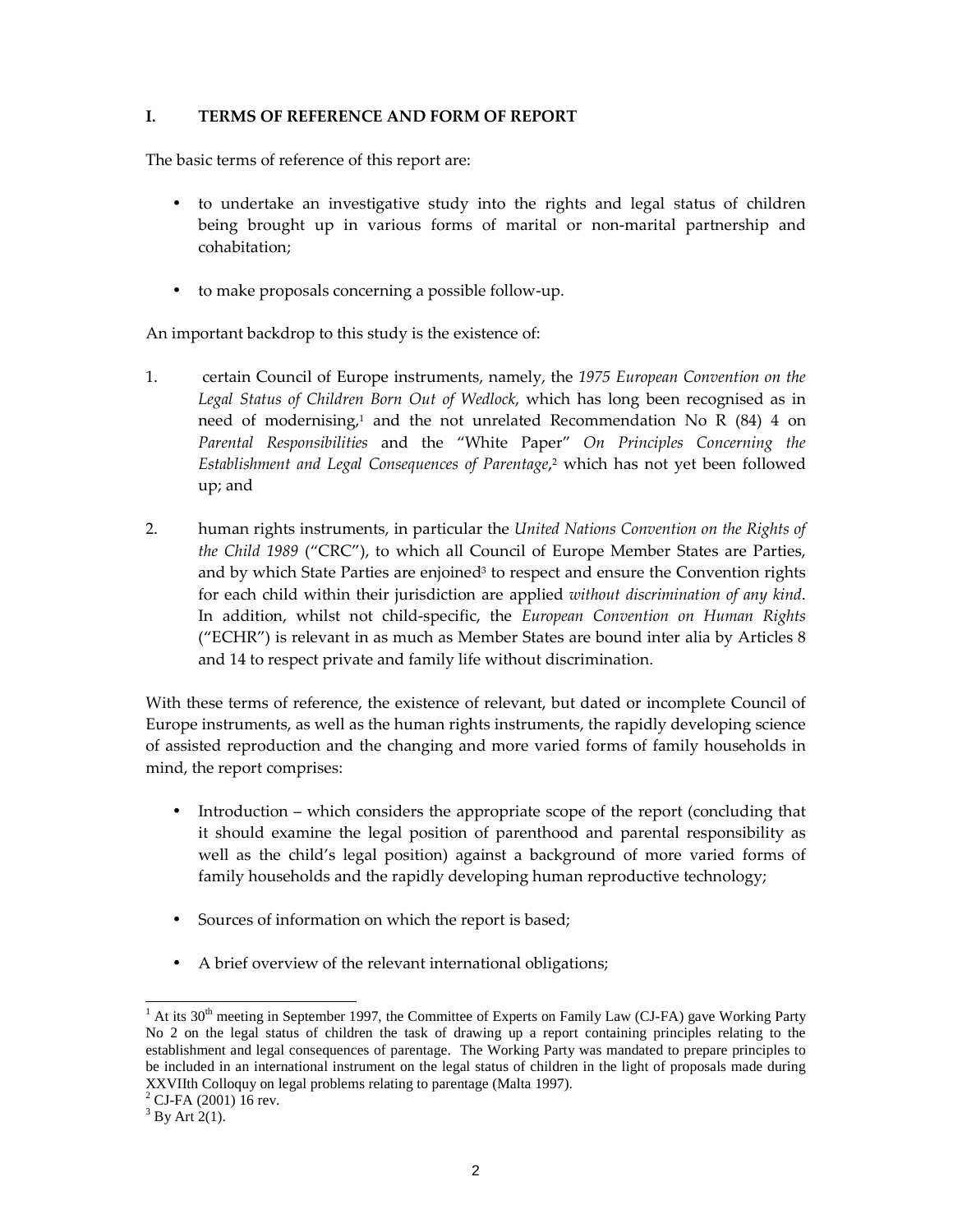- A review of the current legal position across Member States of the Council of Europe;
- An assessment of the current position judged particularly against international obligations.
- Suggestions for revising the 1975 European Convention on the Legal Status of Children Born Out of Wedlock and its amalgamation with provisions on parental responsibilities by a proposed new Convention on Family Status.

## II. INTRODUCTION

### a. Determining the appropriate scope of the study

An inherent difficulty of preparing this report is to determine its appropriate scope. At one level, one can simply concentrate on the child's position per se without regard to their parents' or other carers' position. Indeed, European States have tended to treat the two positions separately being at times concerned with parental status and responsibility, and at others with the child's status and resulting legal position. One consequence of this is that even the States which expressly provide for children to have the same status regardless of their parents' status (e.g. Belgium and Bulgaria) or which prohibit discrimination against illegitimate children (e.g. Germany), the parent's position is still distinguished according to their marital status. In contrast, at least from a structural point of view, the 1975 European Convention on the Status of Children Born Out of Wedlock, which concern equalising the child's status and rights between those born to married parents and those born to unmarried parents, does address both the parents' and the child's legal position in a single instrument. Similarly, UNCRC recognises the importance of the parental role requiring States to

"… respect the responsibilities, rights and duties of parents…. to provide, in a manner consistent with the evolving capacities of the child, appropriate direction and guidance in the exercise by the child of the rights recognised in the present Convention";<sup>4</sup>

as well as providing for particular children's rights.

-

Children do not live in a vacuum, but within a family and an important part of their protection is that the family unit, no matter what form it takes, enjoys adequate and equal legal recognition and protection. In other words, it is as discriminating to the child to limit legal parenthood or to deny significant carers legal rights and responsibilities as to accord the child a different status and legal rights according to the circumstance of their birth or upbringing. As the International Lesbian and Gay Association ('ILGA') Europe Report on "The Rights of Children Raised in Lesbian, Gay, Bi-Sexual or Transgender Families: A European Perspective"<sup>5</sup> puts it:

<sup>4</sup> Article 5. See also Article 18 which requires States to *"use their best efforts to ensure recognition of the principle that both parents have common responsibilities for the upbringing and development of the child".* 5 October 2008.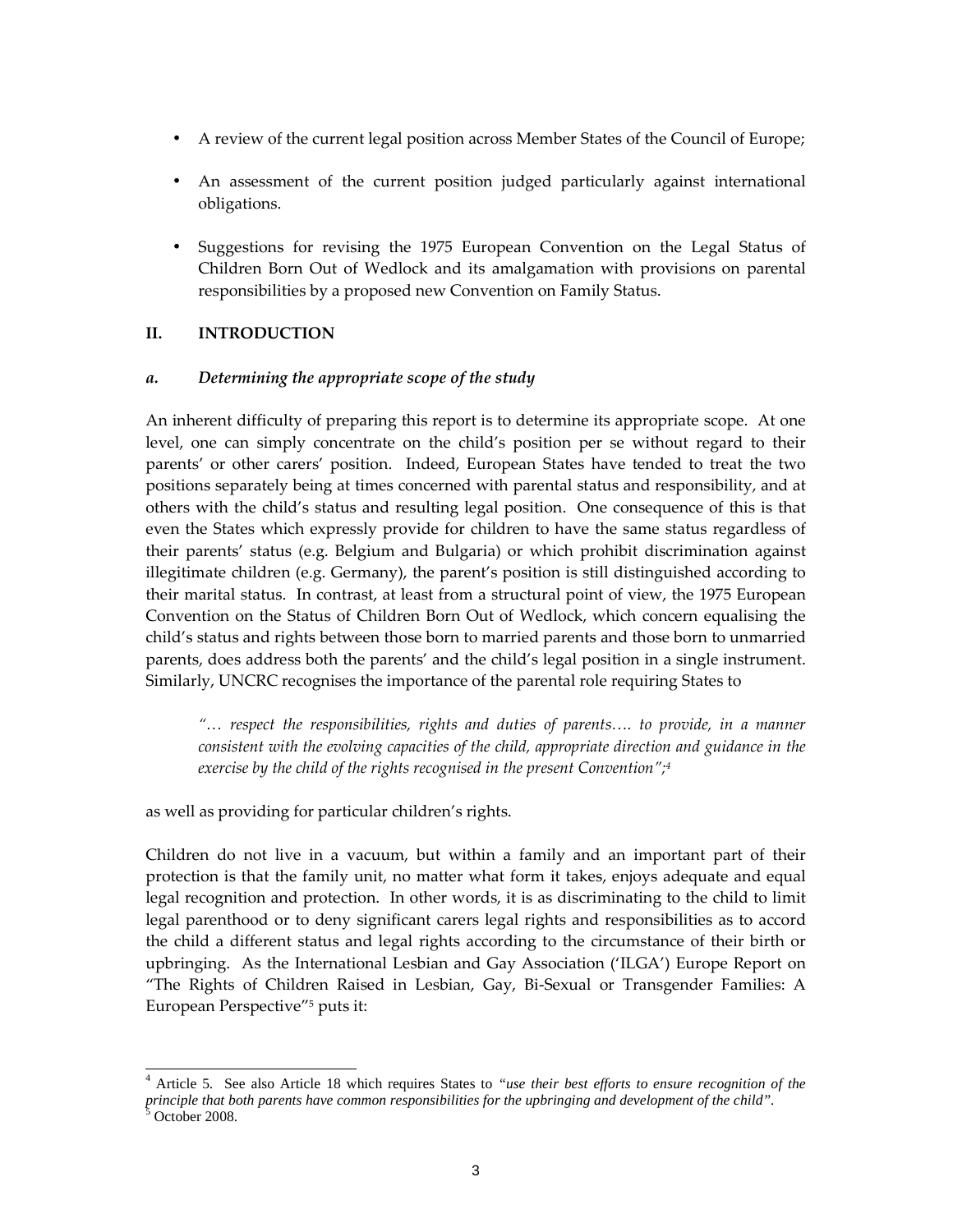"the family unit is often central to a child's security, happiness and to the protection of their rights… Consequently, the extent to which a child's family unit enjoys legal recognition has a considerable impact on that child's enjoyment of his or her rights".

The report makes the valid point that while the distinction between a parent and a significant carer (which they term "co-parent") is important from a legal point of view, from the child's perspective it may be insignificant in social terms. The basic premise of the ILGA report is that

"it cannot be in the best interest of… children to leave their important relationships of care outside of the legal framework of rights and responsibilities… The challenge is to ensure that all children enjoy human rights equally".

The ILGA Report was specifically concerned with lesbian, gay, bisexual and transgender (LGBT) people, but its basic premise seems relevant to all types of family units. This report is committed to the view that when considering the rights and legal status of children, one must also consider the rights and status of parents and other significant carers. In other words, it takes the view that issues of parenthood and parental responsibility are inextricably linked to the child's legal position.<sup>6</sup>

#### b. The changing pattern of family life

An important background to this report is the changing pattern of family life. While the traditional idea of the family in Europe - namely a married, opposite-sex couple with children - remains important, it has long been acknowledged that this is not the only form of family unit deserving of recognition. Indeed, many children do not live in such a traditional household.<sup>7</sup> As the ILGA report puts it<sup>s</sup>

"Divorce is now commonplace, leading to a rise in single-parent households and step-families. Growing numbers of couples are choosing not to marry, leading to greater numbers of children born out of wedlock".

More recently, there has been growing social acceptance and consequential expansion of LGBT families.<sup>9</sup> These developments have in turn put pressure upon European legal

<sup>6</sup> This is by no means a novel point. Eekelaar made the same point when commenting on UNCRC, see *"The Importance of Thinking that Children have Rights"* (1992) 61 JLF 221 at 233.

<sup>7</sup> According to statistics compiled by the Council of Europe (*Family 2006 in 46 Council of Europe Member States* available at www.coe.int/HE/Com/Press/source/figures\_family2006/doc), in Belgium and Estonia less than half of all families were "traditional families", while in most States births out of wedlock are increasing with, for example, more than half being so in Norway, 48.5% in France and 34% in Hungary. In Estonia and the Netherlands, 45% and 30% respectively of families were "cohabitant families" while single parent households (commonly headed by women) ranged at the high end from 25% in the United Kingdom, around 20% in Finland and Germany, 19% in Poland and Slovenia, 13% in the Czech Republic and Estonia and 12% in Switzerland. See also Karmerman and Khan, "Single-parent, female-headed families in Western Europe: Social change and response", 2007 International Social Security Review Vol 42, Issue 1, 3-34.

<sup>8</sup> Op. cit. n. 4 at p. 5.

<sup>&</sup>lt;sup>9</sup> According to research referred to in the ILGA Report, ibid, at p 6, it is estimated that between 15-20% of lesbians have children and that 9% of households headed by a same-sex couple (rising to 18% of lesbian households) included at least one child.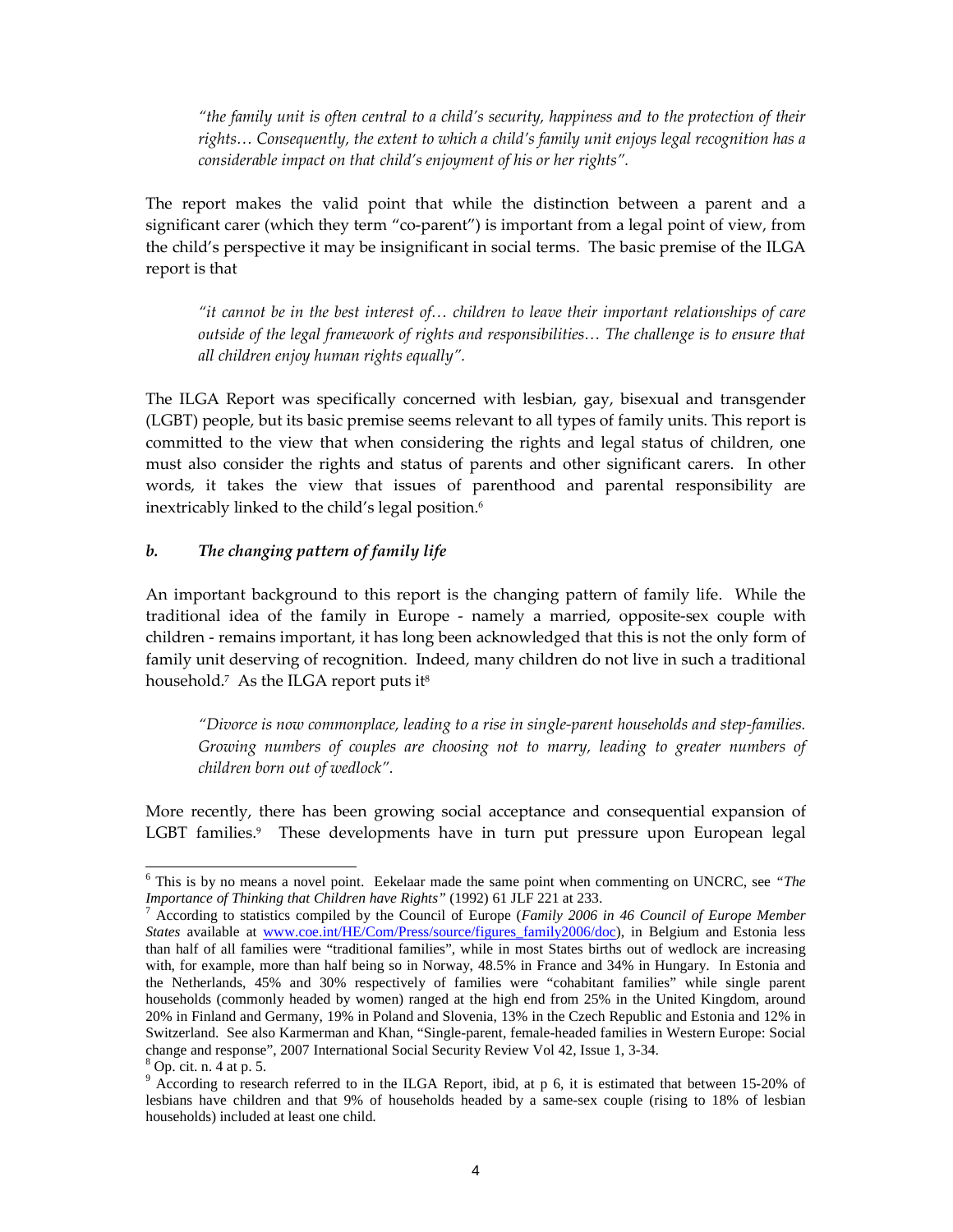systems to accommodate the different forms of family units, for example, the recognition of same-sex partnerships, though the pace of the legal accommodation is by no means uniform across Council of Europe Member States.

Not only has the composition of family units become more varied, but also advances in assisted human reproduction technology have challenged the very assumptions about the meaning of parenthood. These developments, too, have had to be faced by legal systems, though, as will be seen, at least in respect of motherhood, there has generally been a more uniform response across Member States.

#### III. SOURCES OF INFORMATION UPON WHICH THE REPORT IS BASED

The report draws on information from a number of sources. One important source is the response to a questionnaire (see Appendix) especially designed for this study, which was circulated to all Member States by the Council of Europe's Secretariat ("the Study questionnaire") and to academic experts, most of whom had written national reports in connection with the Commission of European Family Law (CEFL)'s<sup>10</sup> work on Parental Responsibilities.11 From this source, information was obtained from the following 28 Member States, namely, Austria, Belgium, Bosnia and Herzegovina, Bulgaria, Denmark, Estonia, Finland, France, Georgia, Germany, Greece, Hungary, Italy, Latvia, Lithuania, Malta, Monaco, Netherlands, Norway, Portugal, Romania, Russia, Serbia, Slovakia, Spain, Sweden, Ukraine and United Kingdom (England and Wales).

Another important source of information is the national reports on Parental Responsibilities prepared for the CEFL from Austria, Belgium, Bulgaria, Czech Republic, Denmark, Finland, France, Germany, Greece, Hungary, Ireland, Italy, Lithuania, Netherlands, Norway, Poland, Portugal, Russia, Spain, Sweden, Switzerland and United Kingdom (England and Wales); and upon which the CEFL based its Principles of European Family Law Regarding Parental Responsibilities.<sup>12</sup>

Particular regard is also had to the ILGA Europe 2008 Report on "The Rights of Children Raised in Lesbian, Gay, Bi-sexual or Transgender Families: A European Perspective", the author's previous report to the CJ-FA, An Evaluation of the Council of Europe's Legal Instruments in the Field of Family Law,<sup>13</sup> and to the European Court of Human Rights case law, Van Bueren's analysis<sup>14</sup> of which has proved invaluable.

 $\overline{a}$ 

<sup>&</sup>lt;sup>10</sup> The CEFL, which was created in 2001, is an independent body of European academic scholars whose selfappointed mission is the creation of Principles of European Family Law that are thought to be the most suitable for the harmonisation of family law in Europe, see, for example, the Preface to Boele-Woelki, Ferrand, González Beilfuss, Jänterä-Jareborg, Lowe, Martiny and Pintens, "*Principles of European Law Regarding Divorce and Maintenance Between Former Spouses"* (Intersentia, 2002).

<sup>&</sup>lt;sup>11</sup> These national reports are published in "*European Family Law in Action Vol III: Parental Responsibilities*" (eds Boele-Woelki, Braat and Curry-Sumner, Intersentia, 2005).

<sup>12</sup> See Boele-Woelki, Ferrand, González Beilfuss, Jänterä-Jareborg, Lowe, Martiny and Pintens "*Principles of European Family Law Regarding Parental Responsibilities"* (Intersentia, 2007).

<sup>&</sup>lt;sup>13</sup> CJ-FA (2006) 1 Rev.

<sup>&</sup>lt;sup>14</sup> See Van Bueren, "Child Rights in Europe" (Council of Europe, Strasbourg, 2007).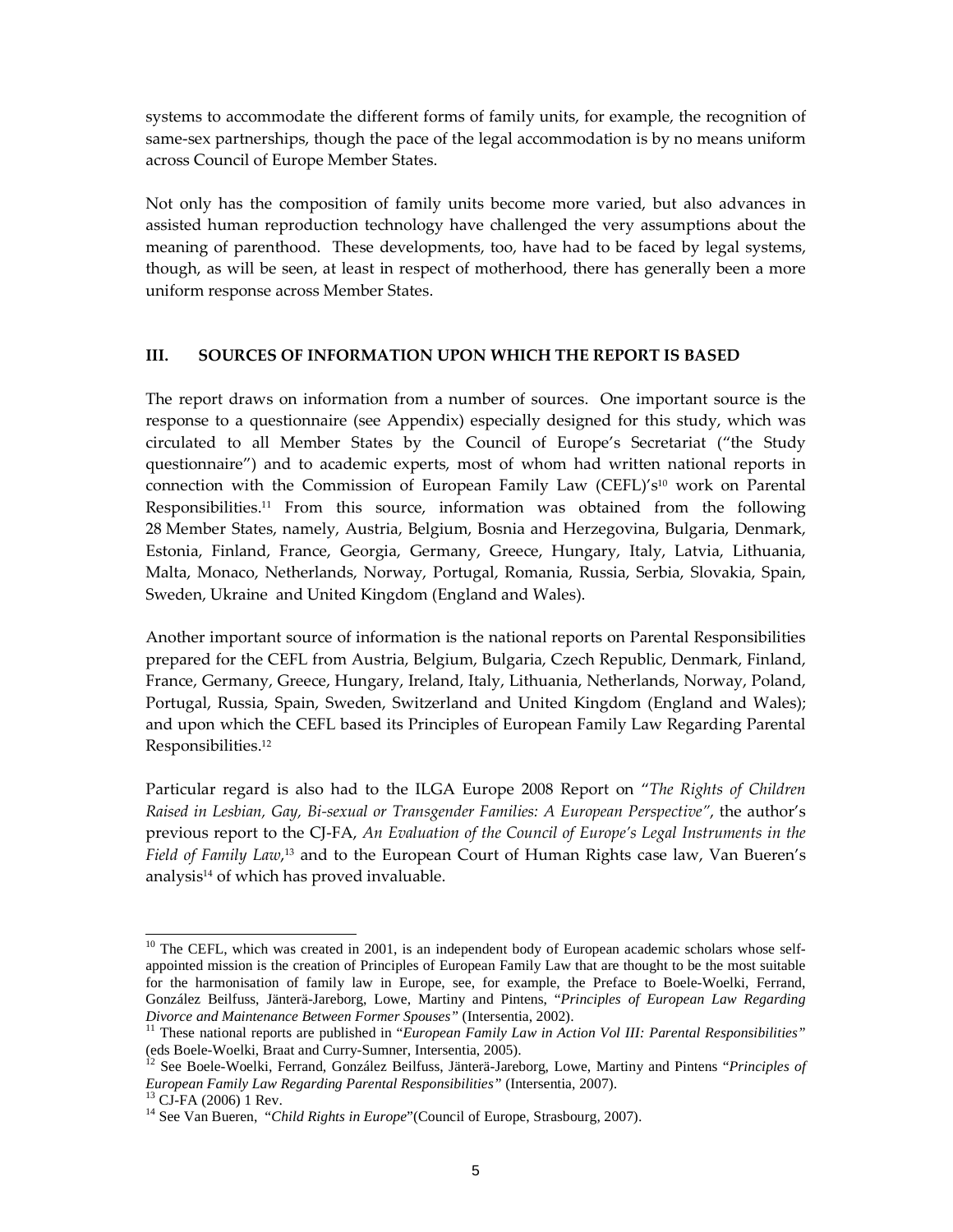#### IV. A BRIEF OVERVIEW OF THE RELEVANT INTERNATIONAL OBLIGATIONS

#### a. General obligation not to discriminate

Both UNCRC and the ECHR have non discrimination provisions. The former provides, by Article 2(1), that:

"All State Parties shall respect and ensure the rights set forth in the present Convention to each child within their jurisdiction without discrimination of any kind, irrespective of the child's or his or her parents' or legal guardian's race, colour, sex, language, religion, political or other opinion, national, ethnic or social origin, property, disability, birth or other status".<sup>15</sup>

The latter, though not child-specific, provides in similar terms through Article 14 that:

"The enjoyment of the rights and freedoms set forth in this Convention shall be secured without discrimination on any ground such as sex, race, colour, language, religion, political or other opinion, national or social origin, association with a national minority, property, birth or other status".<sup>16</sup>

#### b. The rights guaranteed or protected

#### i. The child's family rights

-

Although primarily concerned with particular rights of children, UNCRC nevertheless recognises the importance of the family in promoting and securing children's development. Indeed, this is expressed in the Preamble which provides inter alia

"Convinced that the family, as the fundamental group of society and the natural environment for the growth and well-being of all its members, and particularly children, should be afforded the necessary protection and assistance so that it can fully assume its responsibilities within the community…"

However, as is evident from the repeated references to "parents" throughout the instrument, the Convention tends to take a narrow approach to the meaning of "family", though Article 5 in particular embodies a wider notion by providing:

"State parties shall respect the responsibilities, rights and duties of parents  $or$ , where applicable, legal guardians or other persons legally responsible for the child" to provide, in a manner consistent with the evolving capacities of the child, appropriate direction and guidance in the exercise by the child of the rights recognised in the present Convention".

<sup>&</sup>lt;sup>15</sup> This non-discrimination provision has been specifically enacted in Spain by Article 3 of The Organic Law 1/1996.

<sup>&</sup>lt;sup>16</sup> Note that it is well established that Article 14 does not afford an independent Convention right but can only be relied upon in conjunction with another Article. Article 1(1) of Protocol 12 (which came into force in April 2005) does make discrimination an independent right but by no means all Member States have signed it.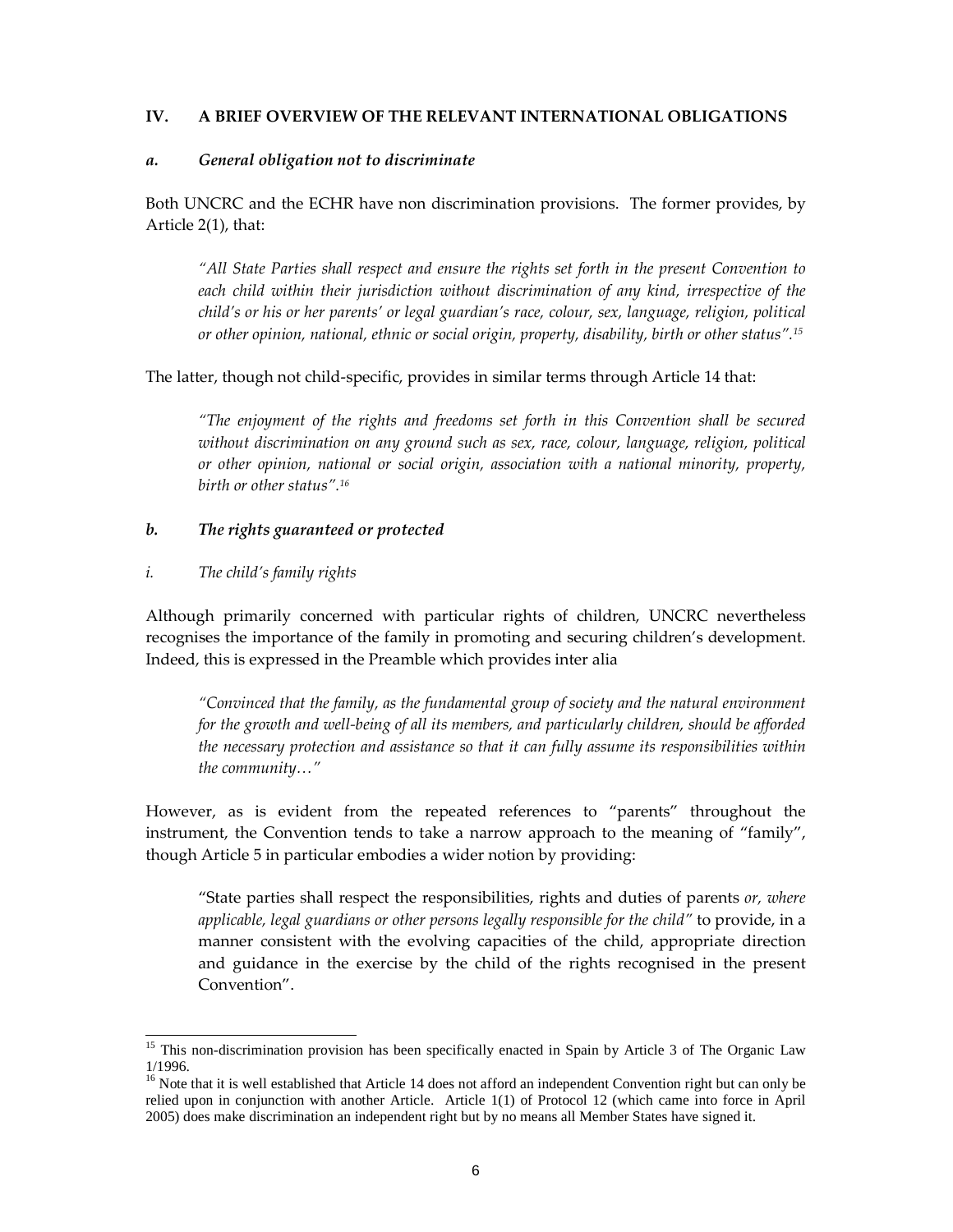In contrast, while the ECHR is concerned to confer rights upon all individuals rather than specifically upon children, the extensive jurisprudence, as developed by the European Court of Human Rights ("ECtHR") on the meaning of "family life" to determine whether Article 8 rights are engaged, has given the Convention a wider ambit than UNCRC, at least in connection with the right to respect for private and family life.

It is not the intention of this report to provide an extensive analysis of that jurisprudence. That is already well-chartered territory.<sup>17</sup> Suffice to say as follows:

the concept of "family life" for the purposes of engaging Article 8 rights is a developing one. Indeed, Van Bueren maintains that the Article 8 jurisprudence on the meaning of "family life" "has generally been dynamic and progressive" taking into account social change and "in this way, paradoxically acting as a catalyst for further change".<sup>18</sup> Against this background of a developing concept it can be said at present that:

- The mother-child relationship will always be considered a 'family' regardless of whether the child is born within or out of lawful wedlock.<sup>19</sup>
- The married father-child relationship is also always considered a 'family' and thus to engage Article 8 rights.<sup>20</sup>

BUT

• Unmarried fathers need to establish more than a blood tie to establish family life with their child, $2<sup>1</sup>$  namely, a sufficient interest in and commitment to the child.

As Kilkelly has put it<sup>22</sup>, the ECtHR appears to distinguish unmarried fathers who are committed to their children and those who do not appear to want such a close relationship.

### However,

• provided an unmarried father can demonstrate sufficient interest/commitment, then it is not necessary to prove that his cohabitation with the mother is continuing at the time of the child's birth<sup>23</sup> or even that he has cohabited with the mother at all.<sup>24</sup> Furthermore, once such a relationship is shown, it does not matter that the parent is homosexual or transsexual.<sup>25</sup>

<sup>-</sup><sup>17</sup> See, for example, Van Bueren, op cit n 14 at 118ff, Fortin "*Children's Rights and the Developing Law*" (2<sup>nd</sup> edn, Butterworths 2003) 60-62, Kilkelly, "*The Child and the European Convention"* (Ashgate, 1999) and, most recently, the ILGA report, op cit n 5 at para 2-3.

<sup>18</sup> Op cit, n 14 at 118. But note the more cautious analysis by McGlynn "*Families and the European Union – Law, Politics and Pluralism"* (Cambridge University Press, 2006) at p 17, who maintains that *"Convention jurisprudence has only slowly moved forward towards a pluralist and diverse approach to families"* and that it *"remains tethered to heterosexual marriage as forming the foundation of 'the family'".*

<sup>19</sup> *Marckx v Belgium* (1979) 2 EHRR 330.

<sup>20</sup> *Johnston v Ireland* (1986) 9 EHRR 203.

<sup>21</sup> *Nylund v Finland* (Application No 27110/95) and *G v Netherlands* (1993) 16 EHRR CD 38.

 $22$  Op cit n 17 at 192.

<sup>23</sup> *Keegan v Ireland* (1994) 18 EHRR 342.

<sup>&</sup>lt;sup>24</sup> *Lebbink v Netherlands* (2004) 40 EHRR 18 (father regularly visited his child and baby-sat).

<sup>25</sup> *Salgueiro da Silva Mouta v Portugal* (1999) 31 EHRR 47 and *X, Y and Z v United Kingdom* (1997) 24 EHRR 143.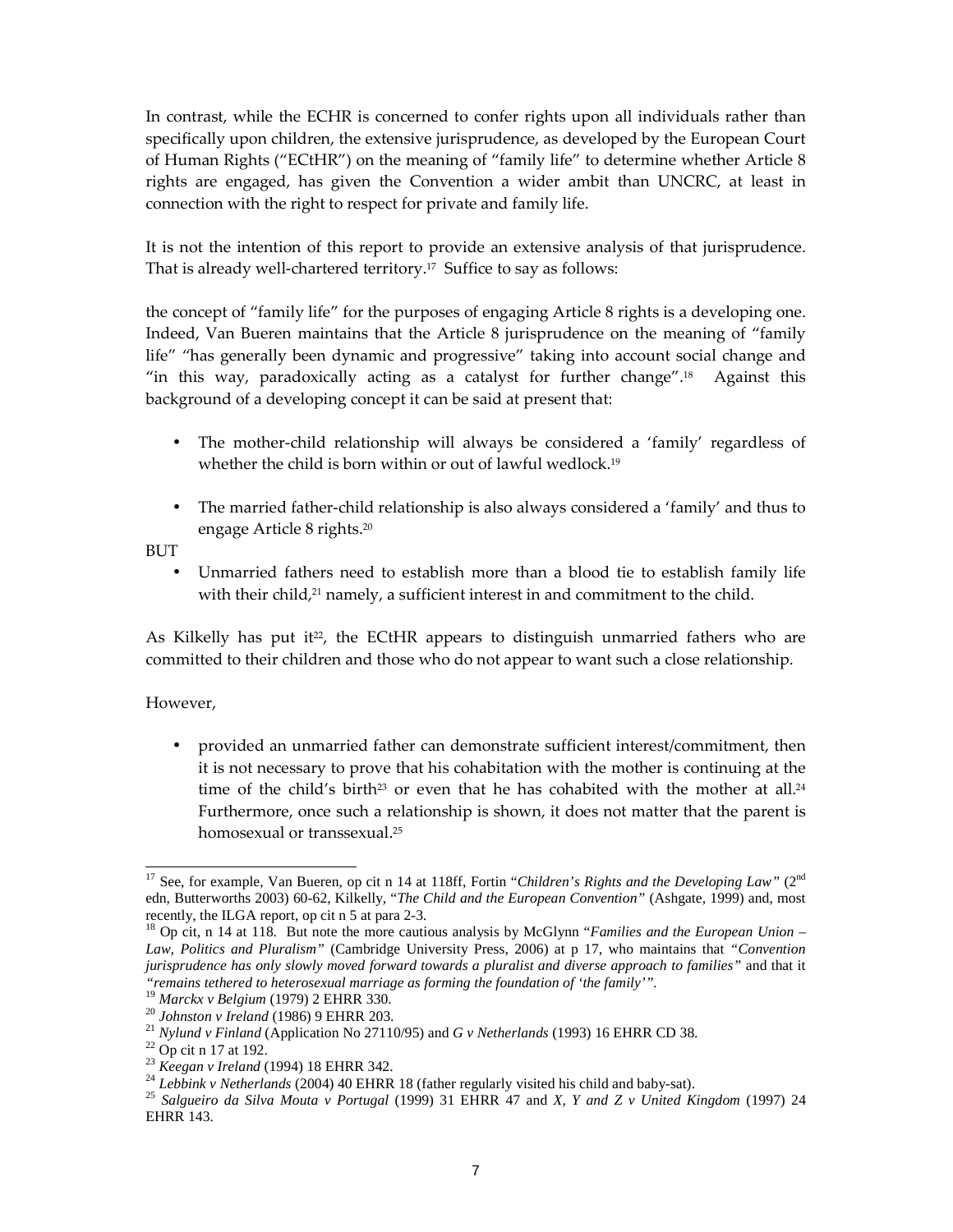• *absent the interest/commitment requirement* it is unclear whether the grandparentgrandchild relationship can be considered to be "family life".<sup>26</sup>

Similarly,

absent the interest/commitment requirement it is unclear whether the relationship between the same-sex partner of a parent and the child ipso facto attracts Article 8 rights.<sup>27</sup>

On the other hand,

• provided there is a caring relationship between the adult and the child, then it is clear that the absence of a biological link is not fatal to the engagement of Article 8 rights.<sup>28</sup>

Although different views can be taken of the current position and of the significance of ECtHR jurisprudence,<sup>29</sup> there is, in this author's view, strength in the conclusion of the ILGA Report:<sup>30</sup>

 "The idea that married heterosexual couples and their offspring represent the only valid form has clearly been put to rest by the ECtHR, replaced by the more nuanced notion of the de facto family. While the ECtHR's recognition of de facto families... opens up the possibility of recognising a variety of loving and mutually supportive relationships, it nevertheless at present provides too little guidance on matters of family rights and equality for children raised in LGBT families".

## ii. Child-specific rights

Completing the overview of international obligations is a resumé of the various specific child rights provided for by international instruments.

<sup>-</sup><sup>26</sup> ECHR jurisprudence to date suggests that the blood tie alone is insufficient, see *Price v UK* (1982) 55 DR 224 and *L v Finland* [2000] 2 FLR 118. But it has been argued, see Douglas and Ferguson *"The role of grandparents in divorced families"* (2003) 17 Int Jo of Law, Policy and Family 41 and Ferguson et al *Grandparenting in Divorced Families* (Policy Press, 2004) at 74 depending upon the facts it may be possible to establish "family life" without necessarily providing de facto caring. See also Van Bueren, op cit n 14, at 120, who states that relationships between children and grandparents may fall within Article 8's protection and points to decisions of the Supreme Courts of Slovenia and Belgium.

<sup>&</sup>lt;sup>27</sup> A pointer in favour, arguably, is *Karner v Austria* (2003) 38 EHRR 528 – in which it was held that the right to succeed to a tenancy of a home shared by a same-sex couple was protected under Article 8 by the right to respect for one's home. Although a pointer in the opposite direction was *Fretté v France* (2004) 38 EHRR 31 – in which a State's right to discriminate against homosexuals in restricting who can adopt was upheld as being within the State's margin of appreciation, the more recent ruling by the Grand Chamber in *EB v France* (Application No 43546/02), [2008] 1 FLR 850, that the refusal to authorise the applicant to adopt a child inter alia on the grounds of her homosexuality violated Article 14 in conjunction with Article 8 was based upon the premise that Article 8 rights encompass the right to establish and develop relationships with other human beings. <sup>28</sup> *K and T v Finland* [2001] 36 EHRR 18.

 $29$  McGlynn's cautious interpretation, for example, has already been noted at note above.

 $30$  Op cit n 5, at para 2.4.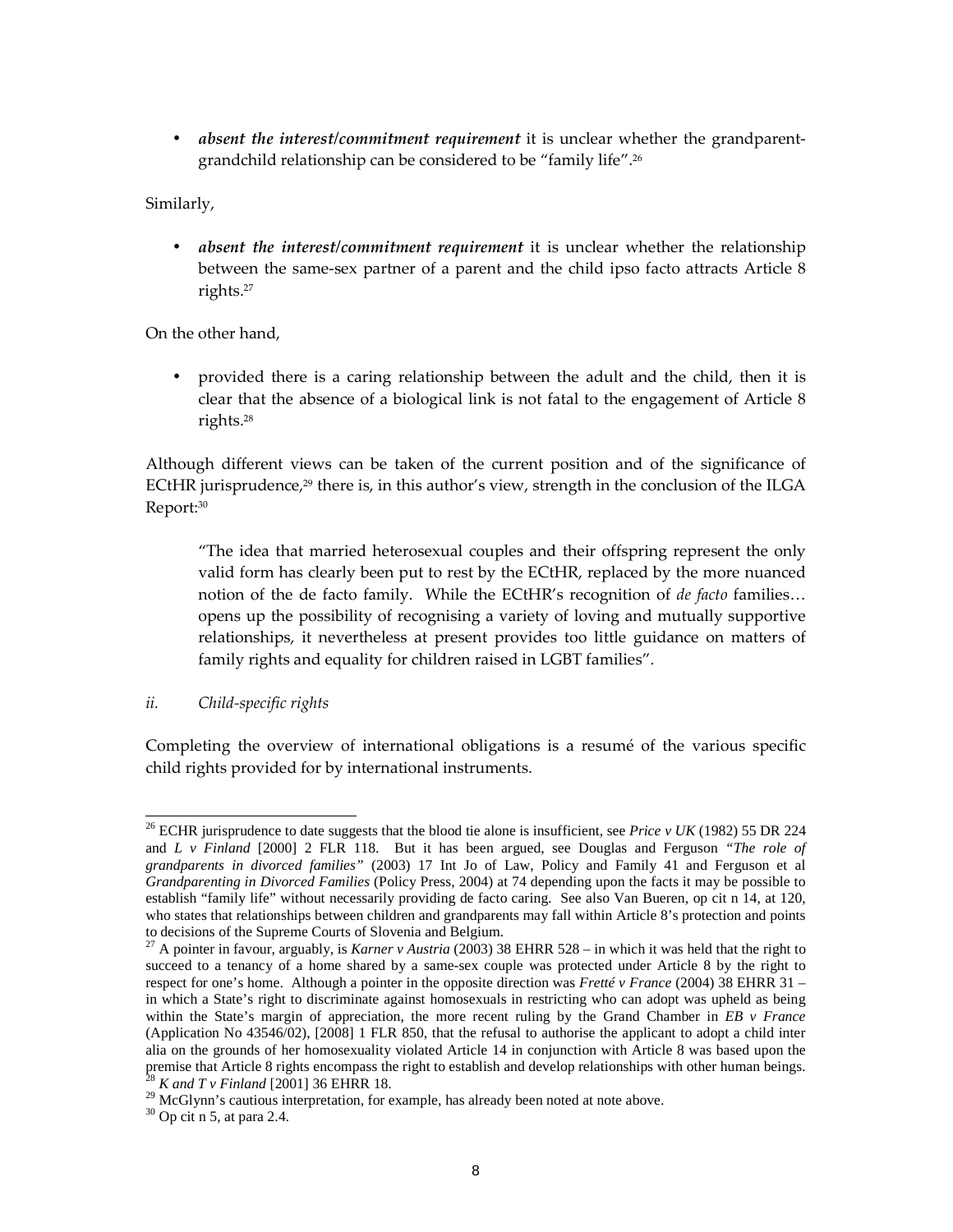So far as is relevant to this report, UNCRC provides for the following rights:

- The right to life and development in as much as Article 6 requires State Parties that "every child has inherent right to life" and to "ensure to the maximum extent possible the survival and development of the child".
- The right to an identity in as much as Article 7 provides

 "1. The child shall be registered immediately after birth and shall have the right from birth to a name, the right to acquire a nationality and, as far as possible, the right to know and be cared for by his or her parents.

 2. State Parties shall ensure the implementation of these rights in accordance with their national law and their obligation under the relevant international instruments in this field, in particular where the child would otherwise be stateless".

Article 8 further requires State Parties to:

- " ... respect the right of the child to preserve his or her identity, including nationality, name and family relations as recognised by law without unlawful interference".
- the right to live with or maintain contact with both parents in as much as Article 9(1) requires State Parties to:

 "ensure that a child shall not be separated from his or her parents against their will, except when competent authorities subject to judicial review determine, in accordance with applicable law and procedures, that such separation is necessary for the best interests of the child".

Where the child is separated from one or both parents, Article 9(3) requires States to:

"… respect the right of the child… to maintain personal relations and direct contact with both parents on a regular basis, except if it is contrary to the child's best interests".

In addition, UNCRC confers upon the child the right to recover maintenance from the parents or other persons having financial responsibility for the child (Article 27(4)); right of freedom of expression (Article 13); freedom of thought, conscience and religion (Article 14); freedom of association (Article 15); right to education (Article 28) and in general not to be subjected to arbitrary or unlawful interference with privacy, family, home or correspondence (Article 16).

Most of the above mentioned rights are also effectively provided for by the ECHR although neither expressed in a child-specific way nor expressly as a positive obligation.31 Thus the

<sup>-</sup> $31$  Though it is well established that certain parts of the Convention (Articles 2, 3 and 8 in particular) not only compel States to abstain from interfering with the rights they protect but also require them to take positive steps to secure those rights. See *Marckz v Belgium* op cit n 19 and the discussion by Fortin, op cit n 16 at 61-62.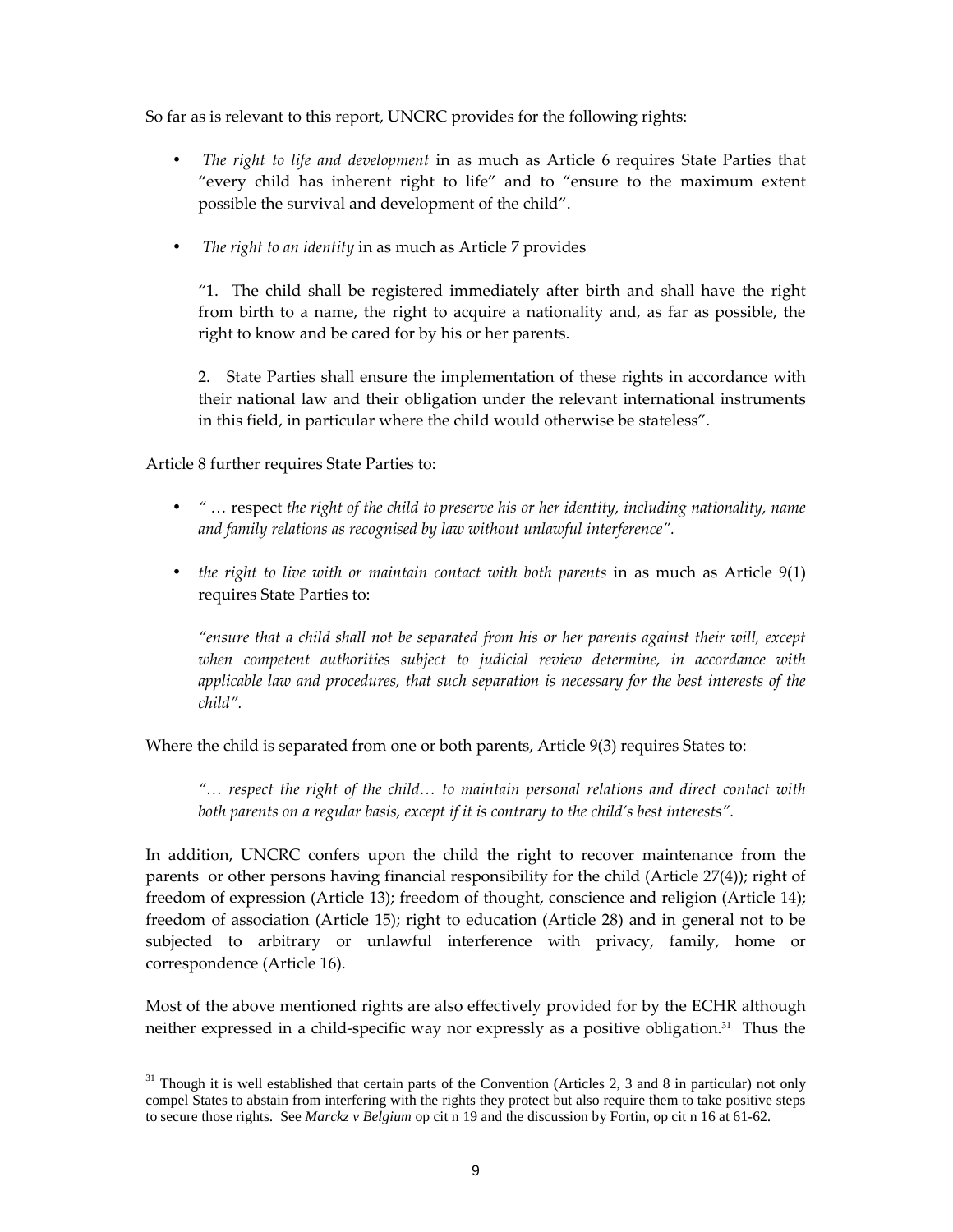right to life (though not development); freedom of expression, freedom of thought; conscience and religion; freedom of association; the right to education and the right to respect for private and family life are protected respectively by Articles 2, 8, 10, 9, 11 and Article 2 of Protocol 1.

Although there is no direct counterpart to UNCRC's Article 7 in the ECHR, some argue<sup>32</sup> that the child's right to identity is embodied in Article 8, while the right of the child to maintain regular contact with his or her parents is provided for by Article 4 of the 2003 Convention on Contact Concerning Children.

In addition to the above, the 1975 European Convention on the Legal Status of Children Born Out of Wedlock provides that the "father and mother of a child born out of wedlock shall have the same obligation to maintain the child as if it were born in wedlock" (Article  $6(1)$ )<sup>33</sup> and that the child born out of wedlock has the same rights of succession as the child born in wedlock (Article 9).

For the sake of clarity, it should be said that, unlike the ECHR, to which all Member States are committed, by no means have all Member States ratified the 2003 Convention or even the 1975 Convention.<sup>34</sup>

### V. A REVIEW OF THE CURRENT LEGAL POSITION ACROSS MEMBER STATES

In this section, regard is had to the findings from the response to the Study Questionnaire,<sup>35</sup> and, in relation to parental responsibilities, to that of the CEFL.<sup>36</sup>

### a. Legal Parentage

### i. The general position

In all the jurisdictions surveyed, the woman who gives birth is regarded as the legal mother regardless of her marital status and, with the exception of Greece (where the Civil Code, art 148 empowers a court to approve a gestational surrogacy with the result (see art 1464) that the presumed mother is not the woman giving birth but the woman who obtained court permission, regardless of her genetic connection with the child) and the Ukraine (where the Family Code provides that, in the case of an embryo conceived by spouses and implanted in another woman, the spouses, and not the woman giving birth, are regarded as the legal parents), though this is not always regulated by statute, regardless of her biological connection with the child.<sup>37</sup>

 $32$  See Van Bueren, op cit n 14 at 64ff and the authorities there cited.

 $33$  See also Principle 8 of the Recommendation No R (84) 4 on Parental Responsibilities.

<sup>&</sup>lt;sup>34</sup> At the time of writing the 2003 Convention has only been ratified by 5 Member States, though signed by 11 others, while the 1975 Convention has been ratified by 22 Member States and signed by 3 others.

<sup>&</sup>lt;sup>35</sup> The questionnaire is reproduced in the Appendix.

 $36$  Op cit at p 4 above.

<sup>&</sup>lt;sup>37</sup> In Lithuania, according to the Civil Code 2000 Art 3.139, entry as the child's mother in the records of the Registrar's Office is dependant upon the production of a certificate issued by the hospital or medical centre where the child was born or, in the absence of the former, by a consulting commission of doctors.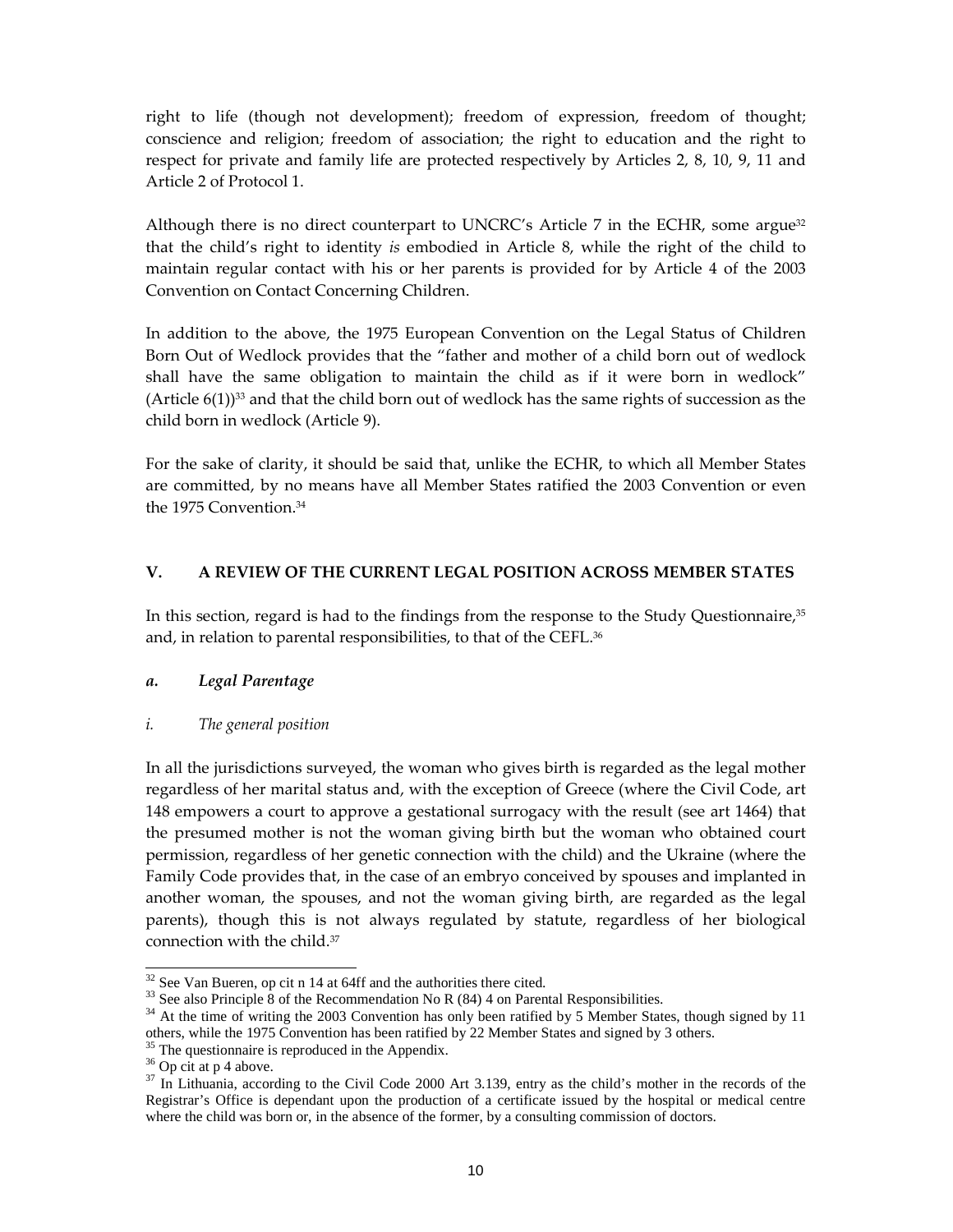There is unanimity, too, that in the case of a child born to a married woman, her husband is regarded as the legal father except, though this is not always provided for by statute, in the case of a second marriage contracted within a short period (sometimes expressed in months and sometimes in days)<sup>38</sup> before the child's birth. Some jurisdictions (e.g. Denmark and Norway) do not apply the presumption of paternity to the husband if he is separated from the mother at the time of the child's birth. Most jurisdictions stipulate that the husband is regarded as the legal father where he died within the period (variously expressed) of gestation prior to the child's birth.<sup>39</sup> Some apply similar rules in the case of the divorced husband.<sup>40</sup>

In most jurisdictions, the above stated position is a presumption and can therefore be rebutted in subsequent judicial paternity proceedings. 41

Where the child is born to unmarried parents, the position commonly taken by the civil law jurisdictions is that the man who acknowledges paternity, or the person whose paternity is established in court proceedings, will be regarded as the legal father. In the absence of acknowledgement or court order, the only legal parent is the mother.

Acknowledgement usually requires either a joint declaration by the man and the mother (as, for example, in Denmark and Slovakia) or a joint application to a competent authority (normally the registering authority).<sup>42</sup> A few States (for example, Bulgaria, Lithuania and Ukraine) permit acknowledgements solely by the father, and some (for example, Estonia, Lithuania, Norway, Russia and Sweden) permit acknowledgement during pregnancy as well as after the birth.

Most civil jurisdictions empower courts to make rulings on paternity, but some restrict that power, for example, by only permitting an application by the child within three years of attaining majority or by the mother within three years of the child's birth (as in Bulgaria) or by not permitting an application if the child aged 15 or over objects (as in Finland)<sup>43</sup> .

In England and Wales, although there is no express reference to voluntary acknowledgement of paternity, registration as the father on the birth certificate, which can

 $38$  E.g. 10 months in the case of Denmark and Ukraine and 270 days in the case of Bosnia and Herzegovina. One exception to this is Finland where the second husband is presumed to be the father.

The two most commonly expressed periods are 10 months (as in e.g. Denmark, Estonia, Georgia and Ukraine) or 300 days (as in e.g. Austria, Bosnia and Herzegovina, Lithuania and Slovakia). Latvia and the Netherlands stipulate 306 days. Finland, Norway and Sweden refer to the period of gestation. England and Wales leave it to judicial discretion to determine paternity.

<sup>&</sup>lt;sup>40</sup> See e.g. Bosnia and Herzegovina and Estonia. England and Wales apply the same common law discretionary approach.

<sup>41</sup> As in e.g. Bulgaria, Denmark, England and Wales, Finland, Netherlands, Monaco, Russia, Slovakia and Sweden.

 $42$  See e.g. Estonia, where registration has to be made in person to the vital statistics office, Georgia, Norway, Slovakia and the Ukraine. In Sweden, the application has to be approved both by the Social Welfare Committee and the mother: Swedish Code on Parents and Children, Chapter 1§ 4, para 2.

<sup>&</sup>lt;sup>43</sup> Query whether these restrictions are human rights compliant. See further below.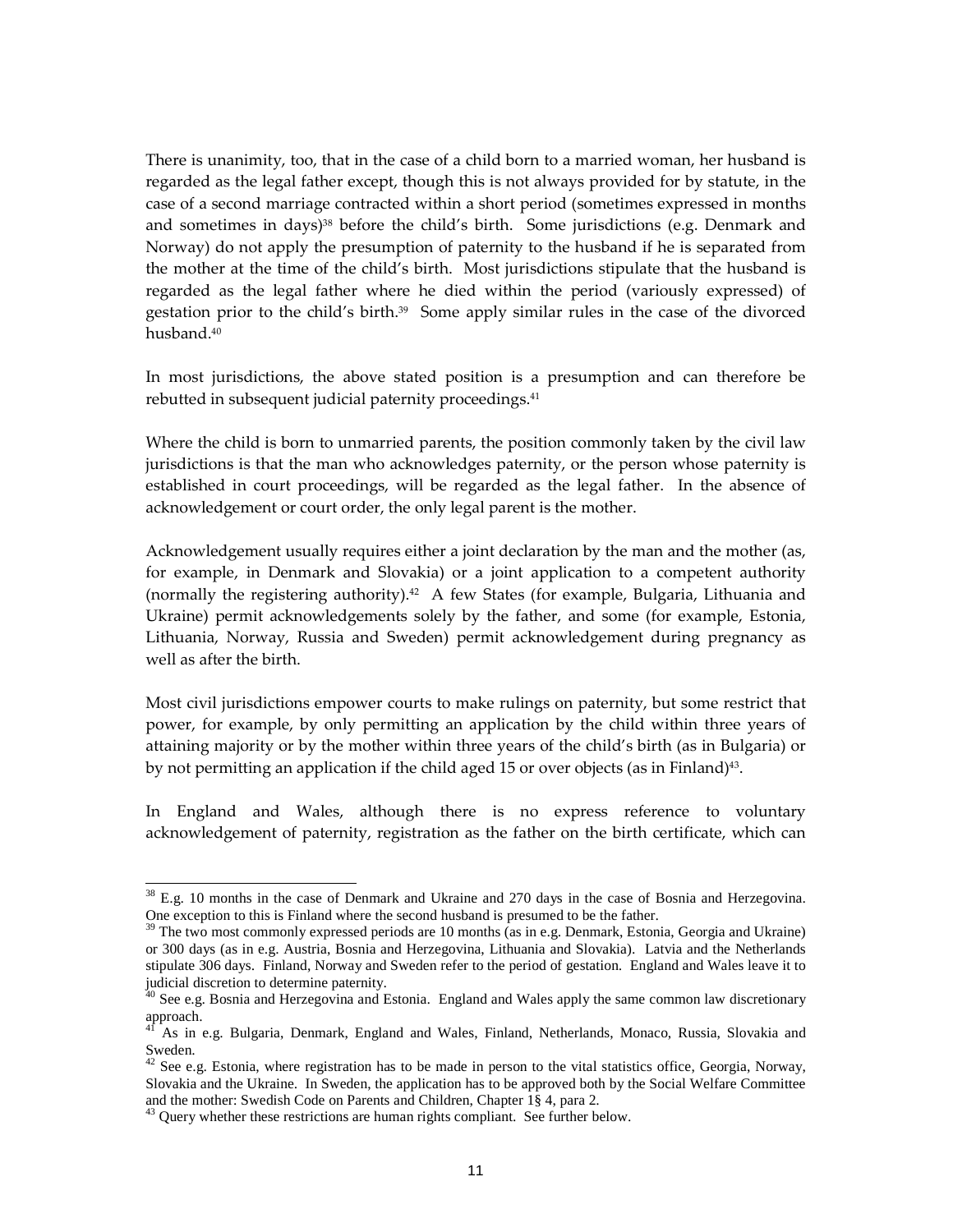only be done with the mother's consent, will raise a presumption that he is the legal father. Paternity can always be challenged.

#### ii. The position in cases of assisted reproduction

In the case of assisted reproduction, States vary in the degree of regulation. In Georgia, Latvia, Lithuania and Ukraine, for example, provisions are not well developed. In contrast, some Western European States, particularly Sweden<sup>44</sup> and the United Kingdom (which has common legislation for England and Wales, Scotland and Northern Ireland for this purpose)45 and to a lesser extent, for example, in France and Spain, have made extensive provision.

It is common ground, however, among the Member States surveyed that:

- 1. the person giving birth is always regarded as the legal mother, $46$
- 2. the sperm donor is not considered the legal father, but
- 3. the mother's husband who consents to such reproductive treatment will be deemed to be the legal father (even though he has no genetic connection with the child). Many States go further providing that the consenting male cohabitant will be considered to be the legal father (as, for example, in Austria, Estonia, France, Greece, Netherlands, Norway, Spain, Sweden and the United Kingdom). In contrast, only Norway,<sup>47</sup> Spain,<sup>48</sup> Sweden,<sup>49</sup> and the UK make specific provision<sup>50</sup> to vest legal parenthood in a same-sex partner consenting to the biological parent's reproductive treatment. France and Greece, however, resisted making such a change.

This general inability of a same-sex partner to be considered a legal parent can only be overcome by the partner adopting the child and that option is confined to those States permitting adoption by same-sex couples.

<sup>&</sup>lt;sup>44</sup> See the Parents and Children Code (1949: 381), Ch 1 and the Act (2006: 351) on Genetic Integrity.

<sup>45</sup> Ie the Human Fertilisation and Embryology Act 1990 the Human Fertilisation and Embryology Act (2008)  $(HFEA 2008^{\circ}).$ 

But note the exception in Greece and the Ukraine – discussed above.

<sup>&</sup>lt;sup>47</sup> See the amendment to the Norwegian Children Act, which came into force in January 2009, giving, subject to certain conditions, the biological mother's cohabitant/spouse (same sex marriage has been permitted in Norway since January 2009) co-mother status.

<sup>&</sup>lt;sup>48</sup> See the amendment to Ley 14/2006, de 26 de mayo, sobre técnicas de reproducción humana assistida by Disposición Adicional la de la Ley 3 2007, de marzo, reguladora de la rectificaión registral de la mención relativa al sexo de las personas.

<sup>&</sup>lt;sup>49</sup> See the Parents and Children Code, Ch 1 §§ 6-9. Currently, consideration is being given to introducing a "mater est" presumption making a consenting partner of the mother, a parent.

<sup>50</sup> See HFEA 2008, which, came into force on 6 April 2009.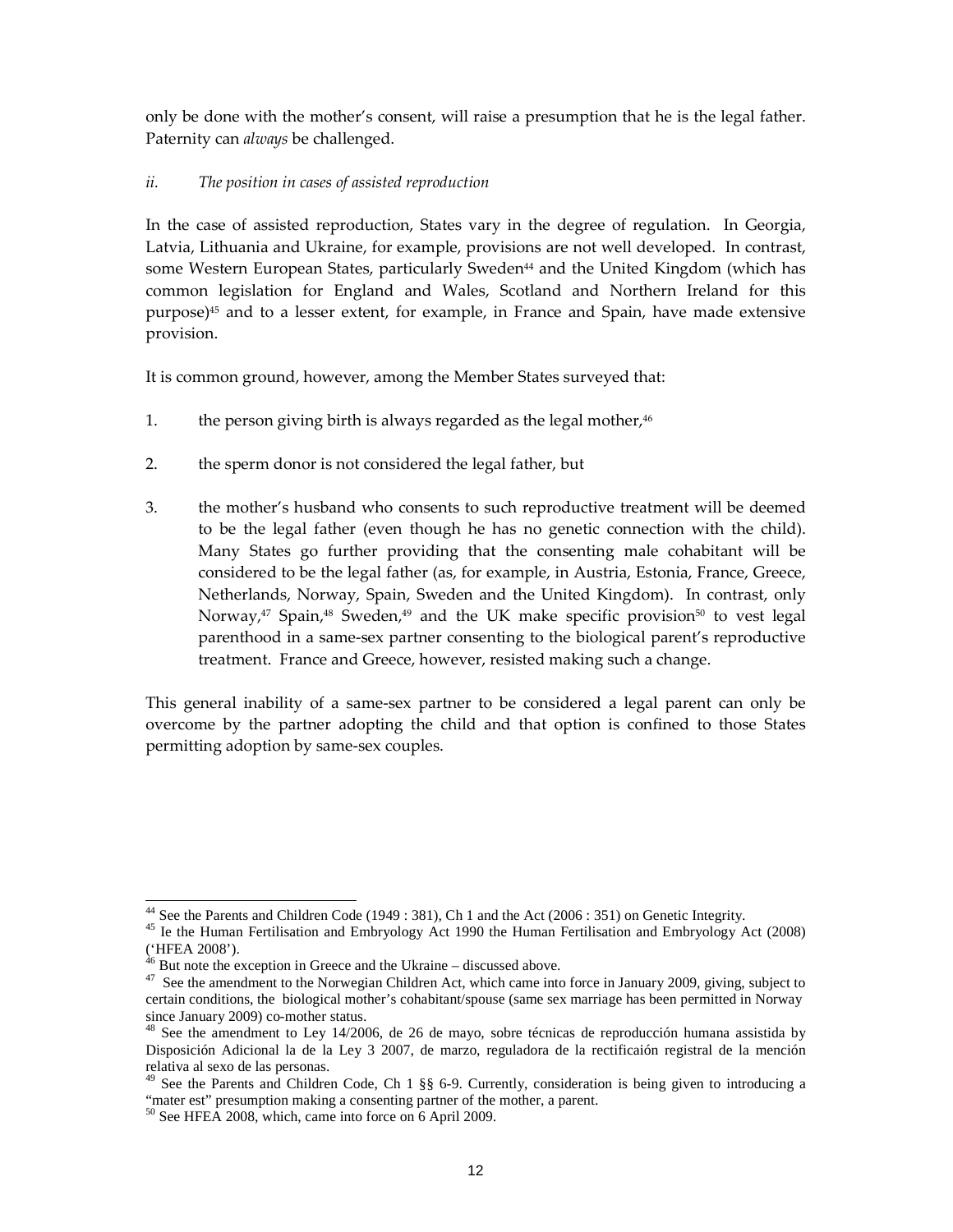#### iii. The position with regard to surrogacy agreements

So far as surrogacy<sup>51</sup> is concerned, it is common ground in States that have legislation on the issue<sup>52</sup> that such agreements are not enforceable, but where there is a child as a result of such an agreement the woman giving birth will be treated as the mother<sup>53</sup> and her husband or male partner, the father.<sup>54</sup>

#### iv. The position where sperm is used posthumously

A further complication of fatherhood is with regard to the posthumous use of sperm. Many States have no specific regulation (for example, Bulgaria, Estonia, Georgia, Latvia, Romania, Serbia, Slovakia and Ukraine) and presumably normal rules will have to be applied. Some States (e.g. Austria, Finland, Germany, Netherlands, Norway, Russia and Sweden) prohibit the practice. Belgium only permits it within six months of the man's death. Denmark provides that the man is not considered to be the father.55 This was formerly the position in England and Wales, but this has been changed $56$  in as much as where the husband consented to such use he will be regarded as the father, although this has no effect upon succession rights.

Although rarely expressly regulated (an exception being England and Wales)<sup>57</sup>, the general view taken is that a subsequent change of gender has no effect on parenthood. It is similarly common ground that once parenthood is established, it can only be altered by subsequent adoption.58 The only complication here is that some States (e.g. Bosnia and Herzegovina, France and Portugal) recognise simple as well as full adoptions, which do not amount to a complete transfer of all aspects of parentage.

### b. Parental Responsibility

As the CEFL comments,<sup>59</sup> notwithstanding the use of the term 'parental responsibility(ies)<sup>'60</sup> in various international instruments, including the revised Brussels II Regulation,<sup>61</sup> and the Council of Europe Recommendation No R (84) 4 on "Parental Responsibilities" and its

<sup>55</sup> By section 28(2) of the Danish Children Act 2001.

-

<sup>60</sup> In fact, even in international instruments the term is used either in the singular or in the plural.

<sup>&</sup>lt;sup>51</sup> That is, an agreement that a woman (the surrogate) will bear a child for someone else (the "commissioning party(ies)").

<sup>52</sup> Many States do not have specific legislation on surrogacy, for example, Bulgaria, Estonia,Georgia, Hungary, Latvia, Lithuania, Romania, Sweden and Ukraine. In Finland provision of fertility treatments is prohibited , see Section 8 of the Finnish Act on Assisted Fertility Treatments (1237/2006).

<sup>&</sup>lt;sup>53</sup> Though in Bosnia and Herzegovina there are circumstances in which maternity can be denied. Note also the position in Greece and the Ukraine - discussed above.

<sup>54</sup> But note that the UK does permit "parental orders" which are effectively mini adoptions, transferring parenthood from a surrogate to the commissioning couple. There is also provision in Russia for the commissioning parents to be registered as the legal parents.

<sup>&</sup>lt;sup>56</sup> By the Human Fertilisation and Embryology (Deceased Fathers) Act 2003, now incorporated into HFEA 2008.

 $57$  The Gender Recognition Act 2004, s 12, states that gender reassignment of either parent has no effect on their original parental status.

But see n 56 above.

<sup>59</sup> See "*Principles of European Family Law Regarding Parental Responsibilities"*, op cit n 12 at 26-27.

<sup>&</sup>lt;sup>61</sup> Council Regulation (EC) No 2201/2003 of 27<sup>th</sup> November 2003 concerning jurisdiction and the recognition and enforcement of judgments in matrimonial matters and the matters of parental responsibility.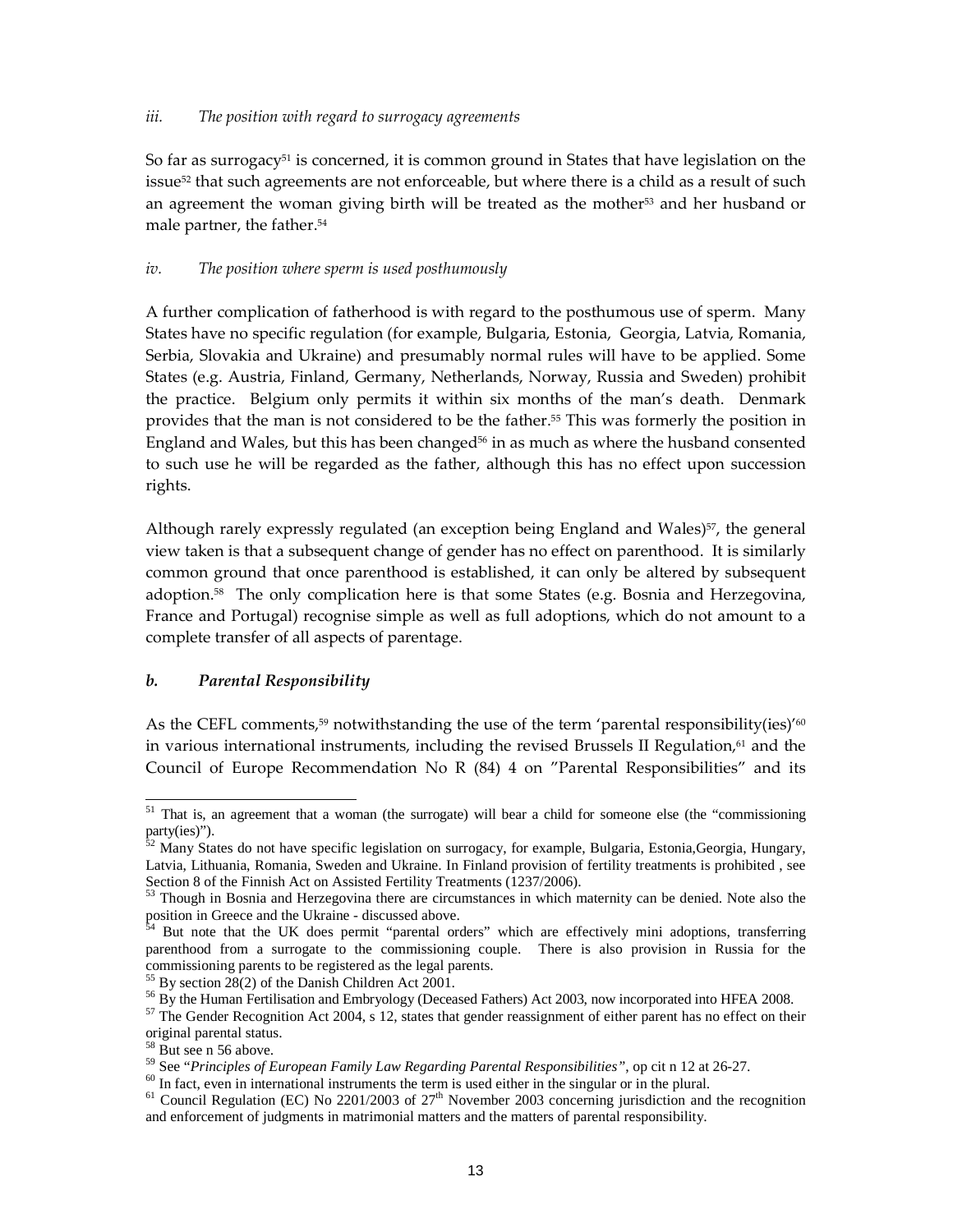White Paper on Parentage,<sup>62</sup> few Member States expressly use the term in their legislation. Indeed, according to national reports prepared in response to the CEFL's survey, $63$  as of December 2004, only the Norwegian Children Act 1981 and the English Children Act 1989 expressly use the term. To this list can be added, Scotland, Northern Ireland and the Isle of Man,<sup>64</sup> jurisdictions which were not included in the CEFL survey, and as of 1 December 2008, Portugal.65 Instead a variety of terms are used either as variants of approximating in English to 'parental authority'<sup>66</sup> or of 'care' or 'custody' or 'custody and guardianship'.<sup>67</sup> Nevertheless, looked at functionally in the sense of what the concepts commonly comprise, namely, care and protection, provision of education, maintenance of personal relationships, determination of the child's residence and the administration of the child's property and legal representation, it is clear that a common core exists. Accordingly, for the purpose of this report and to reflect its growing acceptance at least internationally, all the terms will be considered under the general umbrella heading of "parental responsibility". In this section, consideration is given to the general issue of who has or can acquire parental responsibility.

#### i. The position of parents<sup>68</sup>

In all the jurisdictions surveyed, with the exception of Denmark, both parents of a child born in lawful wedlock have joint parental responsibility. In Denmark, married parents also have joint responsibility except where they are legally separated at the time of the child's birth, when only the mother has parental responsibility.

Without exception (apart from the peculiarity that, in both France and Italy, an unmarried mother has to recognise the child or have maternity established by a court), mothers of children born out of wedlock have parental responsibility.

The position of unmarried fathers, however, is more varied. In many jurisdictions (for example, Belgium, Bulgaria, Czech Republic, France, Greece, Hungary, Italy, Lithuania, Russia and Spain), provided paternity is established either by recognition or court determination, both parents<sup>69</sup> have joint parental responsibility, though in the case of Hungary and Italy, the parents must be living together at the time of the child's birth. In Poland, an unmarried father does not obtain parental responsibility when paternity is established by a court, but does if he has voluntarily recognised the child.

 $62$  White Paper on Principles Concerning the Establishment and Legal Consequences of Parentage (2002) CJ-FA (2001) 16 Rev.

<sup>63</sup> "*European Family Law in Action Vol III Parental Responsibilities",* op cit n 11.

<sup>&</sup>lt;sup>64</sup> See respectively the Children (Scotland) Act 1995, the Children (Northern Ireland) Order 1995 and the Man Family Law Act 1991.

<sup>65</sup> See Law 61/2008.

<sup>&</sup>lt;sup>66</sup> The term 'parental authority' is used in Denmark, France, Italy, Lithuania, Netherlands, Poland, Spain and Switzerland; 'parental care' (Germany); 'parental care and guardianship' (Greece); 'parental supervision' (Hungary); 'parental rights' (Russia); and 'parental rights and obligations' (Bulgaria).

The term 'custody' is used in Finland; 'custody and guardianship' in Ireland and Sweden.

<sup>68</sup> The following subsections ((i)-(iii)) are based upon the comparative analysis in "*Principles of European Family Law Regarding Parental Responsibilities",* op cit n 12, at Chapter III and on the national reports drafted in response to questions 15, 16, 20, 21 and 27 in the CEFL's parental responsibilities questionnaire, see "*European Family Law in Action, Volume III: Parental Responsibilities"* op cit n 11.

<sup>&</sup>lt;sup>69</sup> In the case of France and Italy, for there to be joint responsibility, parents must recognise the child or have parentage determined by the court.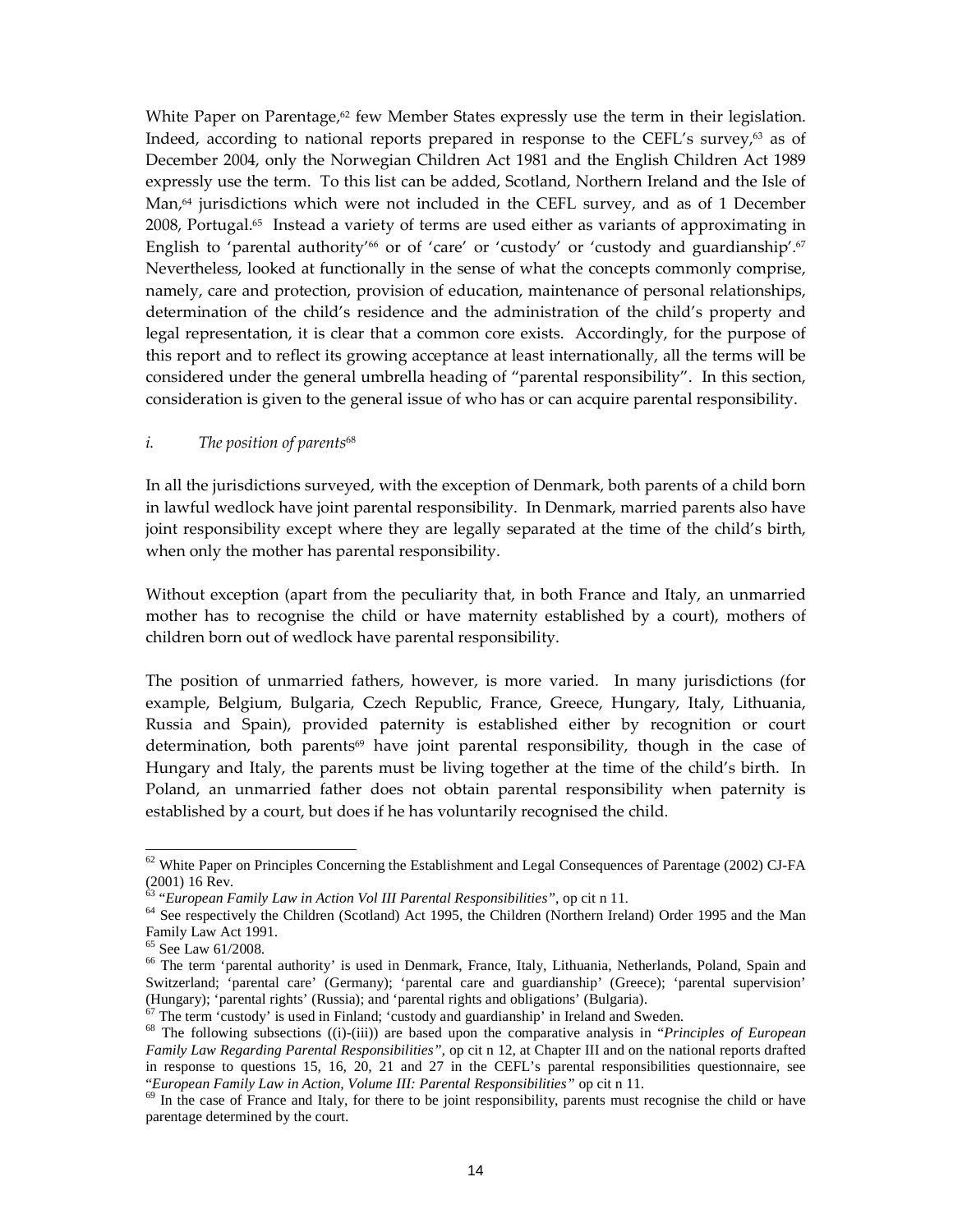A significant number of jurisdictions (for example, Austria, Denmark, England and Wales, Finland, Germany, Ireland, Netherlands, Norway, Portugal, Sweden and Switzerland) still maintain a distinction between married and unmarried fathers such that unmarried fathers do not automatically have parental responsibility unless they acquire it. They can do this in a variety of ways, for example, as an automatic consequence of subsequent marriage to the mother (as in Austria, Denmark, England and Wales, Finland, Germany, Ireland, Sweden and Switzerland<sup>70</sup>); or commonly by agreement with the mother (though agreements can take a variety of forms) $71$ , or in the case of England and Wales, Ireland and Sweden, by court order. Additionally, in England and Wales unmarried fathers also acquire parental responsibility upon being registered as the father on the child's birth certificate. In Norway parents have joint parental responsibility if paternity or co-maternity is established and the parents are registered at the same address or formally declare that they are cohabiting.

#### ii. The position of the parent's partner

In none of the jurisdictions surveyed by the CEFL was a parent's spouse, registered partner or informal partner, automatically vested with parental responsibility, but in both Norway and the United Kingdom civil partners and in the case of Norway, spouses of the biological mother do automatically have parental responsibility. Furthermore, in a majority of States, short of adoption, such partners cannot obtain parental responsibility with equal rights and duties to those of a parent. So far as adoption is concerned, many jurisdictions require the parent and step-parent to be married, though some (for example, Belgium, Denmark, Germany, Netherlands and Sweden) permit joint adoptions by a parent and registered partner. In contrast, other jurisdictions, for example, England and Wales,<sup>72</sup> Lithuania, Portugal, Russia, Scotland $^{73}$  and Spain allow adoptions by a parent and cohabitant. $^{74}$ 

A few jurisdictions provide more general means for step-parents to acquire parental responsibility. Denmark, for example, permits a spouse of a parent with sole responsibility to obtain parental responsibility by agreement, while in Finland the parent's partner can acquire responsibility by a court order. In England and Wales and Scotland, parent's spouses or registered partners can acquire responsibility either by agreement or court order.

Austria treats a step-parent (whether married to or cohabiting with the parent) on the same footing as a foster parent and permits applications to *transfer* parental responsibility. In France, the courts can grant step-parents some limited personal rights, while in Germany

 $\overline{a}$ 

 $70$  Though, in the case of Switzerland, paternity will still have to be established.

 $71$  In the Netherlands, for example, unmarried parents who wish to exercise joint parental responsibilities have to register their joint request with the Registrar of the Custody Register; in Portugal, the parents have to make a declaration before the official of the Registry Office; in Ireland and Sweden, joint responsibility can be acquired through registration with the tax authority, while in Switzerland a joint petition may be made to the guardianship authority.

 $72$  This has become the position since the CEFL survey with the implementation of the Adoption and Children Act 2002.

See now the Adoption and Children (Scotland) Act 2007.

 $74$  In England and Wales and in Scotland the application is solely made by the parent's partner, see respectively, s 51(2) of the English 2002 Act and 30(3) of the Scottish 2007 Act.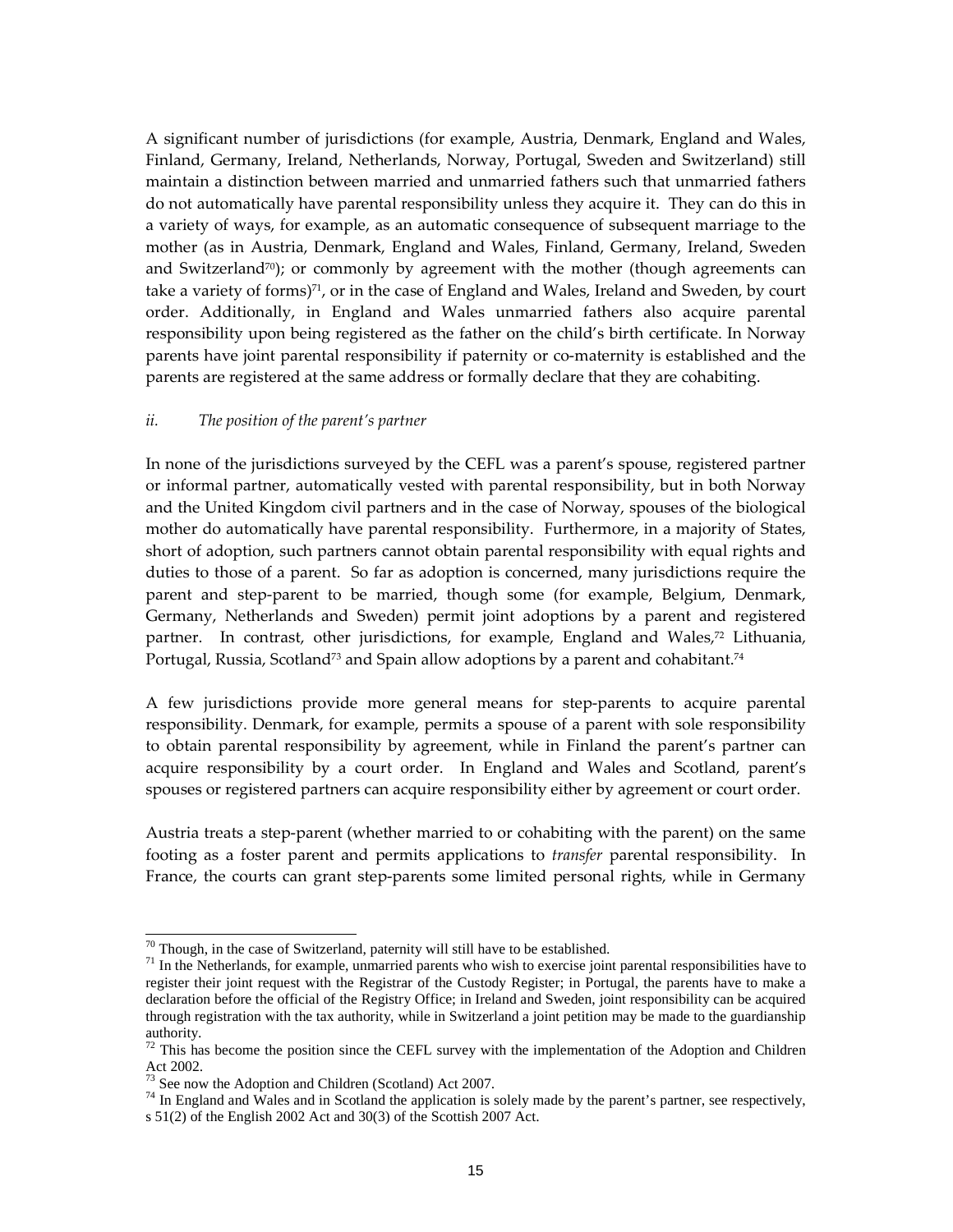and Switzerland the law recognises limited parental responsibilities regarding daily matters for step-parents.

In the majority of jurisdictions, the sex of the parent's partner plays no significance on the attribution (or exercise) of parental responsibility. Nevertheless, some States (for example, Austria, Czech Republic, Italy, Lithuania and Portugal) refuse to grant same sex couples joint parental responsibilities and do not permit same-sex adoptions, including step-parent adoptions.

## iii. The position of persons other than parents or step-parents

In general, the jurisdictions surveyed are more circumspect about attributing parental responsibilities to persons other than parents or step-parents, even where the care of the child has been placed with them. For example, except for a minority of jurisdictions (for example, Belgium, Denmark and the Netherlands)<sup>75</sup>, parents have no autonomous power to transfer parental responsibility to third persons. An added complication in this context is the distinction between the *attribution* and *exercise* of parental responsibility – an issue which unfortunately was not explicitly addressed in all the national reports. However, what can be said is that in some jurisdictions, for example, Belgium and Bulgaria, courts can grant third persons the right to exercise parental responsibilities in respect of children placed with them, but without such responsibilities being attributed to them. Similarly, in the Czech Republic, France, Germany and Sweden, placing a child with foster parents only affects parental responsibility to the extent of deciding upon day-to-day matters of a child's upbringing. In a number of other jurisdictions, for example, Austria, Greece, Hungary, Italy and Poland, parental responsibility can be *transferred* either to grandparents or foster parents, or to guardians. Some jurisdictions, for example, France, Greece and Sweden provide, depending on the circumstances, either for a limited exercise of responsibility by third persons or for a transfer to them, of such responsibility.

In contrast, in both England and Wales and Finland, a third person's acquisition of parental responsibility is, at least in principle, $76$  in addition to and not in substitution of existing parental responsibility, and is of a wide scope.

A rather more restricted position exists in Norway in which third parties can only obtain parental responsibility, where the parents are dead. In both Russia and Switzerland, parental responsibility can only be transferred by adoption.

## c. The Child's Position

### i. Issues of status

In the vast majority of the jurisdictions surveyed, the child's status (that is, as being legitimate or illegitimate) is not affected by his or her parent's marital status. The way this is expressed, however, differs. In the Baltic States, Georgia, Russia and Ukraine there is no

<sup>-</sup> $75$  In Hungary and Poland, when appointing a guardian, the parents' wishes may be taken into account.

<sup>&</sup>lt;sup>76</sup> In practice, at any rate in England and Wales, the day to day responsibilities lie with the carer.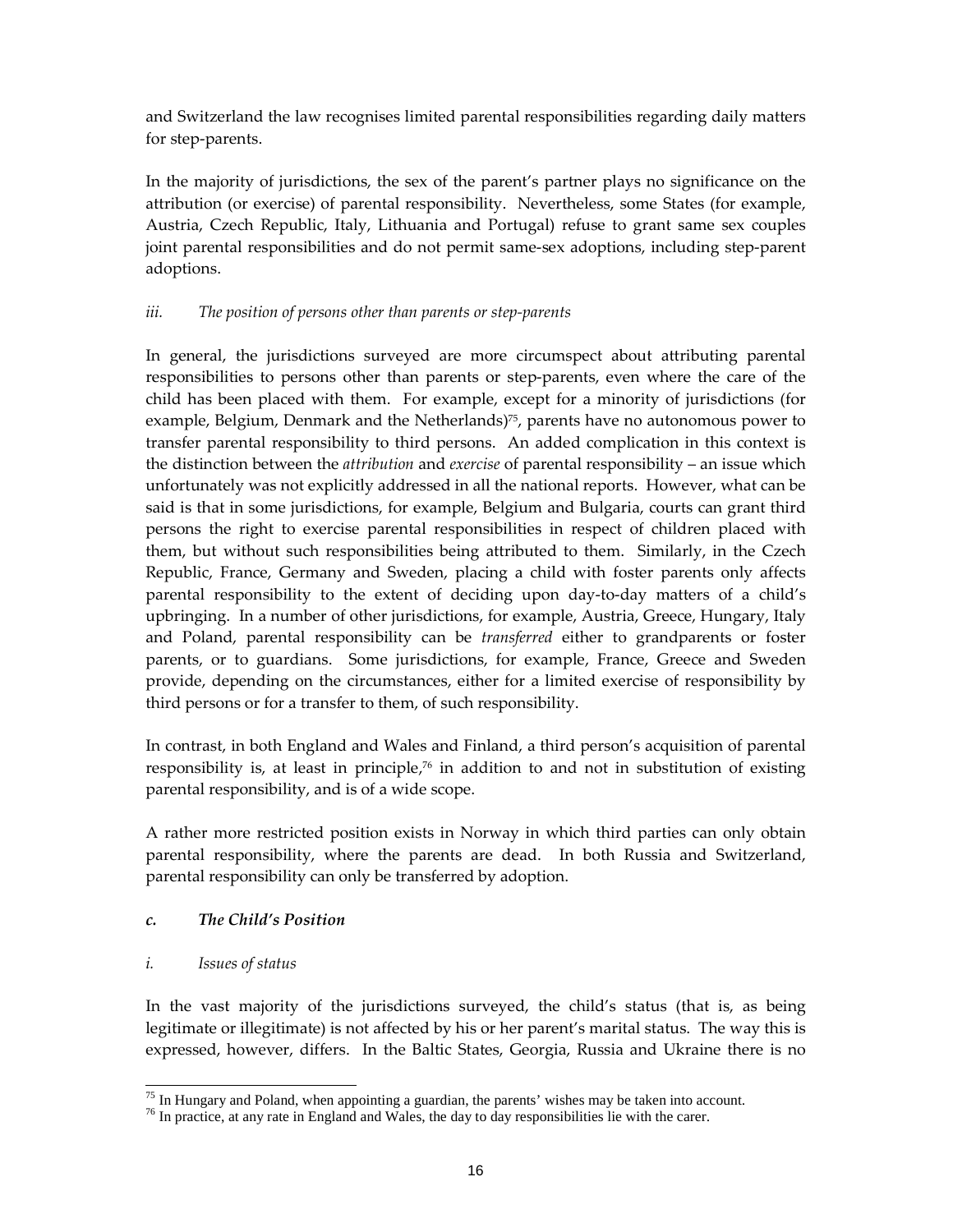concept of illegitimacy at all, while both France and Scotland have recently expressly abolished the concept.77 In Monaco, the Netherlands, Romania and Sweden, too, the law does not distinguish between legitimate and illegitimate children. Many States provide for equal status (for example, Belgium, Bosnia Herzegovina, Bulgaria, Serbia and Slovakia). Still others, for example Germany and Spain, expressly prohibit discrimination against children born to unmarried parents.<sup>78</sup>

Some States, however, still maintain a distinction between legitimate and illegitimate children (including Austria, England and Wales, Greece and Italy). In each of these States (1) children are legitimated by their parents' subsequent marriage, and (2) the consequences of this difference in status is minimal (see further below).<sup>79</sup> Notwithstanding the equal treatment of children, there are common important differences with respect to

- the establishment of parenthood (as discussed in (a) above note in the case of Bulgaria, for instance, the need for acknowledgement of paternity by the unmarried father, is not altered by reason of subsequent marriage to the mother, and as to
- whether the parents have joint custody (when married) or sole custody if unmarried (as is the position in Denmark and Sweden).

It might be further noted that even in those States which permit different-sex couples to enter a registered partnership, that in itself does not confer joint custody (see the position in the Netherlands). In contrast, in some States (e.g. Germany - where partnerships are confined to same-sex couples), entering into a partnership does enable the partner to adopt the child.

### ii. Specific rights

### **SUCCESSION**

There is remarkable uniformity among the Member States surveyed concerning children's succession rights to their parents' property. With one exception, in none of the jurisdictions surveyed is there a distinction drawn between the succession rights of children born to married parents and those born to unmarried parents. <sup>80</sup> Although jurisdictions arrived at

<sup>-</sup><sup>77</sup> See respectively Ordonnence of  $5<sup>th</sup>$  July 2005 and the Family Law (Scotland) Act 2006, s 21. Note also that in Malta, Act XVIII 2004 amended the law to eliminate any distinction between children born in or out of wedlock.

<sup>&</sup>lt;sup>78</sup> In Germany by Article 6(5) of the Basic Law and in Spain by Article 3 of The Organic Law  $1/1996$  of 15 January. See note 15 above.

 $79$  In Italy, while the distinction remains, Article 30 of the Italian Constitution guarantees equal treatment of children regardless of the circumstances of their birth. Germany also maintains the concept of legitimacy and illegitimacy, but prohibits discrimination on this basis, see note 56 above.

<sup>&</sup>lt;sup>80</sup> In the Netherlands, however, succession rights derive from "legal parents" which means, in the case of unmarried fathers, those who have acknowledged paternity or had their paternity established by the court. A child has no succession rights in respect of a "mere biological father". In England and Wales it remains the case that a child cannot succeed to a title of honour, though this is because of technical historical reasons (namely, the wording of the letters patent under the Great Seal) rather than in pursuance of a continued policy to make such a distinction.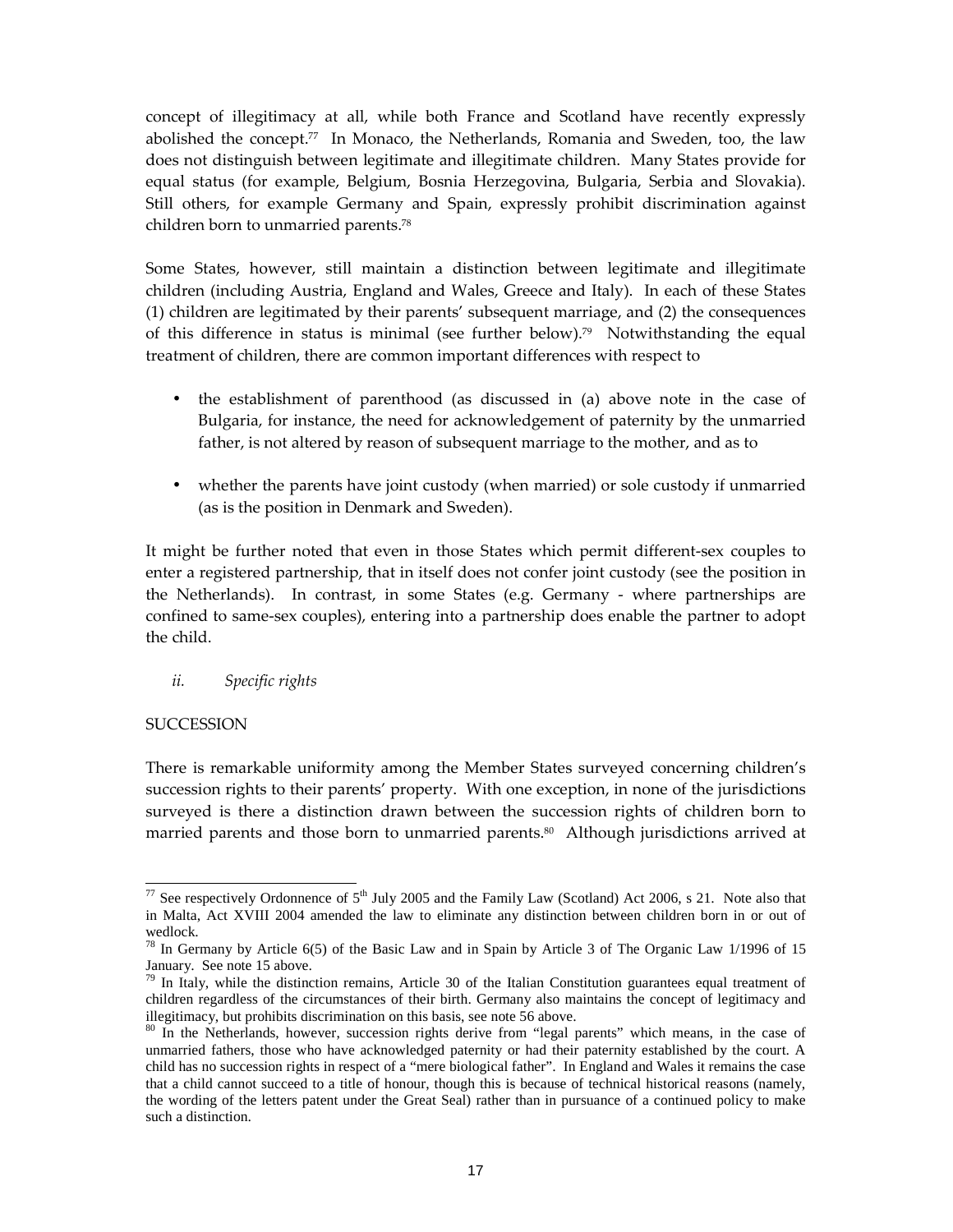this position at different times.<sup>81</sup> The one exception is Malta where a child born out of wedlock only receives three quarters of the share he/she would otherwise have been entitled to inter alia if there are other surviving children of the deceased born in wedlock. $82$ 

In none of the jurisdictions surveyed is an exception made in respect of the so-called adulterine child (that is a child born outside marriage to a parent who is married to someone else). Such a distinction was formerly made in France, but following the ruling by the ECtHR in Mazurek v France<sup>83</sup>- that this violated ECHR Article 1 of Protocol No 1, taken in conjunction with Article 14, the offending provision- Art 760 of the French Civil Code, has been repealed.

There is similar general agreement among the States surveyed that a child has no succession rights against:

- a. a step-parent (that is the person married to, or the civil partner, of the parent) or
- b. a guardian.

The only exceptions among the jurisdictions surveyed are Russia, which gives succession rights if the step-parent has no blood relatives who rank as heirs (in any of the six ranks of heirs recognised in that jurisdiction), and Slovakia, in which, as in Russia, succession rights lie against a step-parent if he or she has no biological or adopted children and who has lived with the child for at least one year.<sup>84</sup> Slovakia applies a similar rule in respect of guardians. Both the Netherlands and Russia provide for inheritance rights against a guardian.<sup>85</sup>

In the case of children conceived by the posthumous use of a man's sperm, with the single exception of Greece, $86$  the general view is there could be no succession rights (though this is only expressly stipulated in England and Wales),<sup>87</sup> though some academics have noted the possibility under Austrian law.<sup>88</sup>

In the vast majority of the jurisdictions surveyed the child has no succession rights against an unrelated primary carer. The exceptions are Russia and Slovakia where the succession rights are the same as in respect of a step-parent (see above).

<sup>&</sup>lt;sup>81</sup> Indeed, it remains the case in Spain that if a claim relates to the estate of a parent who died before the Spanish Constitution Act 1978, a distinction is still made between legitimate and illegitimate children.

<sup>82</sup> Chapter 16, Art 815, Laws of Malta.

<sup>83</sup> Application 34406/97 (2000).

<sup>&</sup>lt;sup>84</sup> In addition, the step-child must have either have been cared for or dependent upon the step-parent for this period.

In the case of Russia, there is the additional requirement that the child must have been maintained by the guardian for at least a year before his or her death.

See Article 1711 sub paragraph 2 of the Greek Civil Code.

 $87$  See note above.

<sup>&</sup>lt;sup>88</sup> H. Koziol/R Welser, Bürgerliches Recht, vol 2, 13<sup>th</sup> Edition, Wien: Manz Verlag, 2005, p. 455: C. Fisher-Czermak, "Das Erbrecht des Kindes nach artifiziller Insemination *Österreichische Notariatzeitung",* 1999, p. 267.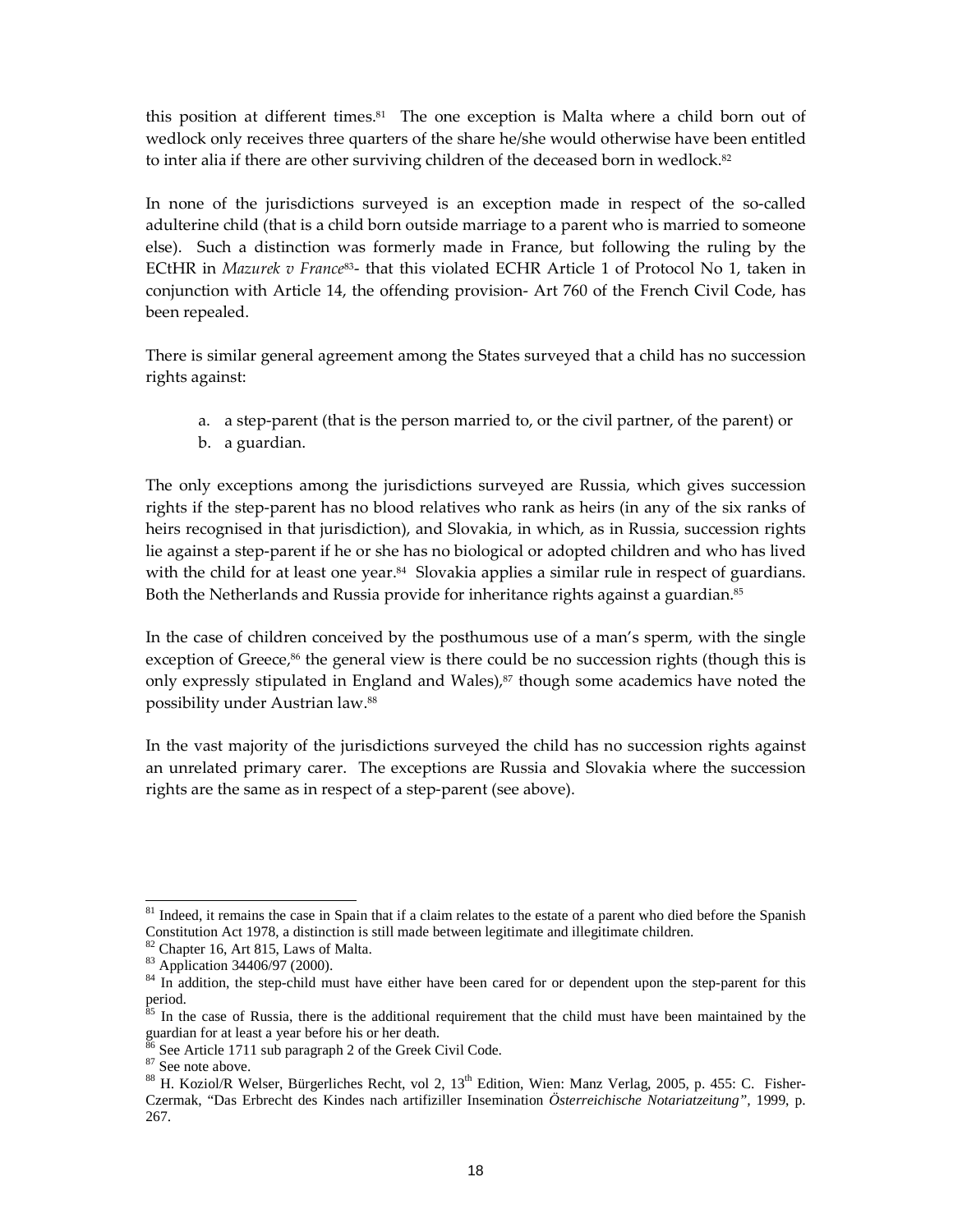#### MAINTENANCE

There is general agreement across the jurisdictions surveyed that, regardless of their marital status, both parents are liable to maintain their child.89 In the Netherlands, a registered partner can also be liable to maintain the child, while in Belgium a registered partner can, to a limited extent, be liable after the death of the parent. In some jurisdictions (e.g. Bulgaria, and England and Wales), children are expressly permitted to bring court proceedings to obtain maintenance from a parent, at any rate once they have attained the age of 18.

Step-parents are commonly not liable (this is the position in 14 of the jurisdictions surveyed) though in some jurisdictions (for example, the Netherlands and Serbia) they are for the duration of their marriage/registered partnership with the parent, while in Belgium in the case of a community property regime between the step-parent and a parent, maintenance debts vis-à-vis children of one of the spouses are common debts. In contrast, in England and Wales step-parents can, upon divorce, be liable to maintain the child where the step-child has been treated as a child of the family. In Bosnia and Herzegovina, step-parents become liable to maintain the step-child following the death of the parent provided at the time of death the step-parent and step-child lived together as a family. In Georgia, liability falls on a step-parent if the child is in his or her custody and either has no biological parents or is unable to receive maintenance from them. In Monaco, a child may claim maintenance from any person, including a step-parent, who is the guardian of the child's assets or who is responsible for looking after these. In Sweden, step-parents may become liable but only on condition that the step-parent is married to the child's residential parent or has a child of his or her own together with that parent, to the extent that the child cannot receive maintenance from his/her non residential parent.<sup>90</sup>

Guardians are rarely liable to pay maintenance. The only exceptions to this are Hungary where there is liability if there are no parents; Monaco, where guardians can be liable on the same basis as step-parents (see above) and the Netherlands where joint (but not single) guardians can be liable.

A number of jurisdictions (namely, Bosnia and Herzegovina, Estonia, Germany, Latvia, Lithuania, Portugal, Serbia and Slovakia) provide for liability to fall either on grandparents or adult siblings to maintain the child if the parents are absent or cannot do so. In Hungary, liability falls on lineal ascendants or, failing that, adult siblings, if there are no parents or guardians.

In no jurisdiction surveyed was an unrelated carer liable.

### CARE AND PROTECTION

-

In many jurisdictions (for example, Bosnia and Herzegovina, Estonia, Georgia, Hungary, Latvia, Norway, Romania, Serbia, Slovenia and Ukraine), both parents, regardless of

<sup>&</sup>lt;sup>89</sup> This assumes that in the case of unmarried fathers that paternity is established, be it by acknowledgement or court order. In the case of Denmark, liability technically depends upon whether the parents are holders of custody – see section  $2(1)$  of the Danish Act on Parental Responsibility.

<sup>90</sup> Swedish Parents and Children Code, ch 7 § 5.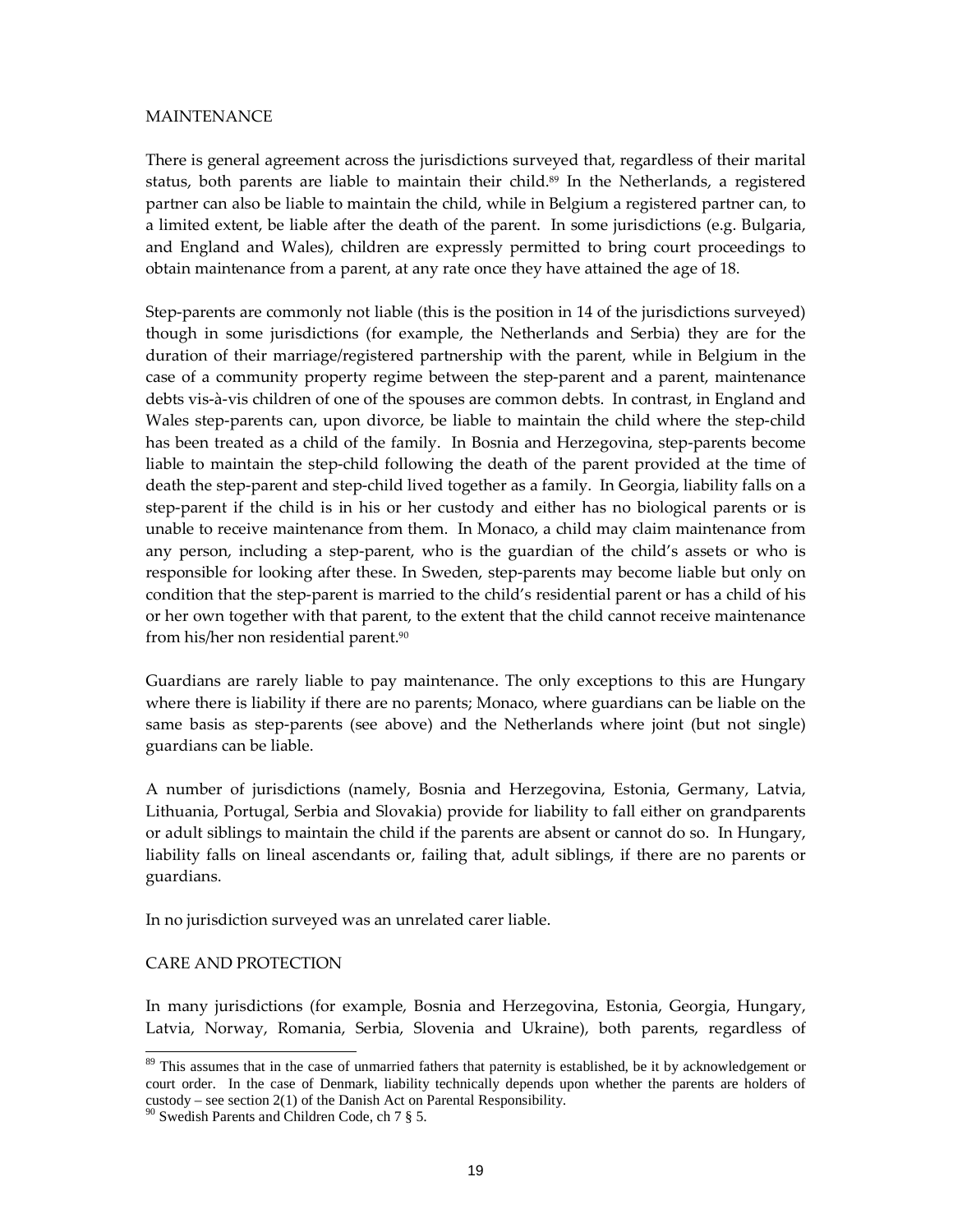marriage to each other, are liable to care and protect the child. In others, the liability to care for and protect the child is an aspect of parental responsibility or parental authority or of custody and will consequently fall on married parents, unmarried mothers and unmarried fathers who have obtained such authority. This is broadly the position in Bulgaria, Denmark, England and Wales, Finland, Germany, Greece, Netherlands and Sweden. Such responsibility/authority carries with it the power to consent to the child's medical treatment.<sup>91</sup>

Step-parents and guardians generally do not have a duty to care and protect the child (though some jurisdictions, such as Bulgaria and England and Wales, place on all carers a duty not to injure or neglect a child in their care) and have no authority to consent to the child's medical treatment. The exceptions are England and Wales and Russia which do vest guardians with a duty of care and protection, and Hungary and Portugal, which do so if there are no parents. In Austria, Belgium, Norway and Spain, the court can make an order placing a step-parent or guardian under such a duty, while in England and Wales and Scotland there is provision for step-parents to acquire parental responsibility, the consequence of which, is to make them responsible for the child's care and protection and authorise them to consent to the child's medical treatment.

#### EDUCATION AND RELIGIOUS UPBRINGING

The position with regard to education and the religious upbringing of children broadly reflects the position that obtains with regard to care and protection. In other words, commonly, the duty to see that a child is educated primarily falls on parents who similarly can determine the child's religious upbringing. This is the position in Austria, Belgium, Bosnia and Herzegovina, Bulgaria, Greece, Hungary, Latvia, Lithuania, Romania, Russia, Serbia, Slovakia, Spain and Ukraine, though in central and eastern Europe for example, this is not always spelt out in legislation. Some jurisdictions (Denmark, Finland, Germany, Monaco, Netherlands and Sweden) regard these duties as an aspect of custody, parental responsibility or parental authority. In relation to education, this is also true of Norway, but its position on religious upbringing is different in as much as parents cannot decide that the child should resign from the State Church. In England and Wales, all de facto carers are under a duty to see that the child is appropriately educated and religious upbringing is regarded as an aspect of parental responsibility.

#### DISCIPLINE

-

A necessary part of bringing up children is the power and duty to control and, where necessary, to discipline them. For the most part, across Member States this general power (which is by no means always spelt out by statute or even case-law)<sup>92</sup> is vested in parents and is commonly regarded either as a function of parenthood or as an aspect of custody, parental responsibility or parental authority.

 $91$  Jurisdictions vary on the age at which children can themselves consent to medical treatment.

<sup>&</sup>lt;sup>92</sup> As in Estonia, Georgia, Latvia, Lithuania and Serbia.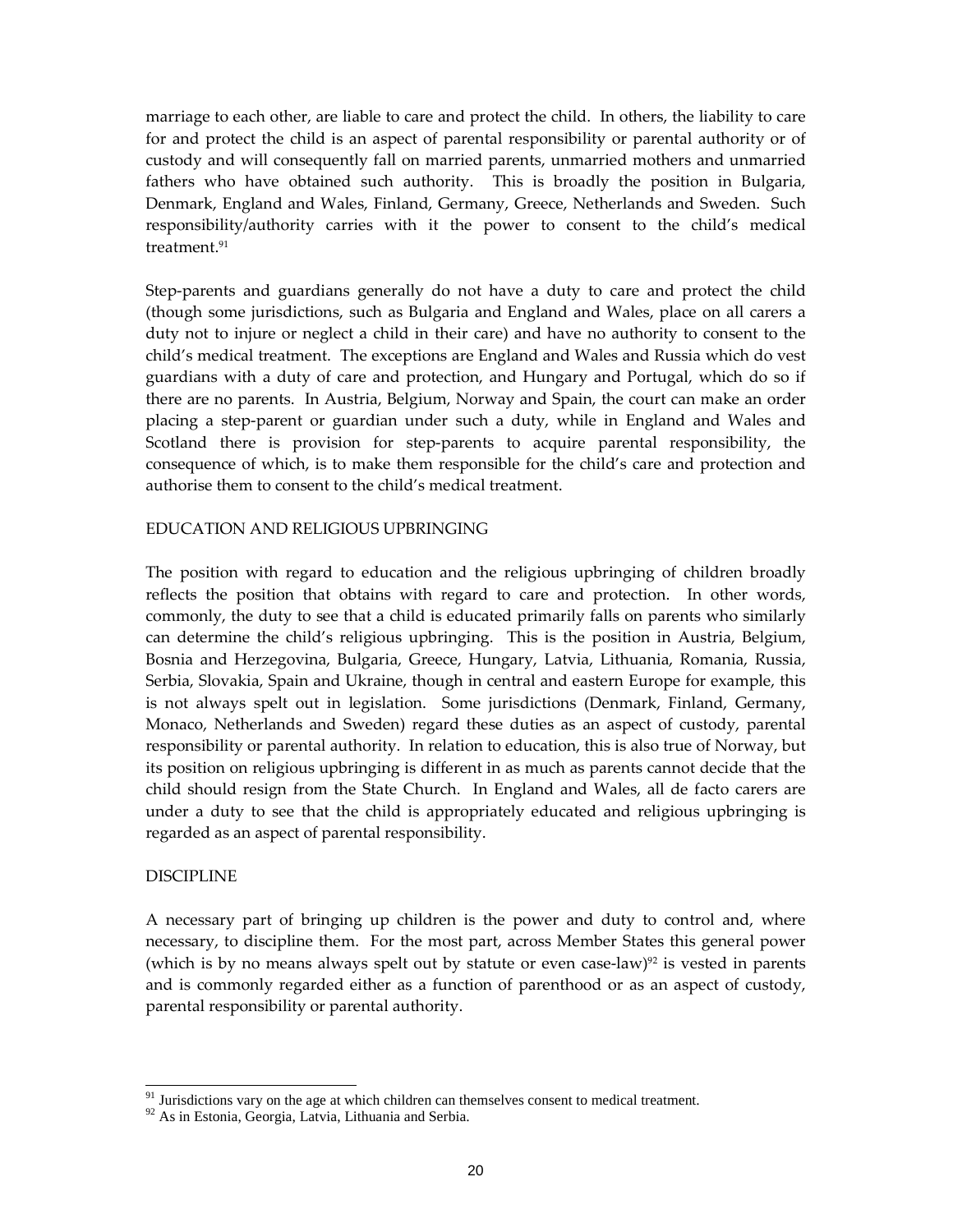In most jurisdictions, however, the power to administer corporal punishment is either prohibited or heavily circumscribed. In Denmark, for example, "verbal" discipline is vested in holders of custody, but corporal punishment is prohibited. Austria, Finland, Germany, Greece (which prohibits violence between family members), Hungary, Italy, Netherlands, Norway, Portugal, Sweden and Ukraine all similarly expressly prohibit corporal punishment, and sometimes (as in the case of Sweden, for example) humiliating treatment of children. Slovakia permits the use of adequate measures of discipline, but parents must not violate the child's dignity or health. In contrast, some jurisdictions permit reasonable corporal punishment such as Bulgaria (though not in schools) and France. In Belgium, parents can use extremely moderate violence (though it is proposed to impose a complete ban). In Russia, while parents have a right to discipline their children and, while in theory corporal punishment is effectively banned, in practice, children can be smacked. A similar position exists in England and Wales where, notwithstanding the removal of the parental defence of reasonable chastisement to the more serious criminal charges such as wounding or causing grievous bodily harm, smacking is still permitted.

#### LEGAL REPRESENTATION

In all the jurisdictions surveyed, parents<sup>93</sup> are the legal representatives of their children and, usually, in cases of a conflict of interest or dispute or where there are no parents or, as in the case of Estonia, where they have been deprived of parental rights, or in Lithuania, where they have been declared legally incapable, guardians or persons appointed by the competent authority, $94$  act as legal representatives. Technically, in Finland legal guardians represent children in economic matters, and holders of parental responsibility (or custodians) in personal matters although, unless the court rules otherwise, holders of parental responsibility are also legal guardians.

Austria has elaborate provision entitling and obligating each parent to represent the child. For example, under Section 154(1) of the Austrian Civil Code, one parent can validly act even if the other disagrees and where their actions are inconsistent (for example in respect of placing a child on their passport), the first in time prevails.<sup>95</sup>

The power of legal representation is normally held over children during their minority or until their emancipation. In some States, minor children can represent themselves (for example, at the age of 16 in Romania) or when they are competent to do so, as in England and Wales.

#### **CITIZENSHIP**

-

In many of the jurisdictions surveyed (for example, Belgium, England and Wales (and other parts of the United Kingdom), Hungary, Italy, Norway, Romania, Slovakia and Spain),

<sup>&</sup>lt;sup>93</sup> In Norway, for example, "parents" means parents with parental responsibility. In Denmark, it refers to holders of custody. In England and Wales, any holder of parental responsibility can probably act as the child's legal representative.

I.e. by a court as in, for example, Belgium, Germany and the Netherlands. In Russia, appointments are made by the Guardianship and Curatorship Department.

 $95$  Where legal actions are brought simultaneously, both are invalid.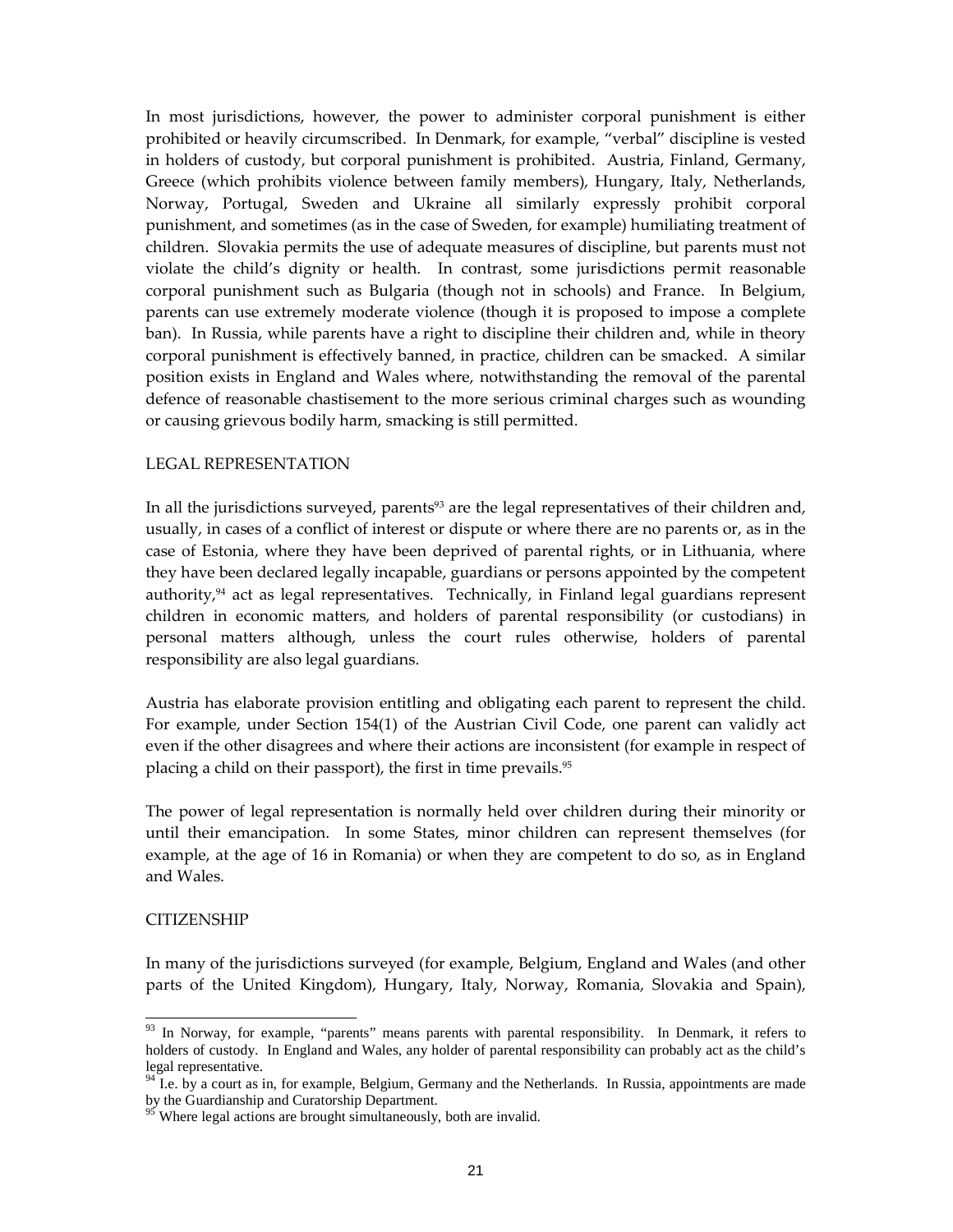citizenship derives from either the mother or father, regardless of their marital status. In some States (for example, Bosnia and Herzegovina, Russia and Serbia), the child's citizenship is either dependant upon both parents (irrespective of marriage) having State citizenship, or if only one has, that the child was born in the relevant State.

In Austria, however, a distinction is made between children born of married parents and those of unmarried parents.<sup>96</sup> In the former case, the child's Austrian citizenship is conferred if either parent has such citizenship at the time of the child's birth, whereas it can only derive from the mother if she is unmarried at the time of birth.<sup>97</sup>

In Finland and Sweden, the child derives citizenship from the mother or, if she does not have Finnish or Swedish citizenship, from the father provided:

(a) he is such a citizen and

 (b) if he is not married to the mother, the child is born either in Finland or Sweden respectively.<sup>98</sup>

In the Netherlands, Dutch citizenship derives from either legal parent regardless of marital status, but in the case of the unmarried father he must have either acknowledged his paternity or had his paternity determined by the court. In the case of an acknowledgement after the child's birth, however, citizenship is only conferred on the child provided he has been educated or cared for, for an uninterrupted period of three years by the persons acknowledging parentage.<sup>99</sup>

In Monaco, Monegasque nationality is conferred upon children if either parent is Monegasque, except where a mother who acquires nationality by marriage, but then divorces and subsequently has a child.

All the jurisdictions surveyed have provisions to prevent children being stateless and in particular to cover the situation where the child born in the State in question has no known parents or whose parents are themselves stateless. Some (for example Bosnia and Herzegovina) have provisions to prevent statelessness of children born abroad.

NAME<sup>100</sup>

-

Although there are several differences between the jurisdictions surveyed, as one would expect, there is common agreement that the power and duty to give the child a name primarily rests with the parents.

<sup>&</sup>lt;sup>96</sup> See generally Section 7 of the Austrian Nationality Act.

<sup>&</sup>lt;sup>97</sup> A similar position formerly obtained in the United Kingdom, but this was changed by the "Nationality, Immigration and Asylum Act 2002.

<sup>&</sup>lt;sup>98</sup> See respectively Section 9 of the Finnish Nationality Act (359/2003) and the Act on Swedish Citizenship (2001: 82) Section 1. Note that: by Section 4 citizenship can also be conferred by the father subsequently marrying the mother provided the child is under the age of 18 and unmarried.

Art 6c Law on Nederlandship.

<sup>&</sup>lt;sup>100</sup> The following discussion concentrates on surnames but some jurisdictions (for example, Georgia, Germany, Netherlands, Serbia and Spain) expressly deal with first names.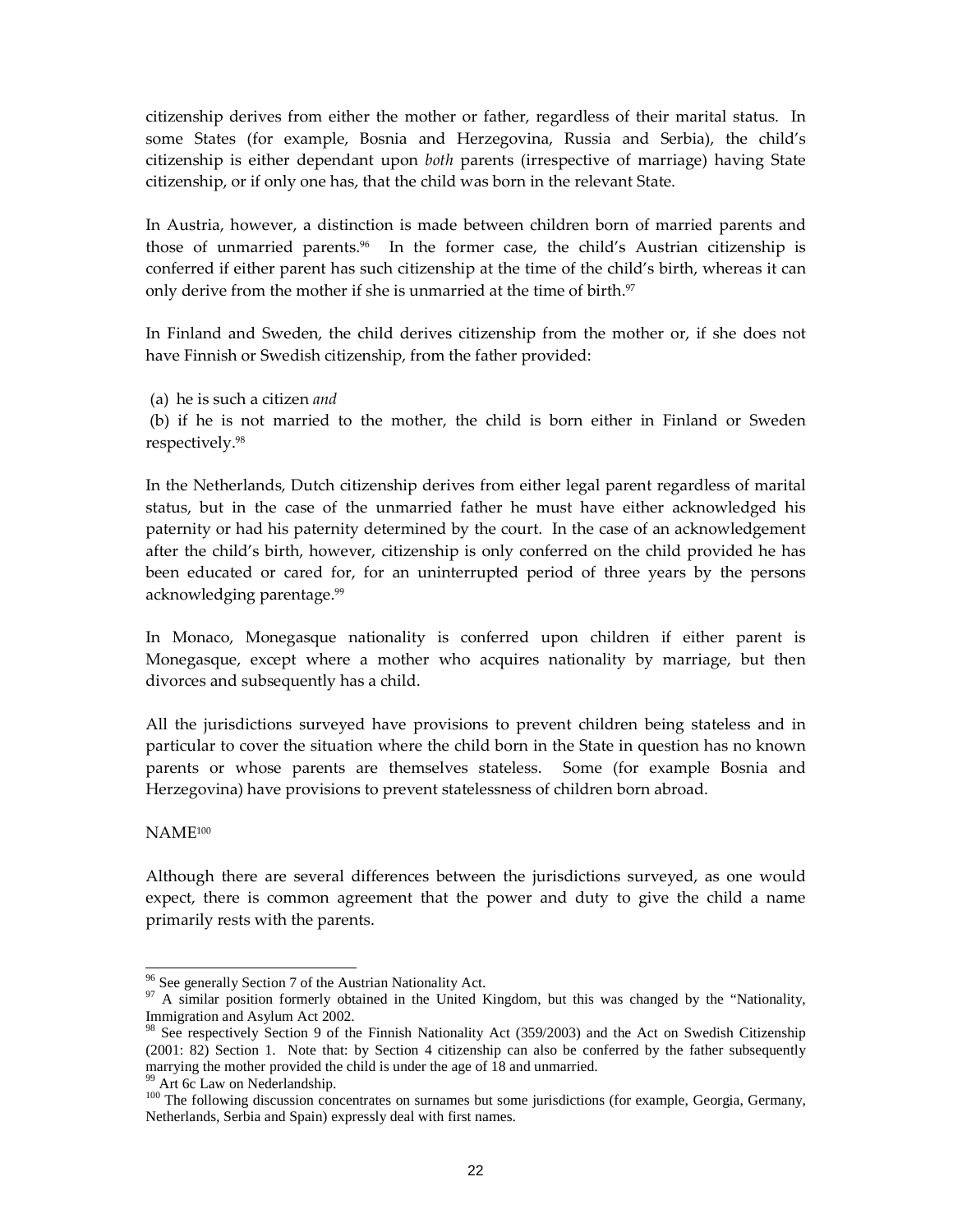A few jurisdictions expressly distinguish between children born of married parents and those born to unmarried parents. Austria, for example, provides that children born in wedlock take their parents' common surname, but where they have different names, the name they have nominated to the registrar before or at the time of marriage or in the absence of agreement, the father's surname. In contrast, children born to unmarried parents take their mother's surname, though this may be changed upon the child's legitimation by the parents' subsequent marriage.<sup>101</sup> In Bulgaria, legislation<sup>102</sup> stipulates that a child born of married parents takes the father's surname, but that of the mother if unmarried. Although a similar result obtains in England and Wales, this is by tradition rather than by legislative prescription and there is no compulsion to follow the conventional position. Furthermore, there is a wider latitude than in Bulgaria to change surnames. Greece, too, distinguishes<sup>103</sup> children born in or out of wedlock. In the former case, children take the name that the parents declared before the marriage (which can be of either parent or a combination of both), but in the absence of a declaration, children bear the father's surname, though this can be changed inter alia upon the parents' subsequent marriage. In the Netherlands, married or registered partners are jointly empowered to name their child. They can choose either the mother's or father's surname (but not a double-barrelled name of them both), but in absence of agreement, the child takes the father's surname. In contrast, where the parents are not married, the child takes the mother's surname though where the father has recognised the child before or after the birth, the parents can choose either the mother's or father's surname, but in absence of agreement, the child will take the mother's surname.

Some jurisdictions distinguish the position between cases where legal fatherhood is established before the child's birth and those where it is established afterwards. In Belgium, for example, where legal parentage of both the mother and father is established before the child's birth, the child will take the father's surname, but where it has not been so established, the child takes the mother's name.104 In Latvia,105 children born to married parents, or where paternity has been determined at the time of registration, the child takes the parents' common surname or, where they are different, that agreed upon by them but that of the mother where paternity has not been established. Similarly, in Germany<sup>106</sup> children take their parents' common surname, but where they are different a distinction is made between parents who exercise joint parental authority and those that do not. In the former case, they can jointly choose (by means of a declaration before the civil status registrar) between the mother's or father's name: double-barrelled names combining those of the parents are not permitted. If they cannot agree, the family court can empower one of them to do so. Where only one has parental authority (commonly the mother), the child will take that person's name, unless that parent makes a declaration choosing the other parent's surname.

 $\overline{a}$ 

<sup>&</sup>lt;sup>101</sup> See respectively, Sections 139, 165 and 162a of the Austrian Civil Code.

<sup>&</sup>lt;sup>102</sup> Civil Registration Act 1999, art 13. In Italy, a child takes the father's surname if born in wedlock and if born out of wedlock provided the father recognises the child.

See Articles 1505 and 1506 of the Greek Civil Code.

<sup>&</sup>lt;sup>104</sup> See Article 335 of the Belgian Civil Code. Note that parents may declare that the child will have the father's surname.

<sup>&</sup>lt;sup>105</sup> See Articles 151 and 160 of the Latvian Civil Law 1990.

<sup>106</sup> See Articles 1616-1617 BGB.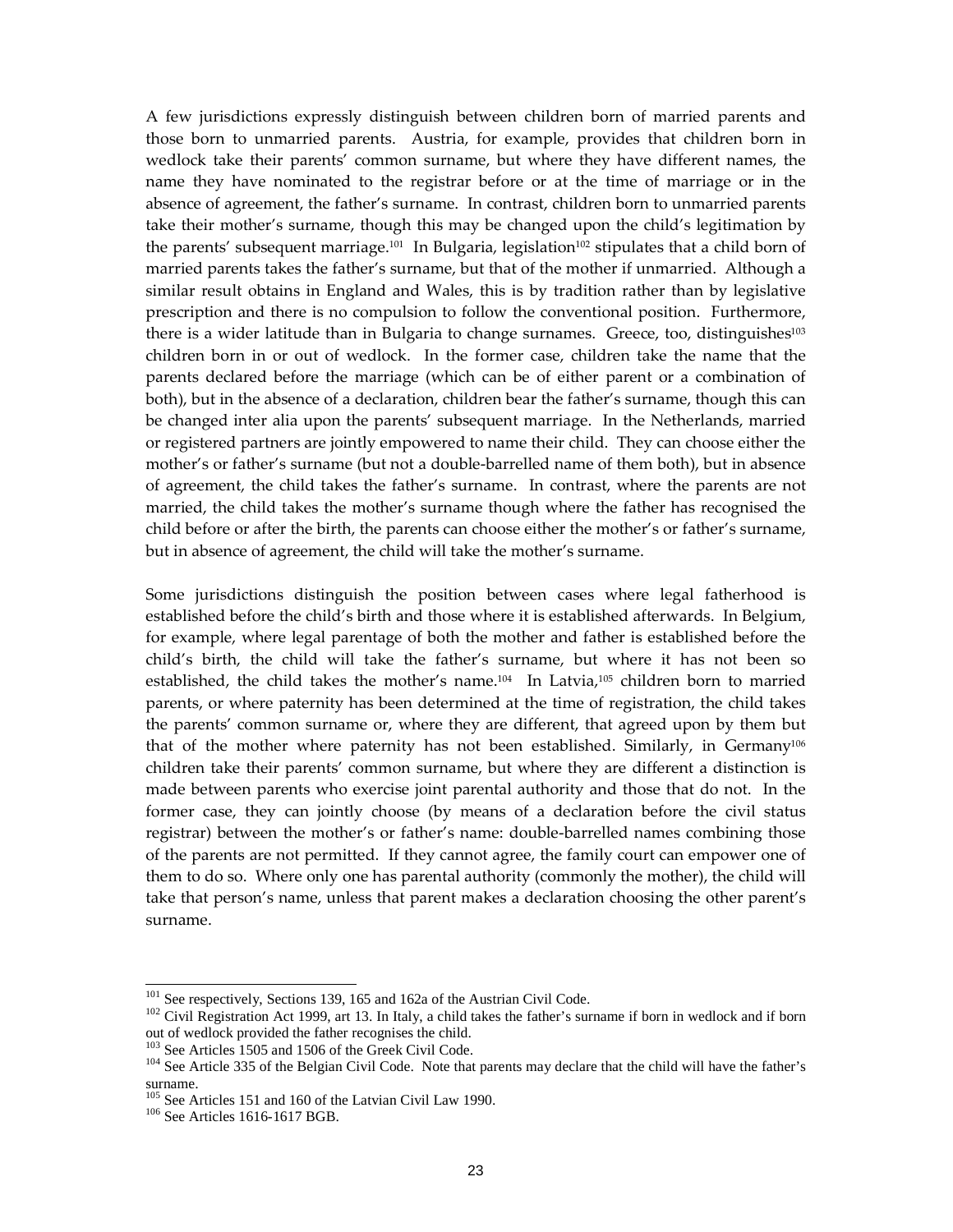Some jurisdictions, such as Georgia, Latvia and Lithuania, simply provide for the child's surname to be determined according to the parents' surname. Finland, too, provides that the child has the common surname of his or her parents, but if they are different, then the name agreed upon by the parents, but failing that, the mother's surname. In Sweden, children either have their parents' common surname or, where they are different, take the surname of the last-born older sibling with the same parents. In other cases, the parents may choose the surname of either one of them provided that they notify the population register within three months counted from the child's birth. Failing such notification, the child takes the mother's surname.<sup>107</sup>

Less prescriptive are Russia and Slovakia which provide that children take their parents' common surname, or where they are different, one of the names as agreed by the parents and, in absence of an agreement, as determined by the competent authority (the Guardianship and Curatorship Department in Russia; the court in Slovakia).

Still others (for example, Bosnia and Herzegovina, Denmark, Hungary and Serbia) leave the choice of names to the parents (parents with parental responsibility in the case of Denmark and Norway), but provide for disagreements to be resolved by a competent authority (the guardianship authority in Bosnia and Herzegovina and Serbia; the guardianship office in Hungary). In France, the parents can choose to give their child either the mother's or the father's surname or both names (in either order, but limited to one name each). If no choice is made the child takes the father's surname. Subsequent children have the same name as the first-born sibling.

Some jurisdictions (for example, Netherlands and Serbia) expressly provide that different surnames cannot be given to common children.

Most jurisdictions allow subsequent name changes as, for example, by reason of the parents subsequent marriage or a father's acknowledgement of both and by reason of adoption, but some jurisdictions are more restrictive than others.

#### THE CHILD'S RIGHT TO KNOW HIS/HER GENETIC PARENTAGE

Member States' laws concerning children's rights to know even their biological origins let alone their parents' identity vary enormously. At one end of the scale are Serbia, which provides that regardless of age children are entitled to know who their parents are and gives competent 15 year olds access to the birth register and other documents relating to their origin,108 and Sweden, which gives children of sufficient maturity the right to know their genetic origins.<sup>109</sup> In the Netherlands, the Supreme Court has ruled<sup>110</sup> that a general personality right includes knowing the identity of one's parents and that this right is protected under Dutch law to the extent of overriding the mother's privacy rights. In

<sup>&</sup>lt;sup>107</sup> Swedish Act of Names (1982 : 670), § 1 para 3.

<sup>&</sup>lt;sup>108</sup> See Art 59 of the Family Law.

<sup>109</sup> Act on Genetic Integrity (2006 : 351) Ch 6 § 5 and Ch 7 § 7. Note also the Lithuanian Civil Code 2000, Art 3.161(3), which provides that a child has a right to know his or her parents unless that would be prejudicial to the child's interest or where the law provides otherwise.

<sup>110</sup> HR 15 Ap 1994 NJ 1994 608.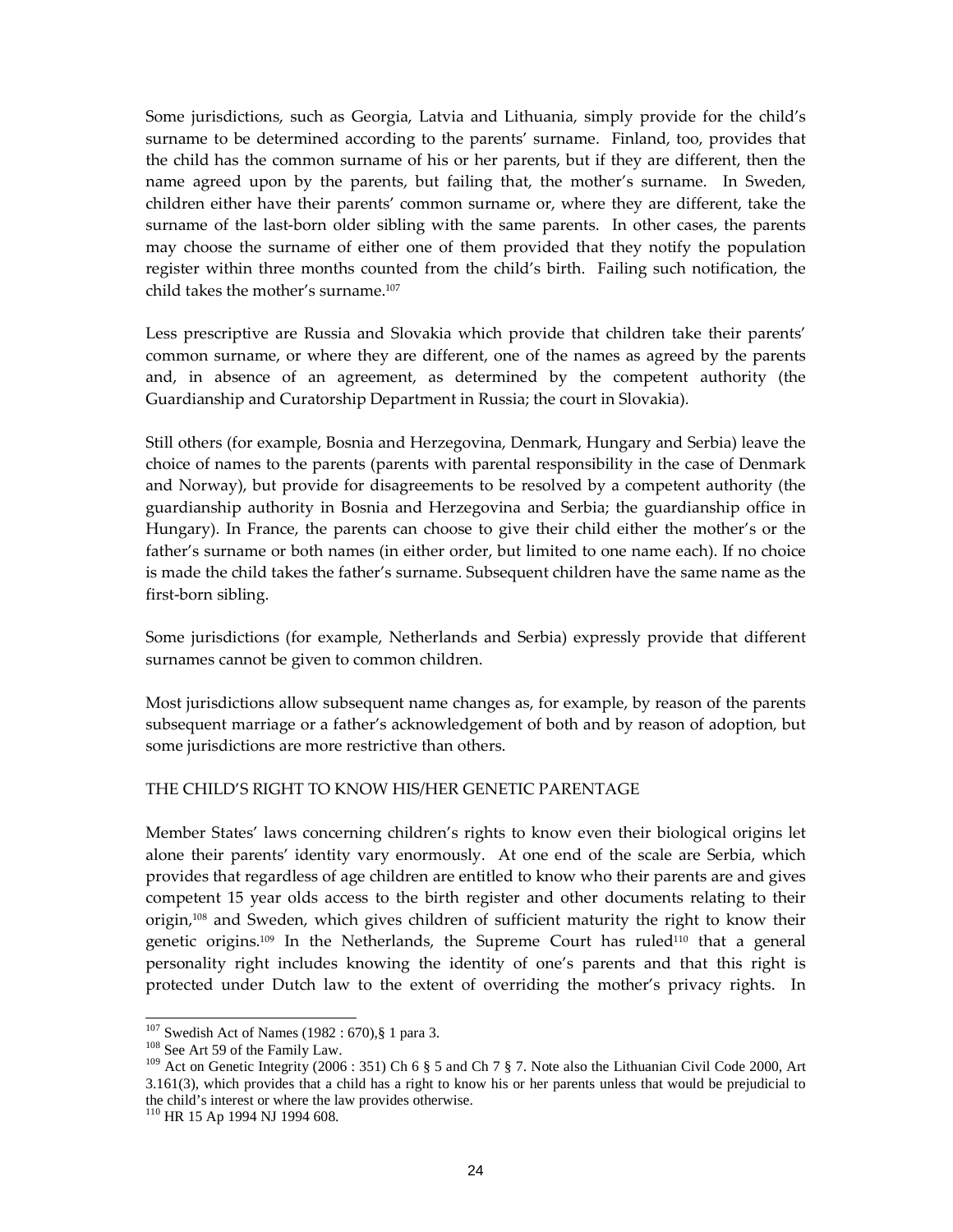Germany, however, where a right to know one's parentage can also be derived from the general personality rights said to be conferred to the Basic Law,111 the Federal Constitutional Court has taken a more cautious approach, ruling<sup>112</sup> that the child's rights to be informed by mother as to the father's identity has to be balanced against the mother's personality rights.

At the other end of the scale is Russia which does not recognise the children's rights to know their genetic origins. Indeed, Article 139 of the Russian Family Code expressly prohibits judges, state officials and private individuals from breaching the secrecy of adoption against the adoptive parents' will. Moreover, adopters are not obliged nor encouraged to inform the child of their origins.113 Further, although not specifically regulated, a similar position in practice is taken with regard to children conceived by assisted reproduction. In any event, a sperm donor's identity cannot be revealed. In France, too, far from promoting children's rights to know their parents' identity, mothers are still permitted<sup>114</sup> to give birth anonymously, although that they must be told of the importance of children knowing their identity and be informed of their right subsequently to reveal their identity.115 Unless the mother does change her mind, her identity cannot be revealed.<sup>116</sup> In *Odièvre v France*<sup>117</sup>, the ECtHR ruled that this practice does not violate Article 8, in part because of the mother's right to privacy and in part because it fell within the State's margin of appreciation in particular since in fact the applicant was given non-identifying information about her mother and family.

Many other States' laws lie somewhere between the above mentioned positions. Indeed, it is more common to have specific legislation relating to identity issues in adoption and/or assisted reproduction rather than upon the wider position.

So far as adoption is concerned, the common position is (see, for example, Belgium, Bosnia and Herzegovina, Bulgaria, Denmark, England and Wales, Finland, Greece, Malta, Netherlands, Slovakia and Spain) that upon attaining their majority, adopted children are permitted to obtain information about their birth parents. Germany takes a slightly more guarded position in as much as Article 1758 BGB provides that disclosure of facts likely to reveal the child's adoption normally requires the adopters' consent. However, section 62 of the Civil Status Act permits children aged 16 and over to request the civil status registry to issue a civil status certificate and to see his or her record on the register. But, as already mentioned, in contrast to this open position, Russia maintains general secrecy over adoption, a position that is also taken by Romania and some other Central and Eastern European states.

With regard to children conceived by assisted reproduction, while it is common to preserve the sperm donor's anonymity (as in Austria, Bulgaria, Greece, Hungary, Russia, and, save in exceptional circumstances, Spain; aliter in Denmark, England and Wales, Finland,

 $\overline{a}$ 

<sup>&</sup>lt;sup>111</sup> I.e. derived from Article 2, para. 1 in combination with Article 1.

<sup>112</sup> I BVR Neue Juristiche Wochenschaft (NJW 1997) p 1769.

<sup>&</sup>lt;sup>113</sup> In Romania, the law guarantees the confidentiality of data identifying the adopted child or, where appropriate, the adopted family, as well as the identity of the birth parents: Law 273/2004, Article 2.

By Article 316 of the Civil Code. A similar position obtains in Italy.

<sup>&</sup>lt;sup>115</sup> Article L 222-6 of the Code de l'action sociale et des familles.

<sup>&</sup>lt;sup>116</sup> See Article L 147-6.

<sup>117</sup> App No 42326/98, [2003] 1 FCR 621.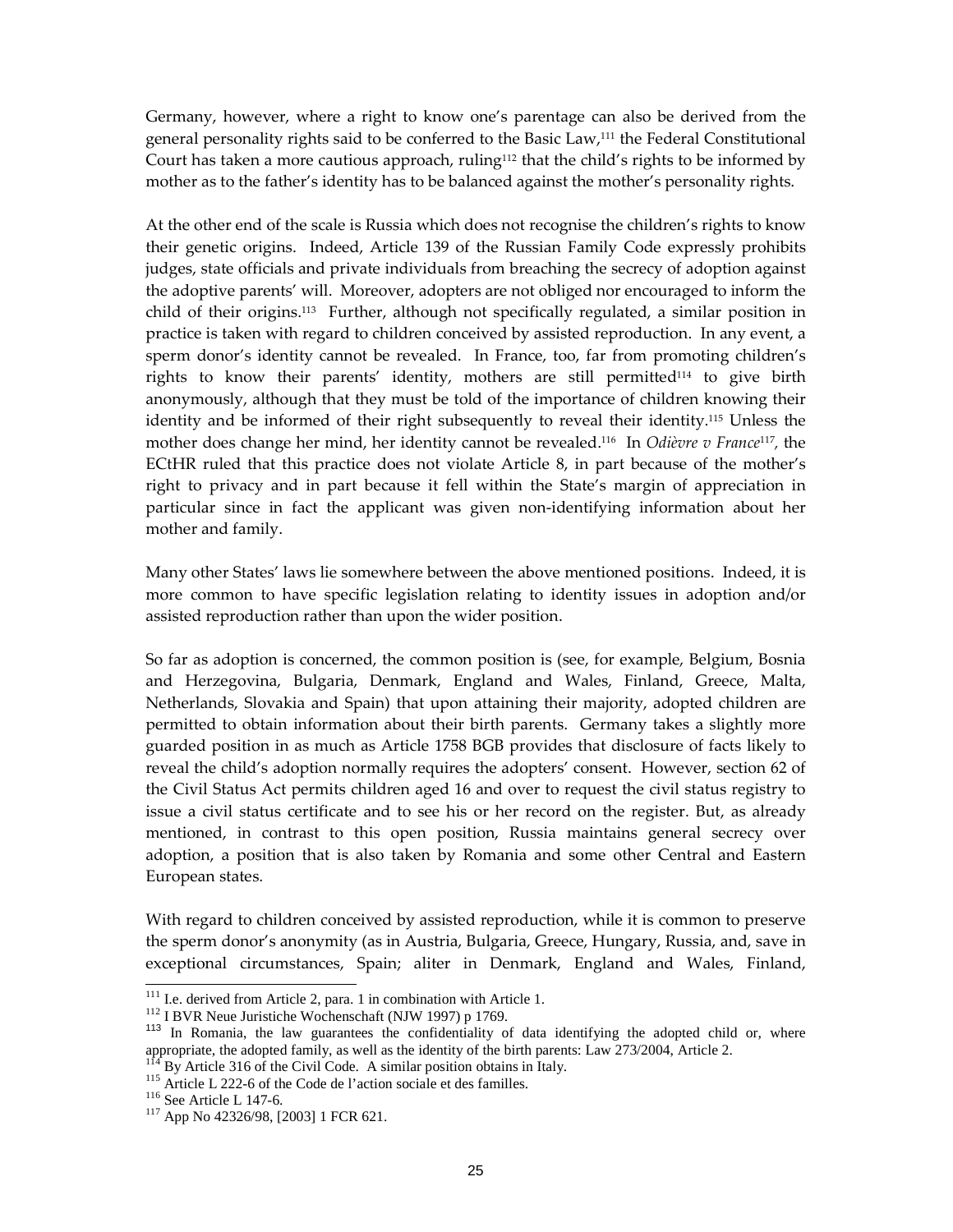Netherlands and Sweden), a number (for example, Austria, England and Wales, Finland, Greece, Norway, Spain and Sweden) make provision for children to obtain information (of varying degrees) about their origins. Some, such as Spain, strictly limit access to medical grounds, while other States place age restrictions as to when access is permitted: 12 in the case of Netherlands;118 14 in Austria, 18 in England and Wales, Finland and Norway, and upon reaching sufficient maturity in Sweden.

With regard to an unmarried mother revealing or refusing to reveal the father's, identity, the position in Austria is that she cannot be obliged to name the father.119 However, the child can bring paternity proceedings to establish that a particular person is or is not the father (though of course this presupposes that a particular man can be identified). A similar position obtains in Germany. In England and Wales, in addition to the possibility of bringing proceedings to establish parentage, it is now established that there is power to order a parent to disclose the truth about a child's parentage provided at any rate it is in the child's interests to do so.<sup>120</sup>

#### RIGHT OF CONTACT

Although expressed differently, there is common agreement among the Member States surveyed that continuing contact between child and their parents (particularly absent parents), regardless of their marital status, is of fundamental importance.

Many jurisdictions make continuing contact a statutory right of the child (as, for example, in Austria, Belgium, France, Germany, Hungary, Italy, Lithuania, Netherlands, Norway, Russia, Slovakia, Spain and Sweden). Other States make it a statutory right of the parent (as, for example, Bosnia and Herzegovina, Denmark, Estonia and Greece).<sup>121</sup> Still other jurisdictions, notably Bulgaria and England and Wales, do not legislate in terms of rights, but in practice their legal systems are predisposed to maintaining contact between child and parents and will require cogent evidence of harm to the child that outweighs the fundamental need of the child to have an enduring relationship with both parents, before denying contact.

Some States regard it as an obligation of the parent : (a) not to hinder contact between the child and the other parent (as in Estonia and Greece); and (b) to see the child (as in Bosnia and Herzegovina, France, Germany and Portugal), though few are prepared to impose sanctions on an unwilling parent who refuses to see their child. An outstanding exception to

 $\overline{a}$ 

<sup>&</sup>lt;sup>118</sup> But only non identifying information. Identifying information can be given to 16 year olds, provided the donor agrees, but the donor can only withhold information if he proves that it is in his interests to do so.

<sup>&</sup>lt;sup>119</sup> Section 163a of the Austrian Civil Code.

<sup>120</sup> See respectively *Re F (Paternity: Jurisdiction)* [2007] EWCA Civ 873, [2008] 1 FLR 225 and *Re J (Paternity: Welfare of Child)* [2006] EWHC 2837 (Fam), [2007] 1 FLR 1064.

 $121$  In the Netherlands, where a distinction is drawn between parents with and without parental responsibility (see further below) Art 1:277(a) and (b) of the Dutch Civil Code provide that in the latter case the *parent* has the right to maintain a personal relationship with the child.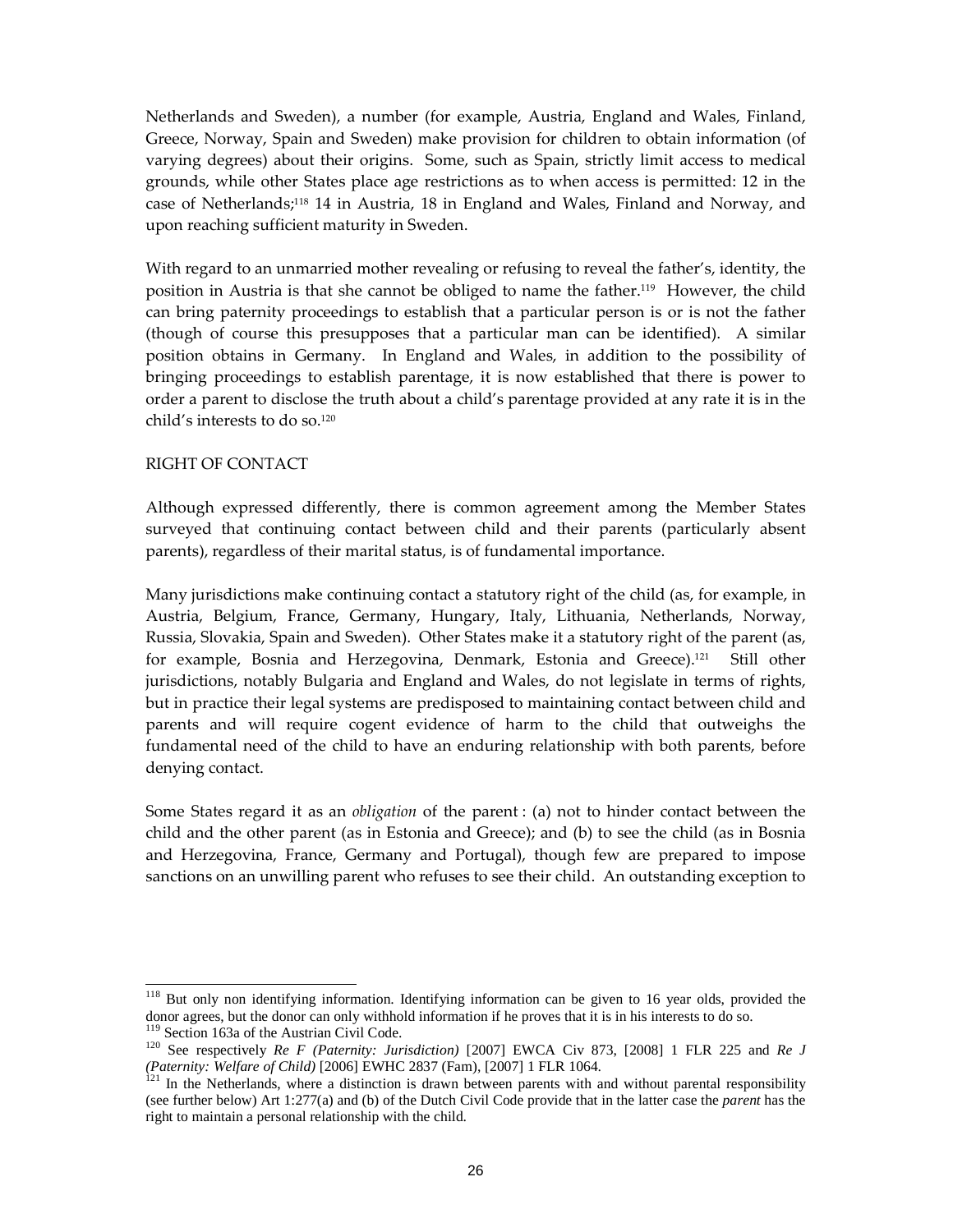this position is Portugal where parents can be fined for refusing to see their children and France where a tortious action might lie.<sup>122</sup>

None of the jurisdictions surveyed distinguish contact rights upon the basis of the parents' marital status, although Belgium and the Netherlands make some distinction between parents with and without parental responsibility.123 In all jurisdictions, in cases of dispute, contact issues can be determined by the court upon the basis of the child's welfare.

A few jurisdictions also expressly vest a right of contact between child and grandparents. This is either expressed in terms of a child's right (as, for example, in Belgium, France and Russia) or in terms of the grandparents' right (as in Austria and Germany), although in these cases this is subject to the child's best interests. In a number of other jurisdictions, grandparents can apply to the court for contact (as, for example, in Bosnia and Herzegovina, Bulgaria, England and Wales, Hungary, Netherlands, Norway and Sweden).<sup>124</sup> Commonly, contact will be granted unless harmful to the child, but there is no predisposition to do so, meaning that the burden is upon the grandparents to satisfy the welfare test.

Denmark restricts grandparents' rights to seek contact to circumstances where one or both parents are dead, while in Finland the court has no power to rule on children's visiting rights outside that concerning parents.

Siblings and other close carers are permitted in some jurisdictions to apply to court for contact (as, for example) in Austria, Belgium, Bulgaria, England and Wales, Germany, Netherlands, Russia and Sweden), $125$  but not in Finland, and, in Denmark, Norway and Slovakia, only where one or both parents are dead. In these cases, there is commonly no right or even predisposition to granting contact, but rather it must be shown to be in the child's best interests (see, for example, Belgium, Bulgaria, England and Wales, Netherlands, Russia and Sweden). In Austria, contact can be granted to third parties if abandoning contact would be disadvantageous to the child.126 In Germany, siblings and those effectively responsible for the child have a right to maintain contact if that is in the child's best interests.<sup>127</sup>

 $122$  See also Bosnia and Herzegovina where the Family Law imposes an obligation upon a parent to see the child. In England and Wales, the imposition of such an obligation were expressly rejected by the Government in discussions leading to the Children and Adoption Act 2006.

 $123$  In Belgium, a parent deprived of parental responsibility must prove contact is in the child's best interests. In the Netherlands the Civil Code (Art 1.2777a and b) provides that a parent with parental responsibility, has a right to contact, whereas no such provision is made for those with responsibility since responsibility presupposes direct contact.

 $124$  Though this right is severely limited in as much as only the Social Welfare Committee may make an application.

In Sweden this right is limited because only the Social Welfare Committee may make an application.

<sup>&</sup>lt;sup>126</sup> See Section 148(3) of the Austrian Civil Code.

 $127$  See Articles 1685, para 1, 1685, para 3 and 1684, para 2.4 BGB. Subject to the requirement that only the Social Welfare Committee may make an application, a similar position exists in Sweden.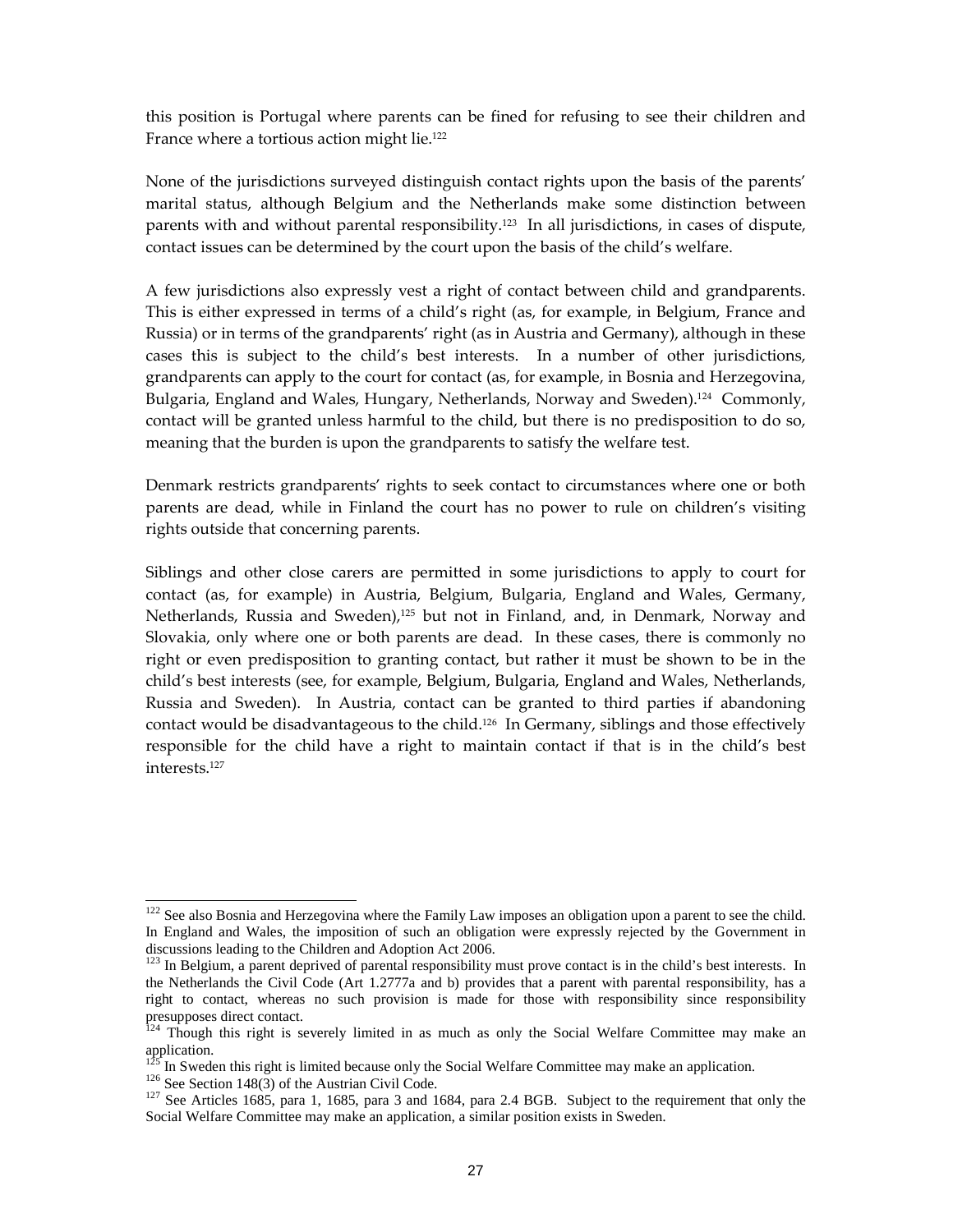## VI. AN ASSESSMENT OF THE CURRENT POSITION JUDGED PARTICULARLY AGAINST INTERNATIONAL OBLIGATIONS

In this section the concern is to discuss the findings set out in the previous section first by highlighting the similarities and differences between Member States and secondly, to consider the findings in the context of already established international obligations inter alia as applied by the ECHR.

## a. Legal Parentage

## i. Mothers

The unanimity among the Member States surveyed in regarding the woman who gives birth as the legal mother regardless of marital status is broadly in accord with Article 2 of the 1975 Convention on the Legal Status of Children Born Out of Wedlock ("the 1975 Convention"), namely that "maternal affiliation of every child born out of wedlock shall be based solely on the fact of the birth of the child". That she is also commonly treated as the legal mother regardless of genetic connection with the child, goes beyond the 1975 Convention (though not what was contemplated by the White Paper's Principle 1 that the "woman who gives birth to the child shall be considered as the mother") and, given that by no means all States regulate assisted reproduction treatment (compare in particular the general absence in the Baltic states, Georgia and Ukraine with the detailed legislation in England and Wales), is not always clearly the case across all Member States. This prompts the question whether the genetic connection question needs to be expressly addressed in any new international instrument.

## ii. Fathers

The 1975 Convention makes no provision with regard to the position of children born in wedlock (though the issue is addressed by the White Paper on Parentage, Principle 3) which again prompts the question whether any new instrument should. In fact, the Member States surveyed unanimously presume the mother's husband to be legal father. The only points of difference in this respect lie with the application of the presumption where the husband is separated or divorced from his wife at the time of the child's birth or where he predeceased that birth. Some States, such as Denmark and Norway (as they would be free to do so under the White Paper's Principle 3(2)) do not apply the presumption if the husband is separated from his wife at the time of the child's birth. Most jurisdictions consider the marital presumption of fatherhood to extend beyond the man's death where the child is born within the period of gestation, though this period is expressed differently, and some apply a similar rule to where the marriage ended in divorce. Alone of the jurisdictions surveyed, Finland applies the marital presumption in cases of second marriages, regardless of their proximity to the first marriage.

Member States similarly take a common position (though not necessarily expressed in the same way) with respect to establishing fatherhood of a child born to an unmarried mother, in as much as the man who has acknowledged his paternity or has had his paternity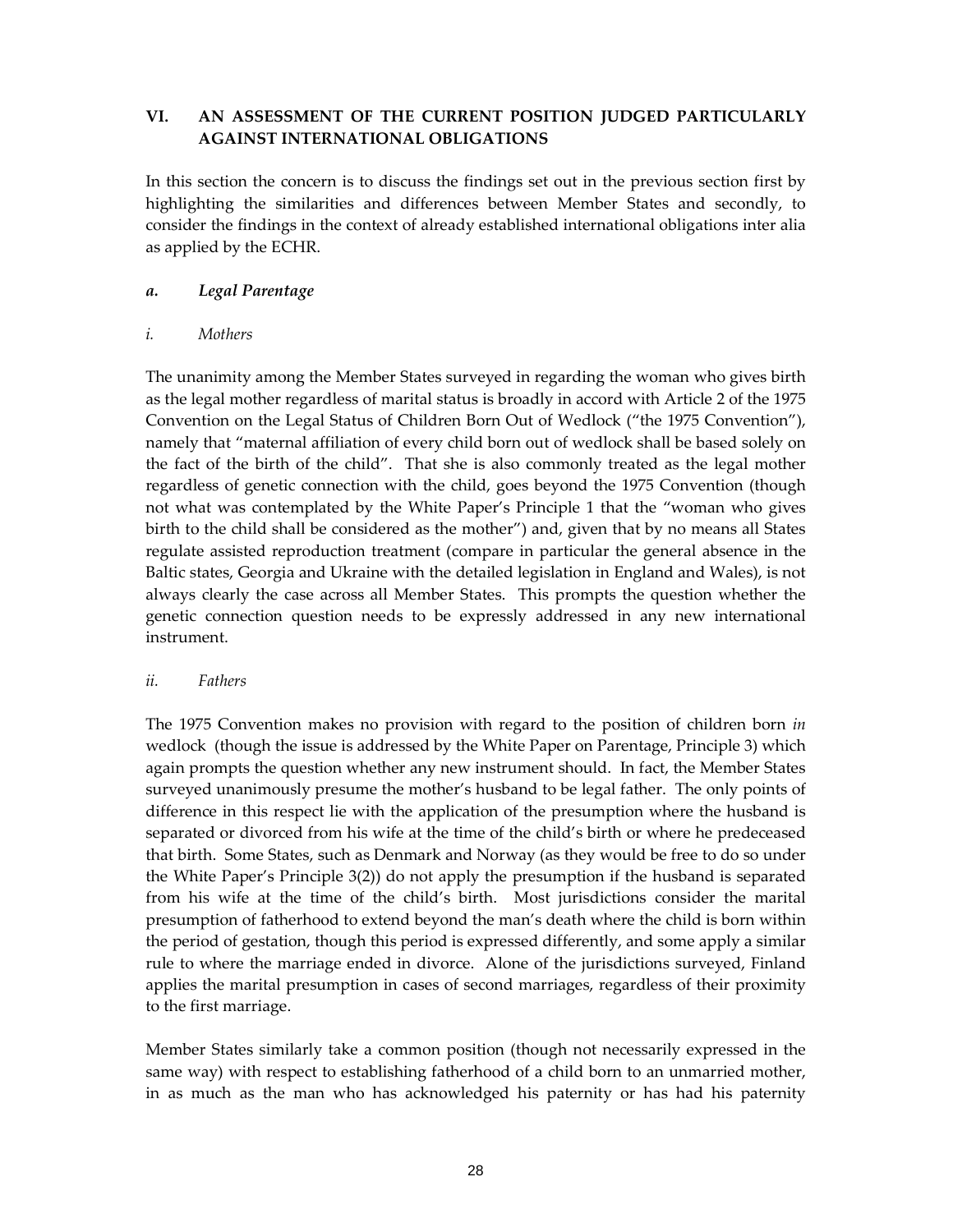established in court proceedings, is regarded as the legal father. In turn this is in line with Article 3 of the 1975 Convention which states.

"Paternal affiliation of every child born out of wedlock may be evidenced or established by recognition or by judicial decision."

Commonly, acknowledgement of paternity needs the mother's consent, but this is not always the case (see the position in Bulgaria, Lithuania and Ukraine). Another difference relates to the timing of the acknowledgement: normally it takes place after the child's birth, but Estonia, Lithuania, Norway, Russia and Sweden permit it during the pregnancy as well.

Although most jurisdictions permit challenges through legal proceedings to be made to paternity some, such as Bulgaria and Finland, restrict that right, respectively by only permitting challenges by the mother within three years of the child's birth or by the child within three years after attaining majority; and not permitting an application if the mother objects or if the child aged 15 or above objects. Whether either State's provision could withstand a human rights challenge is debatable given the ECtHR's rulings<sup>128</sup> that any restrictions or prohibitions on the right to establish or deny parentage have to be proportionate to the aims being pursued and must not be arbitrary or discriminatory. Beyond providing in Article 4 that "voluntary recognition or paternity may not be opposed or contested insofar as the internal law provides for these procedures unless the person seeking to recognise or having recognised the child is not the biological father", the 1975 Convention gives no steer to paternity challenges. But should it do so?

With regard to children conceived as a result of assisted reproduction treatment, there is a large measure of agreement between Member States, in that sperm donors are not treated as legal fathers, whereas husbands who consent to their wives' treatment are so regarded. Further, although it is left often unaddressed, the male cohabitant who consents to his partner's treatment is also treated as the legal father. What is not agreed upon is the position of same-sex partners. Indeed, Spain, Sweden and the UK currently stand alone as making provision vesting legal parenthood in same-sex partners. None of this area is currently internationally regulated. Should it be?

Another area outside the scope of current international instruments is the position where the man's sperm is used after his death. A number of jurisdictions prohibit the practice. On the other hand, England and Wales stands out as being the only jurisdiction to recognise the possibility of such men being regarded as the legal father albeit without conferring succession rights. Should an international stance be taken in this area?

<sup>-</sup><sup>128</sup> See e.g. *Shofman v Russia* (App No 74826/01), [2006] 1 FLR 680 and *Mizzi v Malta* (App No 26111/01), [2006] 1 FLR 1048.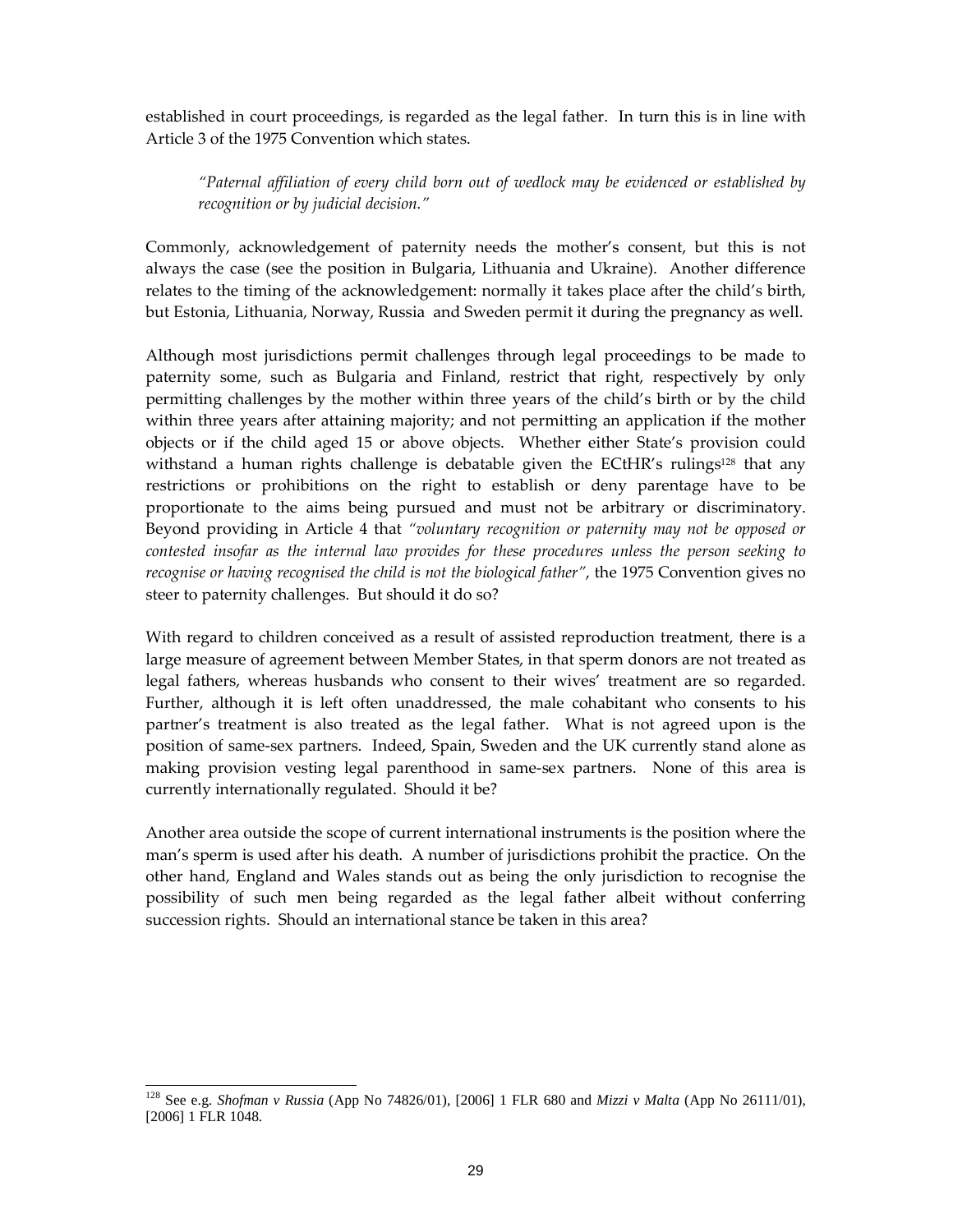### b. Parental Responsibility

#### i. The position of parents

The Member States surveyed take a common position on attributing joint parental responsibility to parents of children born in wedlock<sup>129</sup> and on attributing parental responsibility to mothers of children born out of wedlock.130 Where they differ is in respect of unmarried fathers. In 11 of the jurisdictions surveyed, once paternity is established either by acknowledgement or court order<sup>131</sup>, both unmarried parents have joint parental responsibility.132 But in a further 11 jurisdictions, the establishment of paternity is not sufficient in itself to confer parental responsibility. Instead responsibility can only be obtained by the father taking some positive step such as marrying the mother (which in 8 jurisdictions automatically confers parental responsibility upon the father), making an agreement with the mother or obtaining a court order. In England and Wales, where it is possible for unmarried fathers to obtain parental responsibility by any of the aforementioned methods, responsibility is also conferred by the man being registered as the father on the child's birth certificate.<sup>133</sup>

The common line taken with respect to married parents and unmarried mothers conforms both to the general entreaty in Article 18 of the CRC for States Parties "to use their best efforts to ensure recognition of the principle that both parents have common responsibility for the upbringing and development of the child" and with the more specific enjoinder in the Council's Recommendation on Parental Responsibilities 1984 that: (a) "parental responsibilities for a child of their marriage should belong to both parents" (Principle 5), and (b) where "the child is born out of wedlock and a legal filiation link is established with regard to one parent only, the responsibilities should belong to that parent" (Principle  $7(1)$ ).

The varied position regarding unmarried fathers in turn reflects a much less clear position in international instruments. Article 18 of UNCRC (mentioned above) does not distinguish between children born within or outside wedlock but could be interpreted<sup>134</sup> as implying that both unmarried parents should have joint responsibility. On the other hand, Principle 7(2) of the Recommendation on Parental Responsibilities clearly gives Member States latitude to provide that responsibility may be exercised<sup>135</sup> either by the mother or father alone or both of them jointly. In contrast, the Council's White Paper on Parentage<sup>136</sup> ('White

 $129$  A minor variation is in Denmark where only the mother has parental responsibility if the parents are legally separated at the time of the child's birth.

In France and Italy, *maternity* has either to be acknowledged or established by a court.

<sup>&</sup>lt;sup>131</sup> In Poland, the establishment of paternity by a court does *not* give the unmarried father parental responsibility.

<sup>&</sup>lt;sup>132</sup> Though in the case of Hungary and Italy there is an additional requirement that the parents must be living together at the time of the child's birth.

A similar position exists in Scotland, not included in the CEFL survey.

<sup>134</sup> See CEFL's "*Principles of European Family Law Regarding Parental Responsibilities",* op cit n 12 at 59.

<sup>&</sup>lt;sup>135</sup> Note here the reference to the "exercise" of responsibility. As is pointed out in the Evaluation Report, op cit n 14, the Recommendation does not clearly distinguish between the attribution and exercise of responsibility. The CEFL has made a similar point, see op cit n 12 at 59-60.

 $^{136}\,$  Op cit n 62.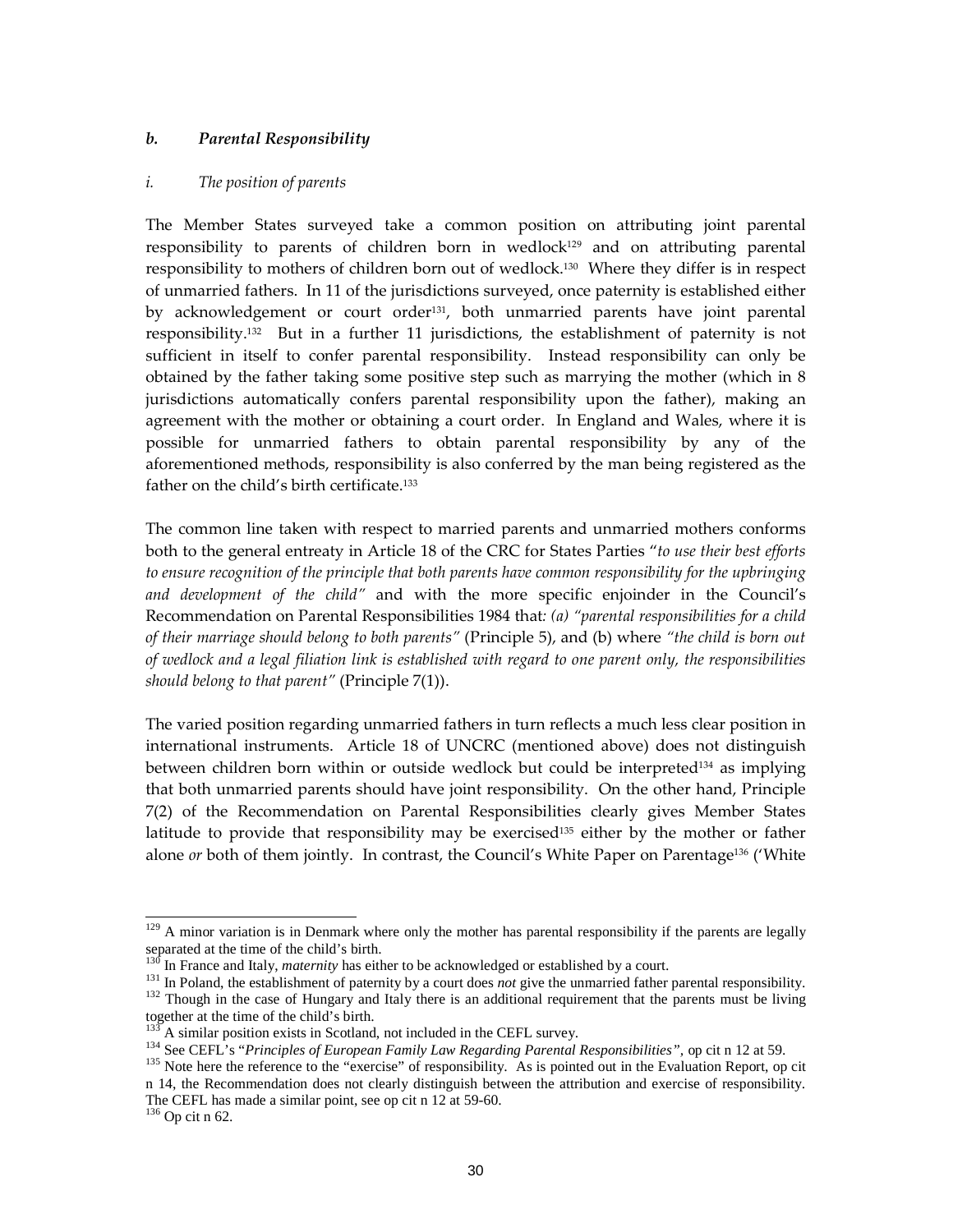Paper') provides in Principle 19(1) that "Parental responsibilities should in principle belong jointly to both parents", commenting<sup>137</sup>

"The underlying idea of these principles is that the joint exercise of parental responsibilities is in the best interests of the child irrespective of whether the child was born in or out of wedlock".

The question therefore is whether, notwithstanding the evident division among Member States, the time has come to adopt the position taken by the White Paper.

## ii. The position of step-parents

The common line taken by the Member States surveyed is that step-parents, whether married to, the registered partner, or the cohabitant with the parent are not automatically given parental responsibility. Furthermore, in the majority of jurisdictions, short of adoption,138 step-parents cannot acquire parental responsibility.

As against this general position, German and Swiss law recognise that step-parents have limited parental responsibilities regarding daily matters, and in Austria it is possible for responsibility to be *transferred* to a step-parent. Denmark, England and Wales and Scotland have a more flexible system and provide mechanisms (by agreement or court order) for stepparents to acquire parental responsibility.

The position of step-parents is not specifically addressed in international instruments, though there is implied recognition, for example in Article 2(8) of the revised Brussels II Regulation, that responsibility can be held by persons other than parents, while the White Paper's Principle 20(3) states:

"In cases determined by law a person other than a parent may, upon a decision by a competent authority, exercise some or all parental responsibilities in addition to or instead of parents".

Is there a case for dealing specifically with step-parents, for example permitting parental responsibility agreements to be made with the parent and/or for parental responsibility orders to be made in favour of step-parent by a court? Or is a general provision along the lines of the White Paper sufficient? In any event, should States be permitted (as in the Czech Republic, Italy, Lithuania and Portugal) to have an embargo on granting same-sex couples joint parental responsibility?

### iii. The position of persons other than parents or step-parents

There is no common agreement among the Member States surveyed about the position of third parties with whom the child is placed, though there is wide agreement that parents

 $137$  At para 66.

<sup>&</sup>lt;sup>138</sup> Which itself may be confined to the married partner of the parents.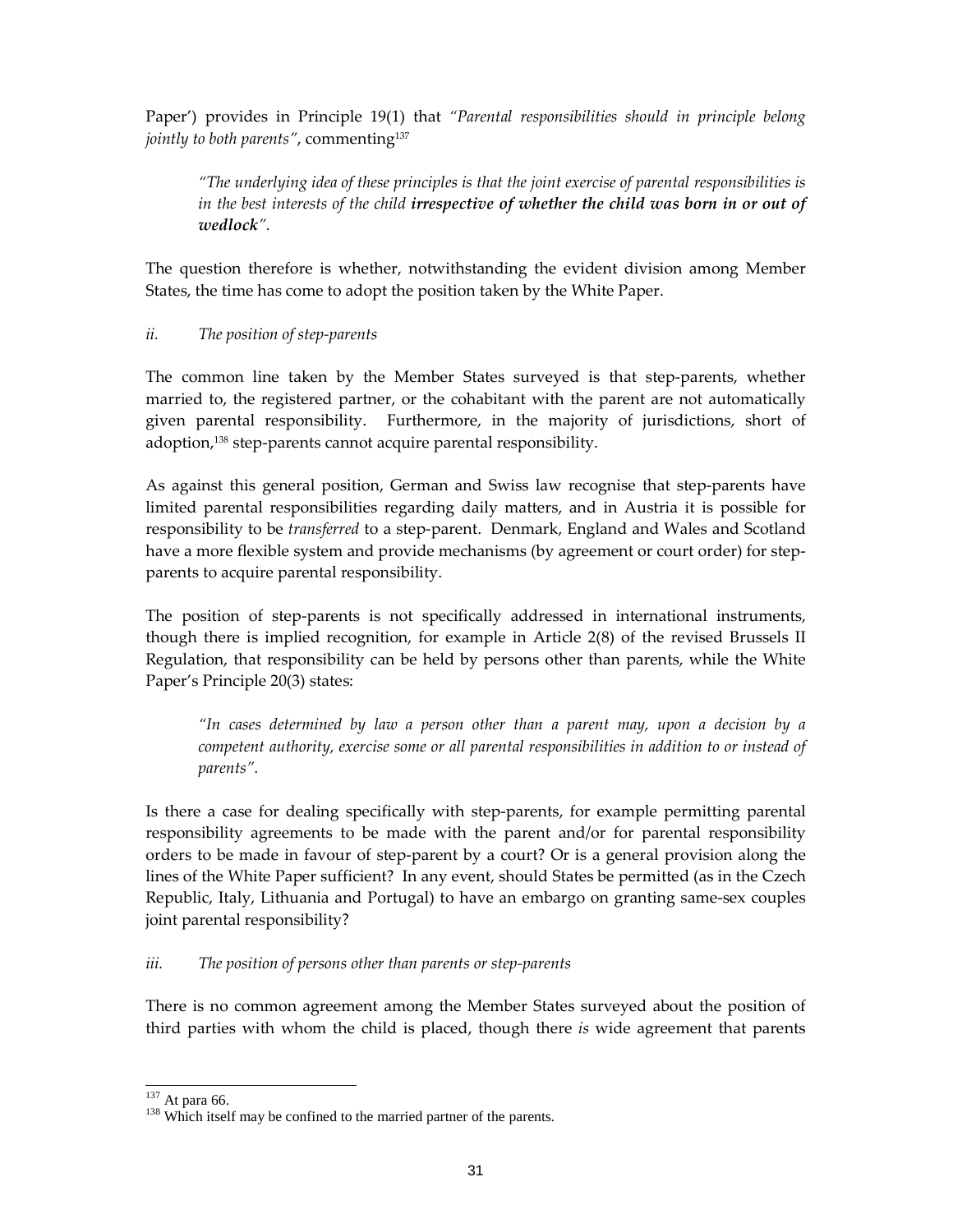have no autonomous power to transfer parental responsibility to such persons (the only exceptions to this among the surveyed States are Belgium, Denmark and the Netherlands).

Belgium and Bulgaria permit courts to grant third persons the right to exercise parental responsibilities, but without such responsibility, being attributed to them. In other jurisdictions (for example, the Czech Republic, France, Germany and Sweden), placing a child with foster parents only affects parental responsibility with respect to day-to-day matters. In other jurisdictions (for example, Greece, Hungary, Italy and Poland), parental responsibility can be transferred to grandparents or guardians. In contrast, in England and Wales and Finland acquisition of parental responsibility by third persons is not only permitted by court order, in addition to, rather than in substitution of the parents' responsibility.

Again, save to the extent already mentioned in the context of step-parents, there is no clear steer from international instruments as to what the position should be with regard to third persons with whom children are placed. Nevertheless, has the time come for the Council of Europe to provide such a steer? If so, should it be in the form of attributing parental responsibility or in the form of permitting third persons to exercise responsibility partially or in full? Should the power to confer responsibility on third persons be confined to competent authorities? Should grandparents be treated any differently to other non-parent carers?

## c. The Child's Position

## i. Issues of status

Few States accord a different status to children according to whether or not their parents were married to each other at the time of birth. However, there remain some jurisdictions (including Austria, England and Wales and Greece) that continue to label children "legitimate" and "illegitimate", though in each of the jurisdictions mentioned the child is legitimated by the parents' subsequent marriage (which complies with Article 10 of the 1975 Convention), and, in any event, the consequential differences are minimal.

The 1975 Convention gives no steer on this issue but the non discrimination provisions of UNCRC and ECHR139 clearly have in mind, among other circumstances, discrimination based upon the child's birth. Can the concept of legitimacy/illegitimacy stand with these provisions and should the 1975 Convention or its successor deal with this subject?

ii. Specific rights

## **SUCCESSION**

In conformity with Article 9 of the 1975 Convention, with the sole exceptions of England and Wales (where for historical reasons, rather than in pursuance of modern policy, a child born to unmarried parents cannot succeed to a title of honour) and Malta (where a child born out

<sup>-</sup> $139$  See respectively Article 2(1) and Article 14 outlined above.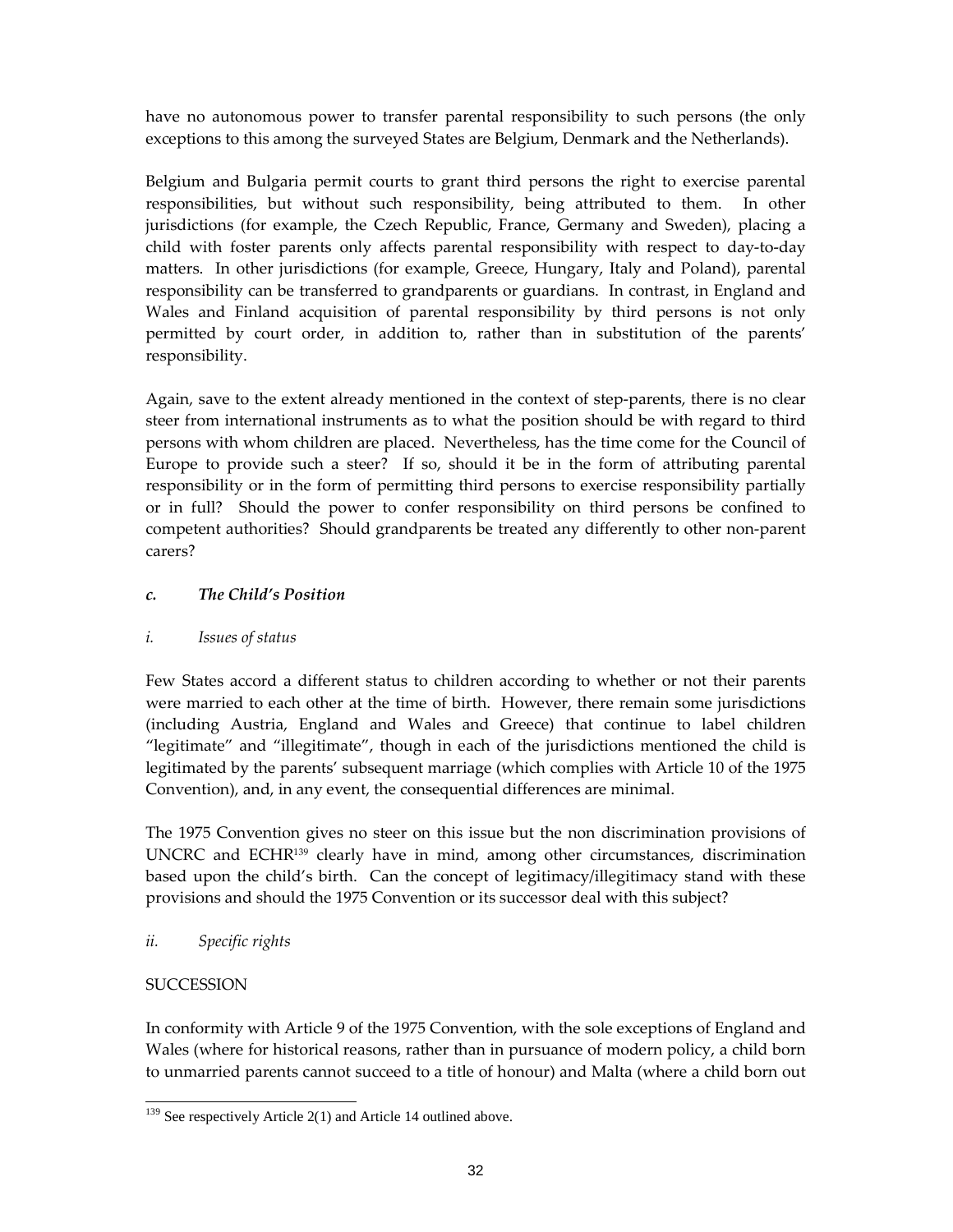of wedlock is only entitled to three-quarters of his/her share if there are other surviving children born in wedlock), none of the jurisdictions surveyed draws a distinction between the succession rights of children born to married parents and those born to unmarried parents. Furthermore, in none of the surveyed jurisdictions is a different position accorded to adulterine children, France having changed its position after the ruling in Mazurek  $v$ France.<sup>140</sup>

Where Member States differ is with regard to succession rights against guardians, stepparents and other carers. Of the jurisdictions surveyed, only the Netherlands, Russia and Slovakia provide for inheritance rights against guardians and Russia and Slovakia provide for inheritance rights against step-parents and other carers, though in each case these rights are limited.

These differences prompt the question whether the issue merits further investigation and whether it should be covered in an international instrument. A similar issue arises in relation to the posthumous use of sperm, though only Greece appears to provide for succession rights against the deceased father.

### MAINTENANCE

The finding that in all the jurisdictions surveyed parents, regardless of their marital status, are liable to maintain their children conforms to Article 6(1) of the 1975 Convention which provides

"The father and mother of a child born out of wedlock shall have the same obligation to maintain the child as if it were born in wedlock".

It is also in line with the White Paper's Principle 26 that"in all cases both parents should be under a duty to maintain the child".

In a number of jurisdictions (nine of those surveyed), liability may also fall on grandparents or adult siblings at any rate where the parents are absent or cannot maintain their child. In the absence of specific information it cannot be said whether, in conformity with Article 6(2) of the 1975 Convention, this obligation is imposed regardless of the marital status of the parents, but it seems implicit from other responses to the Study questionnaire that it is.

The liability of others, such as guardians and step-parents, falls outside the scope of the 1975 Convention, which raises the issue whether such liability should be included in any new instrument. In point of fact, there is broad agreement that guardians do not have a maintenance liability; only two of the jurisdictions surveyed provide otherwise. Slightly more (six) jurisdictions make provision for step-parents to be liable, but the basis upon which they do so, varies.

 $140$  (2006) 42 EHRR 9, discussed above.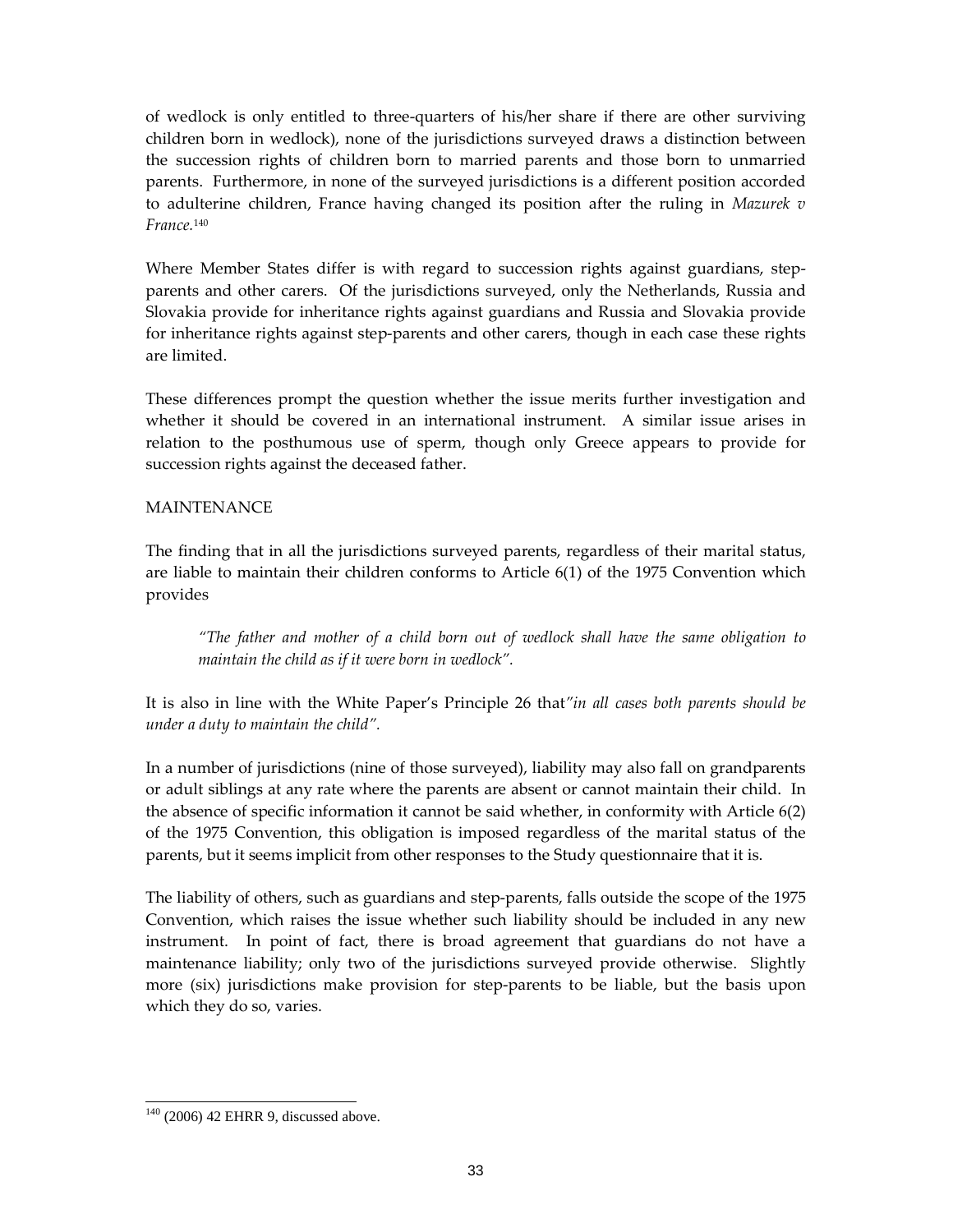## CARE AND PROTECTION

The position with regard to the duty to care and protect the child broadly reflects that of the duty to maintain, in as much as it commonly falls on both parents regardless of their marital status, though in many jurisdictions this is subject to the proviso that the parent must have parental responsibility or parental authority or is a holder of custody. The duty of care and protection includes the power to consent to the child's medical treatment.

In contrast, only some jurisdictions (four of those surveyed) place a similar duty on guardians, though in four more, courts have the power to make them liable. In these same latter four jurisdictions, step-parents can also be made liable.

Again, this is an issue falling outside the scope of the 1975 Convention. Should it be regulated in any new instrument?

## EDUCATION AND RELIGIOUS UPBRINGING

As with the duty to care and protect with regard to education and religious upbringing, the duty falls primarily upon parents regardless of their marital status, with the proviso that in some jurisdictions this is dependent upon the parent having parental responsibility, parental authority or being a holder of custody. Should this position be reflected in any future international instrument?

## DISCIPLINE

The common position among the States surveyed is that a general power of control is vested in parents and is regarded either as a function of parenthood or an aspect of custody, parental responsibility or parental authority. One issue, however, is how far, if at all, corporal punishment is permitted. In the majority of the jurisdictions surveyed, such punishment is not permitted (albeit that the restrictions are phrased differently). In a few jurisdictions, reasonable corporal punishment is either permitted or tolerated.

Although Article 19 of UNCRC enjoins States to take appropriate measures to protect children from violence inter alia whilst in the care of their parents and paragraph 12 of Recommendation No. R (85) 4 on Violence in the Family entreats States "to review their legislation on the power to punish children in order to limit or indeed prohibit corporal punishment...", neither of these instruments nor the ECtHR rulings<sup>141</sup> go so far as to prohibit physical punishment altogether. Has the time now come, however, for the Council of Europe to take such a stand?

<sup>-</sup><sup>141</sup> As, for example, in *A v United Kingdom (Human Rights: Punishment of Child)* [1998] 2 FLR 958 and *Costello-Roberts v United Kingdom* (1996) 19 EHRR 293.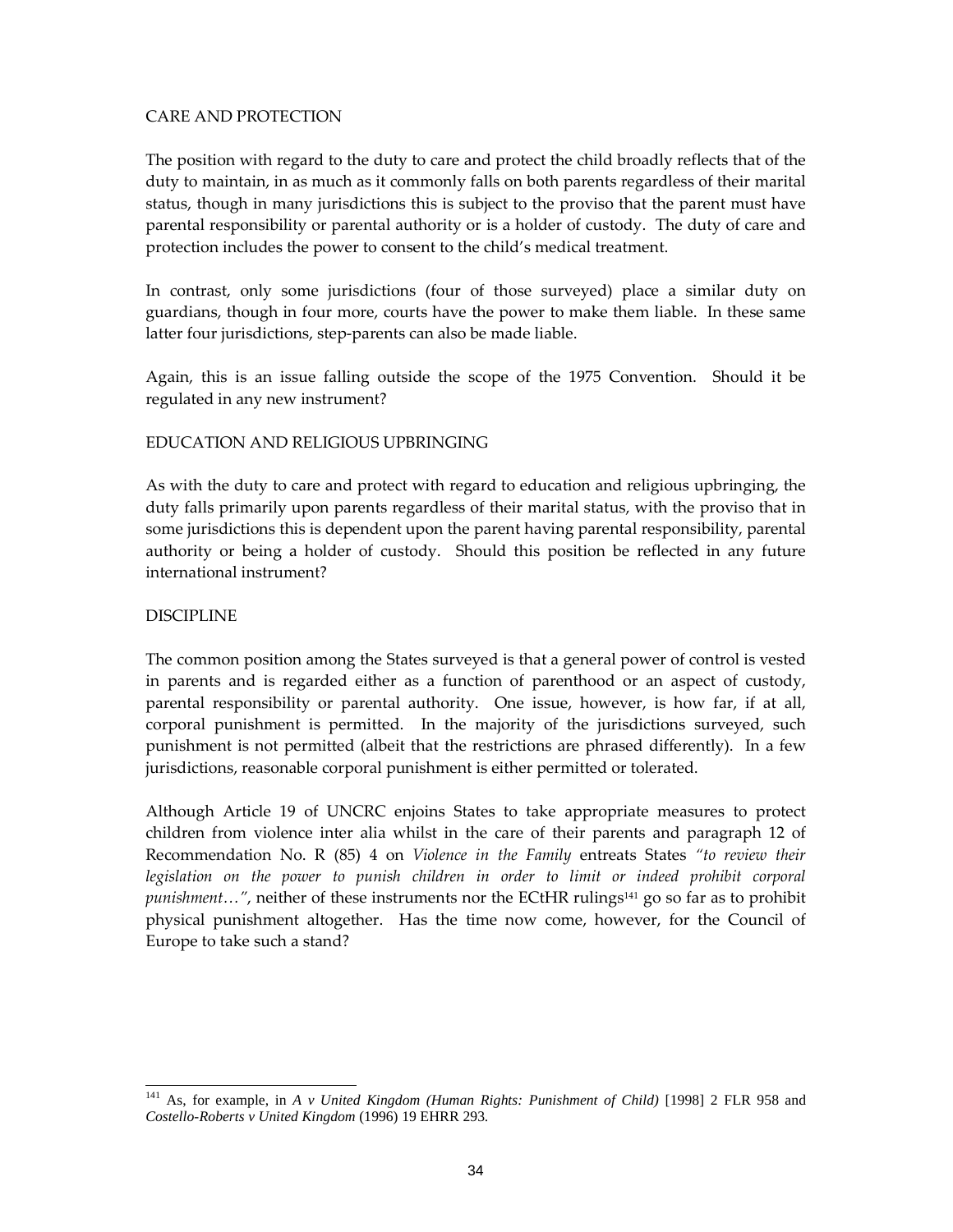### LEGAL REPRESENTATION

There is common agreement among the surveyed Member States that children's legal representatives are primarily their parents. The only measure of difference is the age at which children can represent themselves.

The question for this study is whether legal representation warrants being addressed in any new instrument.

## **CITIZENSHIP**

The responses to the Study questionnaire reveal a number of differences with regard to conferring citizenship on children. In line with Resolution (77) 13 on the Nationality of Children Born in Wedlock and Article 6(1)(a) of the 1997 European Convention on Nationality, a number (7) of the jurisdictions surveyed provide that citizenship derives from either parent regardless of their marital status, with a further 3 providing that citizenship derives from both parents regardless of marital status, but that where only one of them has State citizenship, requires also that the child be born in the State.

While only Austria makes an outright distinction between children born to married parents (when citizenship can be derived from either parent) and those born to unmarried parents (when citizenship can only derive from the mother), in the Netherlands citizenship can only be derived from an unmarried father provided he has acknowledged or has had his paternity established in court proceedings and, where acknowledgement takes place after the birth, only provided he has educated or cared for the children for an uninterrupted period of three years.

Another variation is in Finland and Sweden, where citizenship in the first instance derives from the mother but where she is a foreign citizen from the father provided he is a national citizen *and*, if he is not married to the mother, the child is born in the State in question.

As against these variations, the States surveyed commonly<sup>142</sup> had, in line with Article  $7(2)$  of UNCRC143 and Article 10 of the 2006 Council of Europe Convention on the Avoidance of Statelessness in Relation to State Succession, provisions to prevent children within their jurisdiction from being stateless.

Citizenship is an important issue that surely does need to be addressed by the Council of Europe, but the question is whether there is sufficient common ground to do so.

### NAME

-

Although not specifically sought by the Study Questionnaire, a number of the responding States referred to a birth registration system and there is no evidence for supposing that any

<sup>&</sup>lt;sup>142</sup> Not all States responded to this question.

<sup>&</sup>lt;sup>143</sup> Note also the ECtHR decision, *Sisojeva v Lithuania* (2006) 43 EHRR 33.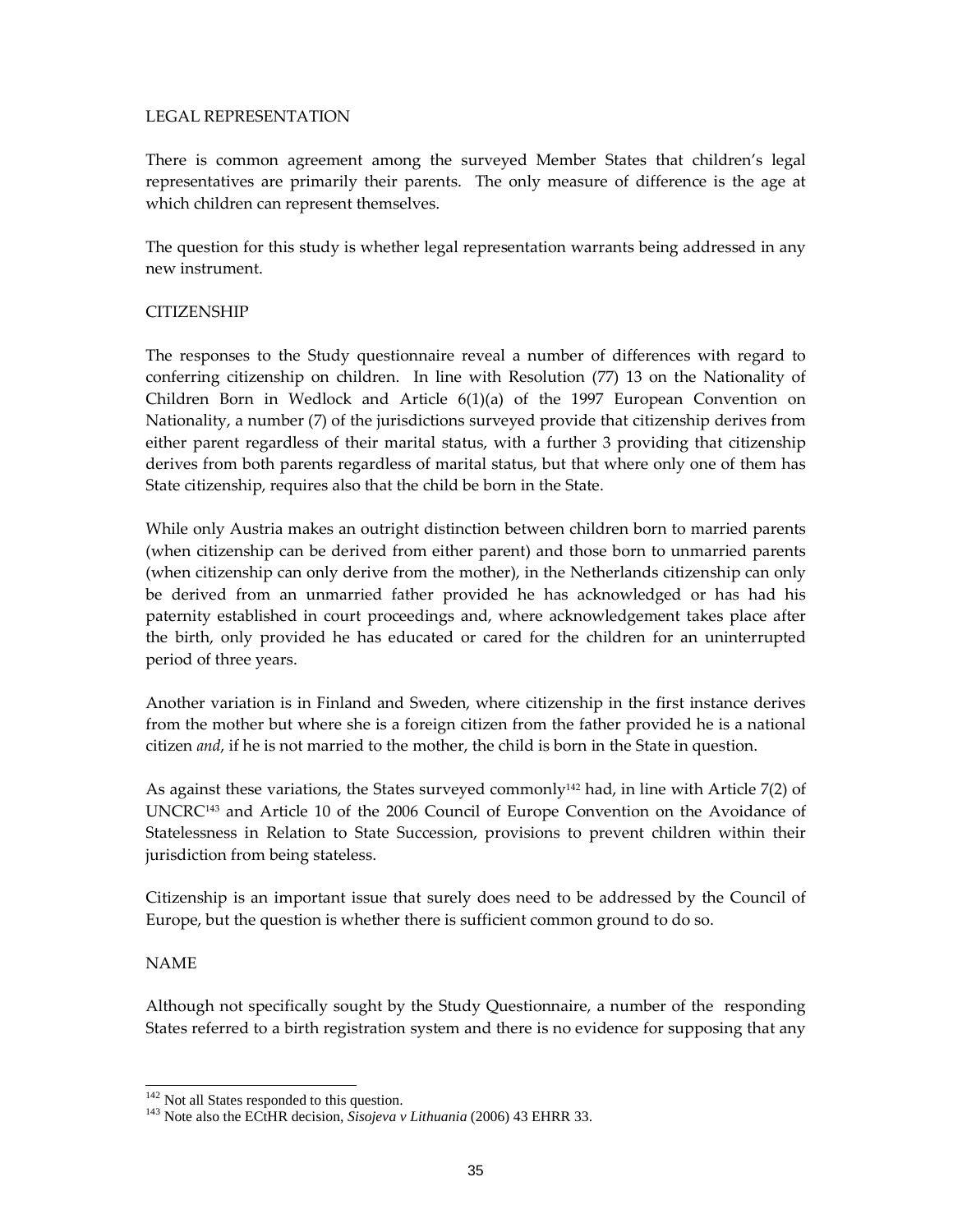Member State fails to comply with the enjoinder of Article 7(1) of UNCRC to register the child immediately after the birth.

There is common ground, too, that the power and duty to name the child rests primarily with the parents. Beyond that, there is wide variation in detail. However, one common position is for the child to take the parents' common surname but, where they are different, to provide various mechanisms, principally the parents' agreement, for determining which one the child should take. Some jurisdictions provide a default position in the event of a disagreement, while others provide for disputes to be resolved by a competent authority. Other States operate an altogether more prescriptive system providing that children take their father's surname where the parents are married, and the mother's if they are not married.

Two of the jurisdictions surveyed (the Netherlands and Serbia) provide that different surnames cannot be given to common children. There are different rules about doublebarrelled names. Some, such as Germany and the Netherlands, expressly prohibit their use.

Notwithstanding the above mentioned differences, there would be general compliance with the White Paper's Principle 27 that the child should have the right to acquire a family name from birth and that States can use different systems for choosing the family name, provided it does not result in an unjustified discrimination against one of the parents.

Most jurisdictions permit and provide mechanisms for subsequent name changes.

Given the variety of positions, beyond repeating the UNCRC provisions and those of the White Paper, the question needs to be asked as to whether any European instrument could profitably deal with children's names.

### THE CHILD'S RIGHT TO KNOW HIS/HER GENETIC PARENTAGE

Although it is clearly important for a child to know his/her origins, which in turn is reflected by the enjoinder in Article 7 (1) of UNCRC that a child has "as far as possible, the right to know….his or her parents" and by, Article 8, "to respect the right of the child to preserve his or her identity", it is evident from the Study survey that within Member States a right to identity is largely an undeveloped concept. Nor has it been definitively developed by ECtHR jurisprudence for although it is established that the ability to obtain details on one's identity as a human being engages Article  $8<sup>144</sup>$ nevertheless this right has to be balanced against the rights and interests of third parties and in some cases the latter has been held to prevail.<sup>145</sup>

In only three of the jurisdictions surveyed is a child's right to know his/her parents or genetic origin statutorily conferred. Additionally, however, the Dutch Supreme Court has developed the notion of a general personality right to include a right to know one's parent.<sup>146</sup>

<sup>144</sup> See *Mikulic v Croatia* Application No 53176/99, [2002] 1 FCR 720, at paragraph 34, applying *Gaskin v UK* (1988) 12 EHRR 36 at 45 (paragtraph 39).

<sup>&</sup>lt;sup>145</sup> See *Odièvre v France*, op cit at n 117, in which the French practice of permitting mothers to give birth anonymously was held not to violate the ECHR.

<sup>&</sup>lt;sup>146</sup> See HR 15 Ap 1994 NJ 1994 608, discussed above.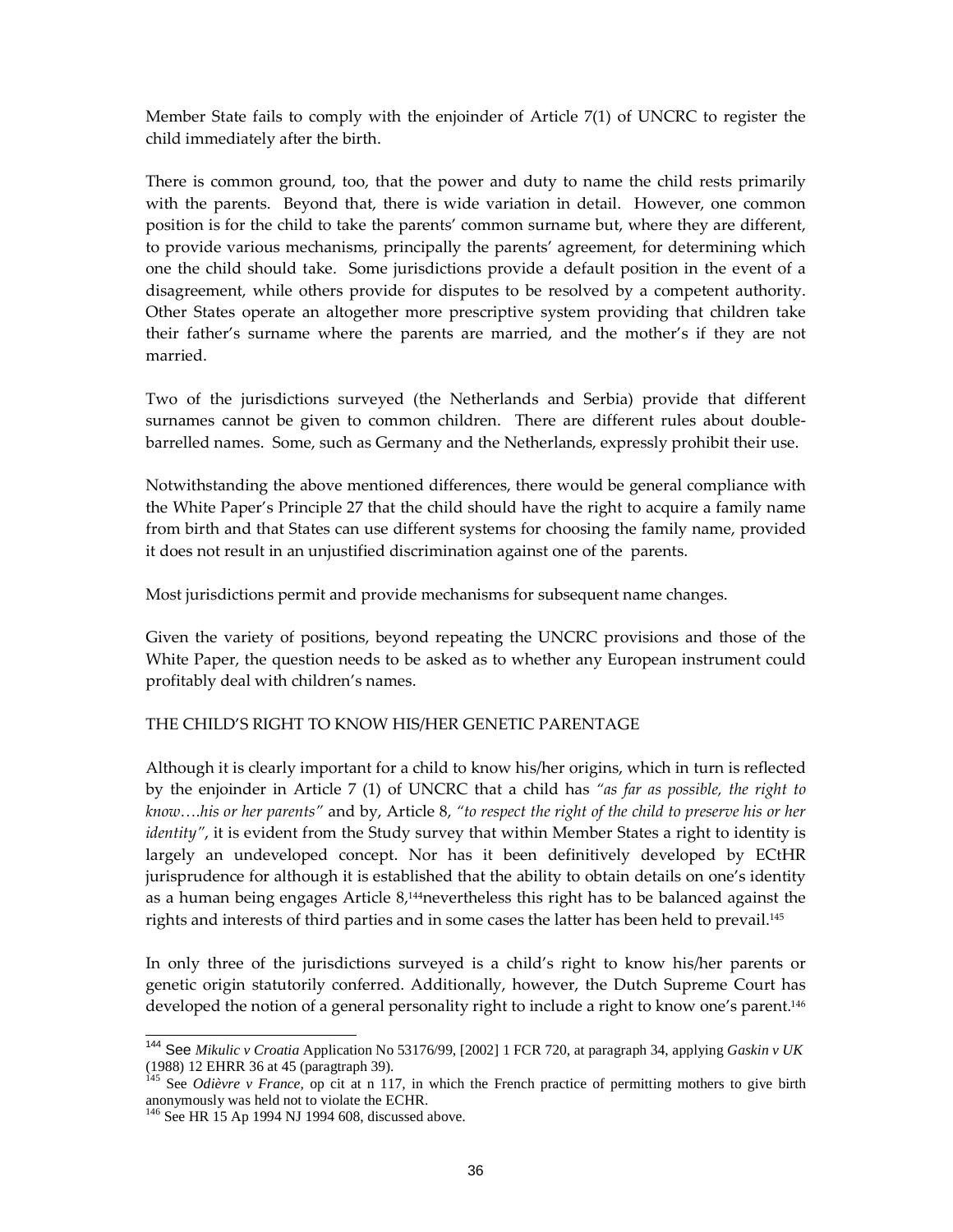A similar, but more cautious approach, has been adopted in Germany.<sup>147</sup> At the other end of the scale, some jurisdictions, notably Russia, do not even admit the right of an adopted child to trace his/her origins, while France and Italy continues to permit mothers to give birth anonymously.

In most States, where there is a legislative position, it tends to be in the context of adoption, where, commonly, adult adopted children can trace their origins, and relating to assisted reproduction where, notwithstanding the commonly afforded anonymity of the sperm donor (except in England and Wales, the Netherlands and Scandinavian countries), the adult child has access to genetic information.

Of the jurisdictions surveyed, only in England and Wales can a court order a mother to reveal to her child the father's identity.

The question these findings raise is whether, given the variety of approach, a European instrument can take on board child identity issues, at any rate, much beyond the White Paper's Principle 28 that the "interest of a child as regards information on his or her biological origin should be duly taken into account in law".

## RIGHT OF CONTACT

The finding that all the States surveyed recognise that the child should have continuing contact with both parents regardless of their marital status conforms to Art 9 (3) of UNCRC, to Article 4 of the 2003 Convention on Contact Concerning Children ("2003 Convention"), and to Article 8 of the 1975 Convention.

Where jurisdictions differ is whether contact should be regarded as a right of the child or that of the parent. There is also a difference of view on whether there should an obligation on an unwilling parent to maintain contact with his/her child.

There are differences, too, over the position of grandparents. Some jurisdictions regard grandparental contact as a right, except where this is not in the child's interests, but again there are differences over whether this is a right of the child or of the grandparents. A number of other jurisdictions simply provide a legal route by which grandparents can apply to the court for contact and for them to prove that contact is in the child's best interests. Both positions seem broadly in line with Article 5 (1) of the 2003 Convention, which provides

"Subject to his or her best interests, contact may be established between the child and persons other than his or her parents having family ties with the child [i.e. grandparents or siblings - see Article 2 (d)]."

Denmark and particularly Finland stand out as being unduly restrictive, the latter vesting no power in the court to rule upon visiting rights other than with parents.

<sup>-</sup><sup>147</sup> See the discussion above.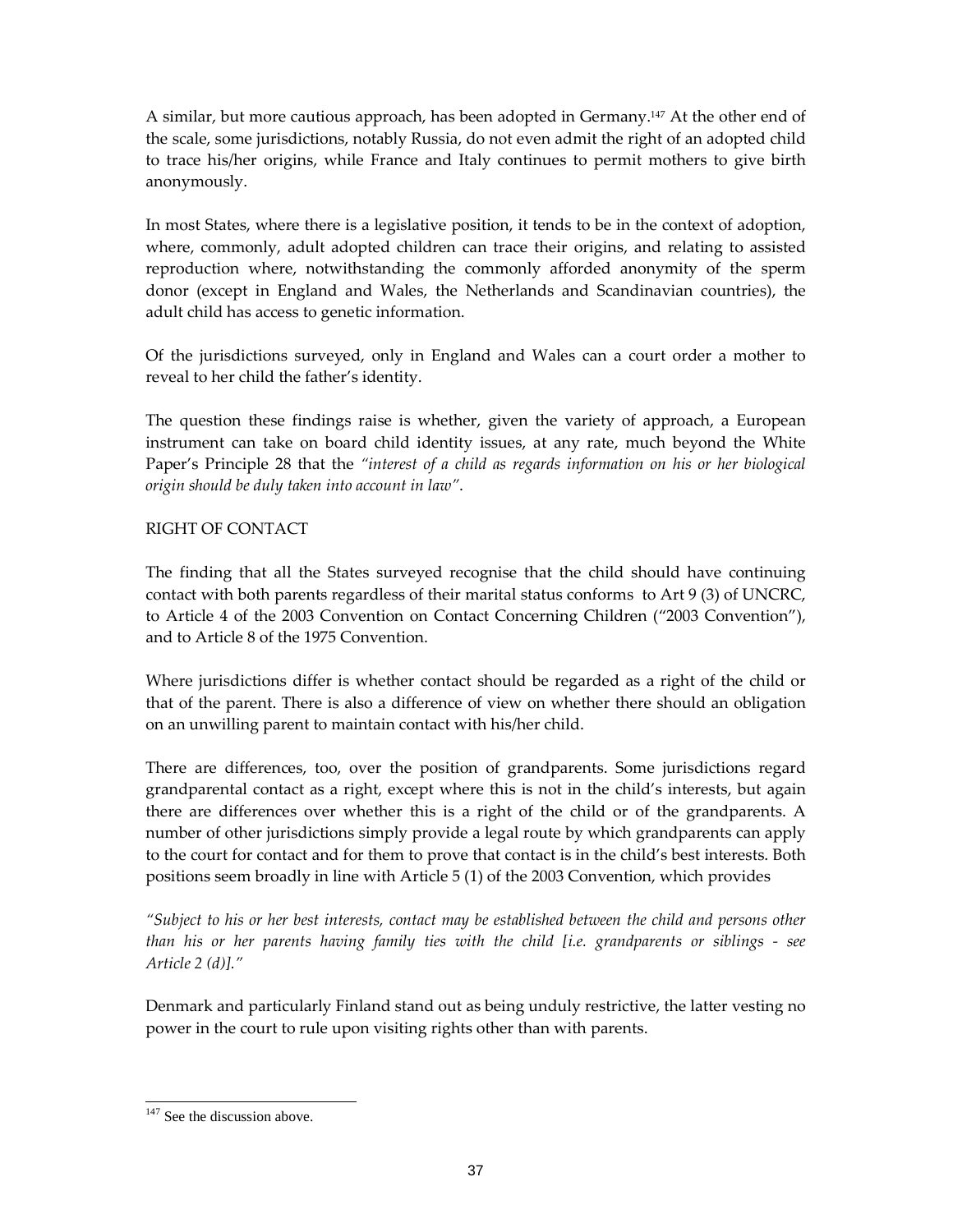Many jurisdictions (8 among those surveyed) allow step-parents and other carers to apply for contact, but some (for example, Norway and Slovakia) restrict that right to where one or both of the parents are dead. Again, both positions seem in accord with Article 5 (2) of the 2003 Convention which gives States the freedom to permit contact with persons other than grandparents and siblings. Finland again stands out as a jurisdiction not permitting any such application.

Given the regulation both by UNCRC and the 2003 Convention, do the above findings warrant any new European provision being made?

- d. Summary of Issues Raised
- i. Parentage
- 1. Should any new Council instrument expressly provide that the woman who gives birth is the legal mother regardless of genetic connection and marital status?
- 2. Should the legal position of fathers of children born in wedlock be regulated in line with the White Paper's Principle 3 and, if so, should a presumption of paternity, nevertheless, be applicable where the spouses are legally or factually separated or where the mother has remarried at the time of the child's birth?
- 3. With regard to children born out of wedlock, does the 1975 Convention require augmenting to regulate
	- the time when voluntary recognition of paternity may be made; and
	- whether such voluntary recognition requires the mother's consent?
- 4. Should the ability to challenge parentage in general and paternity in particular be addressed in any new European instrument?
- 5. Should any new European instrument deal with the legal parentage of children conceived as a result of assisted reproduction treatment and, in particular should the legal position of same-sex couples be expressly addressed?
- 6. Should the legal position of men whose sperm is used posthumously be addressed in any new European instrument?
- ii. Parental Responsibility
- 7. Should the White Paper's proposed Principle 19(1) (that parental responsibilities belong jointly to both parents irrespective of whether the child is born in or out of wedlock) be firmly adopted in any new European instrument?
- 8. Should any new European instrument deal specifically with the legal position of step-parents, for example, permitting the sharing of responsibility by agreement with the mother or by order of a competent authority?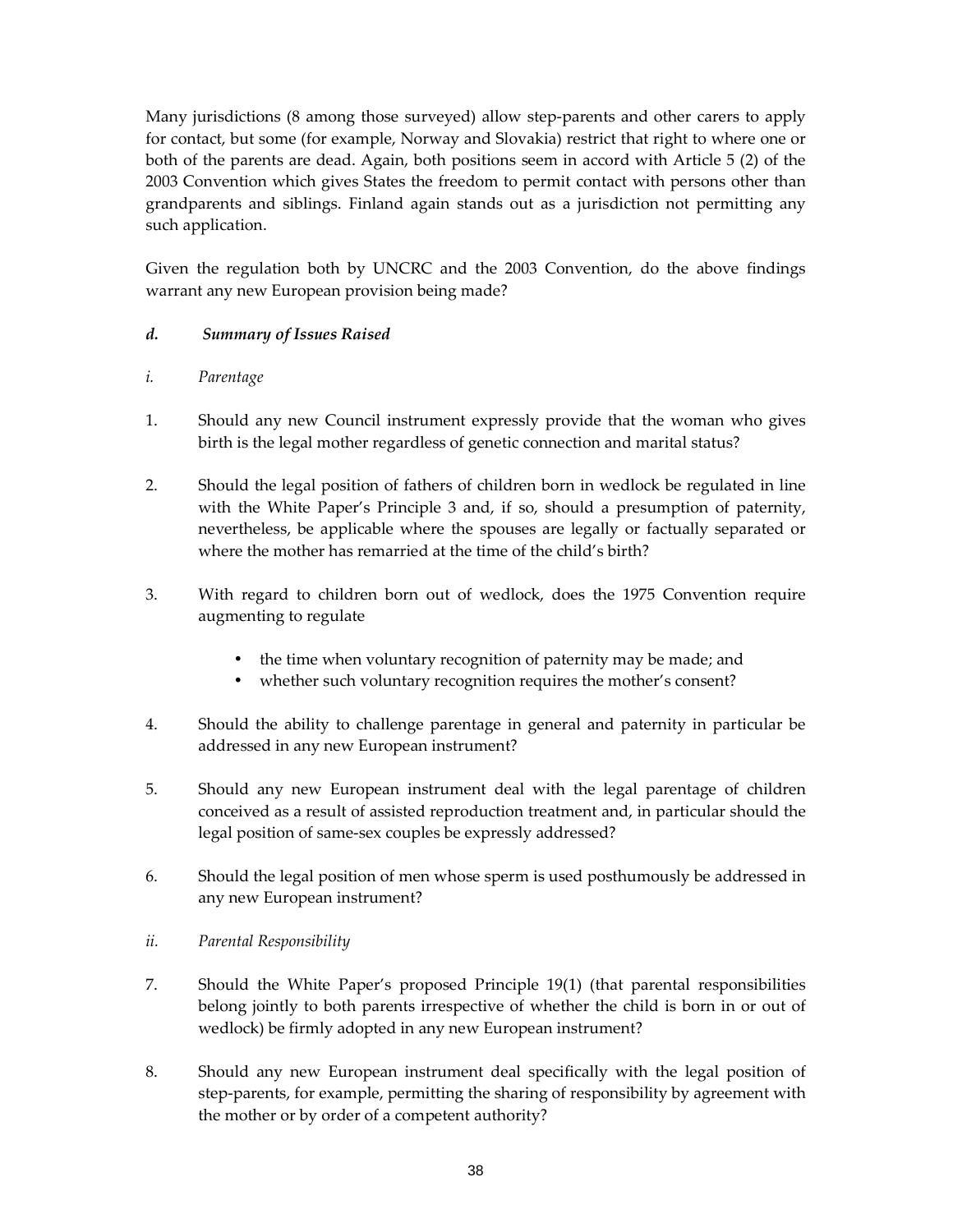- 9. In any event, should the legal position of same-sex couples be specifically addressed?
- 10. Is there a case for dealing with the legal position of grandparents separately from other non-parent carers?
- 11. Should any new European instrument deal with the legal position of persons other than parents, step-parents and grandparents caring for children ("third persons")? If so, should it take the form of attributing parental responsibility (whether partially or in full) to such persons or should it take the form of permitting third persons to exercise parental responsibility (whether partially or in full)?
- 12. Should the power to confer parental responsibility upon third persons be confined to competent authorities?
- c. The Child's Position
- 13. Should the 1975 Convention be augmented by:
	- adding a specific prohibition against attributing a different status, that is, legitimacy or illegitimacy, to children born in or out of wedlock;
	- dealing with children's succession rights against guardians, step-parents and other carers;
	- dealing with the liability of guardians, step-parents and other carers to maintain, care and protect children (including prohibiting corporal punishment)?
- 14. Should any new European instrument deal with the parents' position with regard to the child's education and religious upbringing?
- 15. Should the issue of legal representation of children, including the question of when children can represent themselves, be addressed in any new instrument?
- 16. Is there a need and sufficient common ground to make international provision regarding children's citizenship?
- 17. Is there a scope, given the variety of positions within the jurisdictions surveyed, for
	- going beyond the White Paper's Principle 27 with regard to children's names;
	- going beyond the White Paper's Principle 28 with regard to children's rights to know their genetic origins?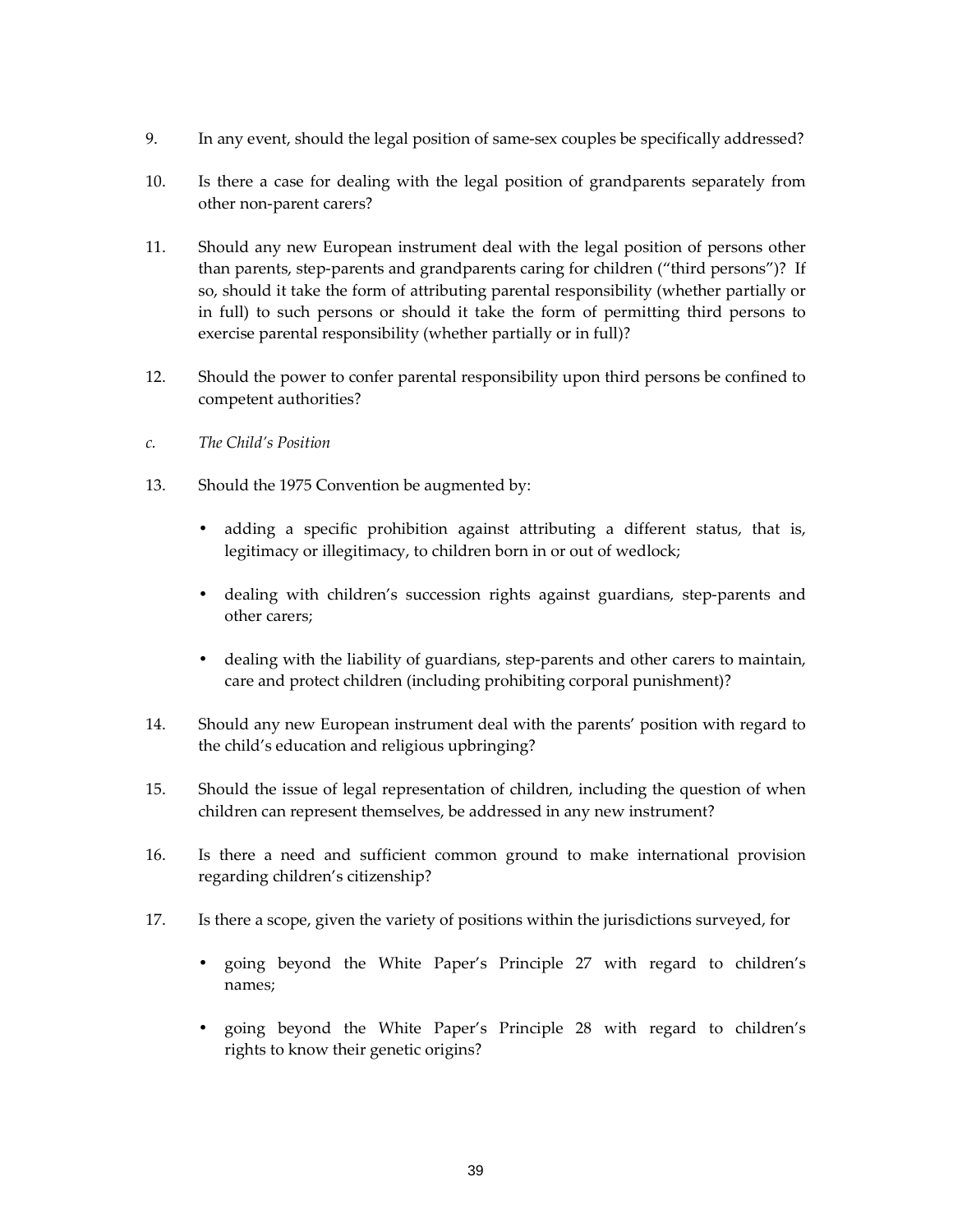18. Given the 2003 European Convention on Contact Concerning Children, is there a case for making any new provision concerning contact particularly with regard to the position of those, other than parents, to seek contact with the child?

## VII. SUGGESTIONS FOR REVISING THE 1975 CONVENTION AND ITS AMALGAMATION WITH PROVISIONS ON PARENTAL RESPONSIBILITIES BY A PROPOSED NEW CONVENTION ON FAMILY STATUS

#### a. The need for a new European instrument

A key recommendation of the Evaluation Report of the Council of Europe's Family Law work148 was that

"The 1975 European Convention on the Legal Status of Children Born Out of Wedlock and Recommendation R (84) 4 on Parental Responsibilities need to be replaced along the lines of the White Paper on Principles Concerning the Establishment and Legal Consequences of Parentage. This new instrument should take the form of a Convention and be a top priority for the Council's future work".

It is submitted that the need to do this is further underlined by this Report.

Although its provisions still have a role to play since there remains some legal discrimination against children born out of wedlock, it seems clear that the 1975 Convention itself is far too narrow in as much as it is *only* concerned with children born in or outside marriage. What is surely required is a modern instrument which embraces the wider forms of family households not least, in the context of parentage, the position with respect to children conceived as a result of assisted reproduction treatment including, in that context, the position of same-sex couples and, in the context of parental responsibilities, the position of carers other than parents in particular that of step-parents and grandparents. Arguably, a steer for bringing wider forms of family households within the compass of a new European instrument is the developing ECtHR jurisprudence in this field and in particular the decisions in EB v France,<sup>149</sup> Salgueiro da Silva Mouta v Portugal<sup>150</sup> and Karner v Austria.<sup>151</sup>

As argued at the beginning of this Report, the issues of parenthood and parental responsibility are inextricably linked to the child's position and any investigation into children's rights and legal status must necessarily embrace the legal position of parents and carers. It therefore seems obvious that not only should a new instrument replace the 1975 Convention, but that it should also incorporate the White Paper's Principles concerning the Establishment and Legal Consequences of Parentage, though these too need to be considered in the context of diverse family forms. In doing this, as the Evaluation Report recommended,152 any new instrument should also aim to replace Recommendation 84(4) on Parental Responsibilities not least to avoid both the inconvenience of having two

 $148$  Op cit n 13.

 $149$  Op cit n 27.

 $150$  Op cit n 25.

 $151$  Op cit n 27.

 $152$  Op cit n 13.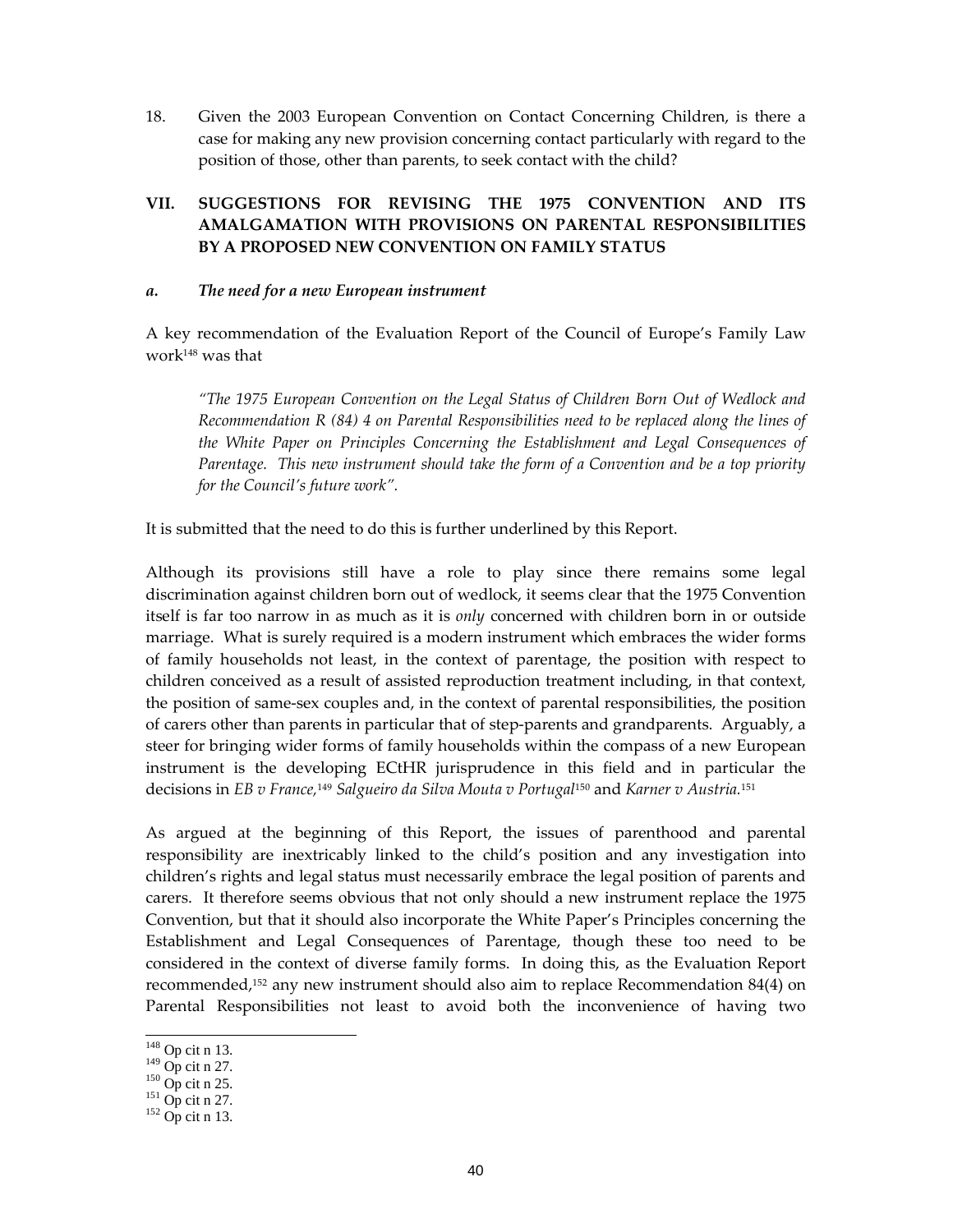instruments on the same issue and the possibility of any clash or inconsistency between them.

Bringing these ideas together, it is suggested that what is needed is a modern instrument dealing with the legal status of families. Such an instrument would satisfy the Evaluation Report's criteria153 of modernity and utility, particularly since provisions dealing with wider family forms would provide valuable guidelines to Member States and, being essentially standard-setting, will not clash with any other existing international instruments.

Before offering some suggestions as to what form such an instrument might take, one further issue needs to be discussed, namely, what type of instrument it should be.

## b. What type of instrument is needed?

The Evaluation Report was firmly of the view that the new instrument should be a Convention rather than a Recommendation, but did not articulate the reasons for taking that position. The author of this Report sees no reason to change his mind, but will now take the opportunity of explaining why. In the first place, it seems right that a topic of such importance should be governed by the major instrument of a Convention rather than by the minor one of a Recommendation. But over and above that, given the proposal is to replace the 1975 Convention (and it ill behoves the Council of Europe to keep the clearly outdated Convention in force), only a new Convention can really adequately achieve that by means of a formal replacement provision. The precedent for doing this is the 2008 European Convention on the Adoption of Children (Revised), Article 23(1) of which formally states that new Convention "shall replace, as regards its States Parties, the European Convention on the Adoption of Children 1967". 154

### c. A Proposal for a New European Convention on Family Status

This Report ends with a proposal that the Council should complete its work on modernising the 1975 Convention by adopting a new Convention on *Family Status* rather than on the Establishment and Legal Consequences of Parentage (upon which the CJ-FA were specifically mandated to work from 1997). Focussing on "the family" rather than on "parentage" better reflects the balance that needs to be made between children and carers, while at the same time embraces the need to deal both with the legal position of parents and other carers, in line with the points made in this Report.

To facilitate discussion, the following section will set out the main features155 of such a Convention. In doing this, reliance is placed on the 1975 Convention, Recommendation

<sup>-</sup> $153$  Op cit at p 6.

<sup>&</sup>lt;sup>154</sup> Given what is proposed is a wholesale revision of the 1975 Convention, the alternative mechanism of disapplying certain provisions where States ratify the new instrument, as in the case of Article 19 of the 2003 Convention on Contact Concerning Children, disapplying 11(2) and (3) of the 1980 European Convention on Recognition and Enforcement of Decisions concerning Custody of Children and Restoration of Children, seems inappropriate.

<sup>&</sup>lt;sup>155</sup> It does not purport to be fully comprehensive.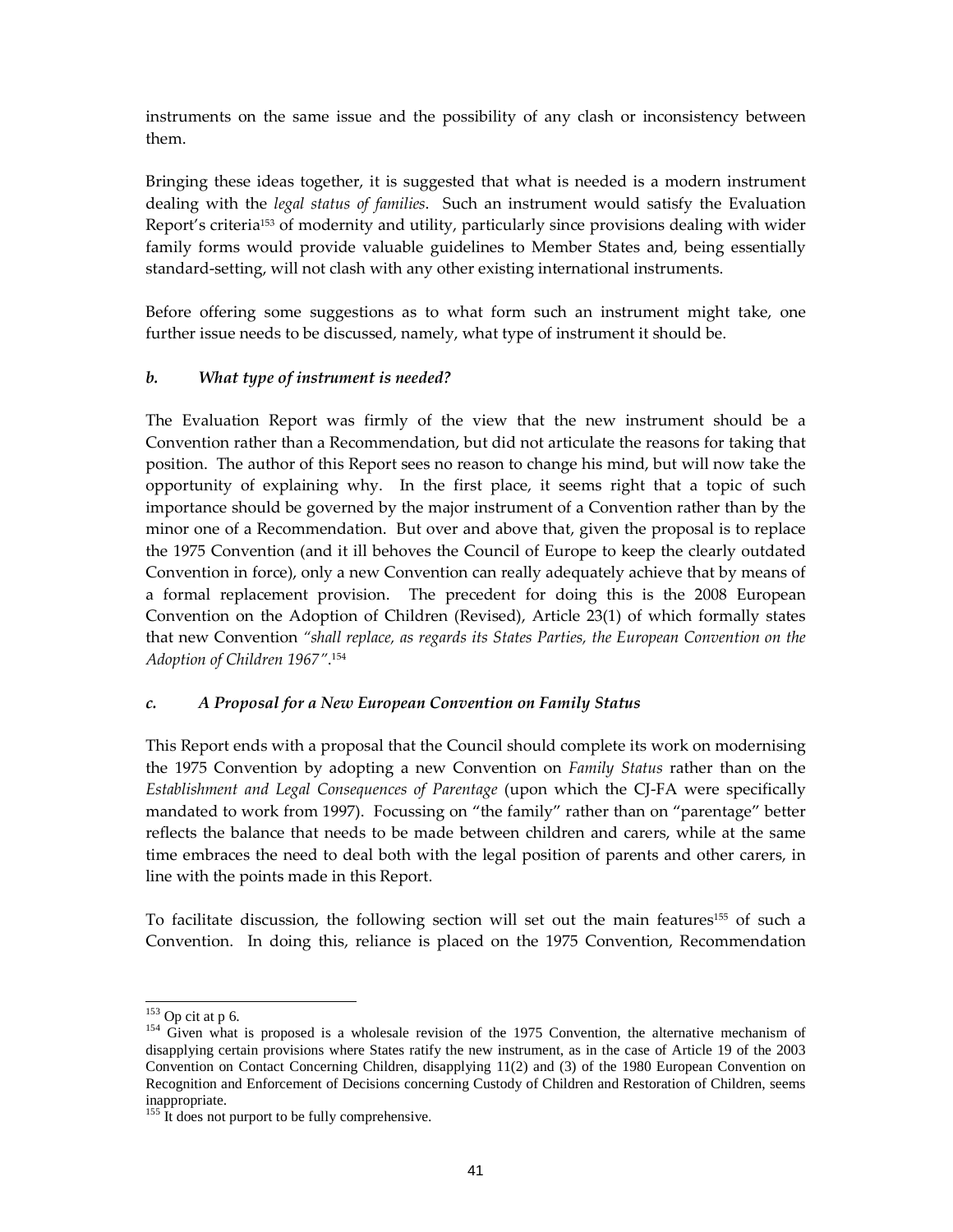No. R (84) 4, the White Paper on Parentage and on the CEFL's "Principles of European Family Law Regarding Parental Responsibilities".

Given that it is only a proposal, it seems inappropriate to discuss each Principle in detail. Hence, for the most part, save where the proposed Principle breaks new ground, "comments" are confined to explaining the derivation of the Principle in question.

## Proposed European Convention on Family Status

## Preamble

Recognising the need to modernise the 1975 European Convention on the Legal Status of Children Born Out of Wedlock (ETS No 85) to take account of the changing pattern of family life throughout Europe;

Recognising that the family unit is often central to a child's security, happiness and to the protection of their rights;

Recognising that the best interests of the child shall be of paramount consideration;

Taking into account the United Nations Convention on the Rights of the Child, of November 1989, and in particular its Article 2(1) that State Parties respect and ensure that the rights set forth in the present Convention to each child within their jurisdiction without discrimination of any kind; Article 5 to respect the responsibilities, rights and duties of parents or, where applicable, legal guardians or other persons legally responsible for the child to provide, in a manner consistent with the evolving capacities of the child, appropriate direction and guidance in the exercise by the child of the rights recognised in the present Convention, and Article 18 requiring State Parties to use their best efforts to ensure recognition of the principle that both parents have common responsibilities for the upbringing and development of the child;

Noting the content of Recommendation No. R (84) 4 Committee of Ministers of the Council of Europe on Parental Responsibilities and the Council of Europe's White Paper on principles concerning the establishment and legal consequences of parentage;

Being convinced of the need for a revised Council of Europe international instrument on family status taking into account the legal, social and medical developments during the last decades.

## Part 1 The Position and Status of Children

## Article 1 General Principle of Non Discrimination

Children should not be discriminated on grounds such as sex, race, colour, language, religion, political or other opinion, national, ethnic or social origin, sexual orientation, disability, property, birth or other status.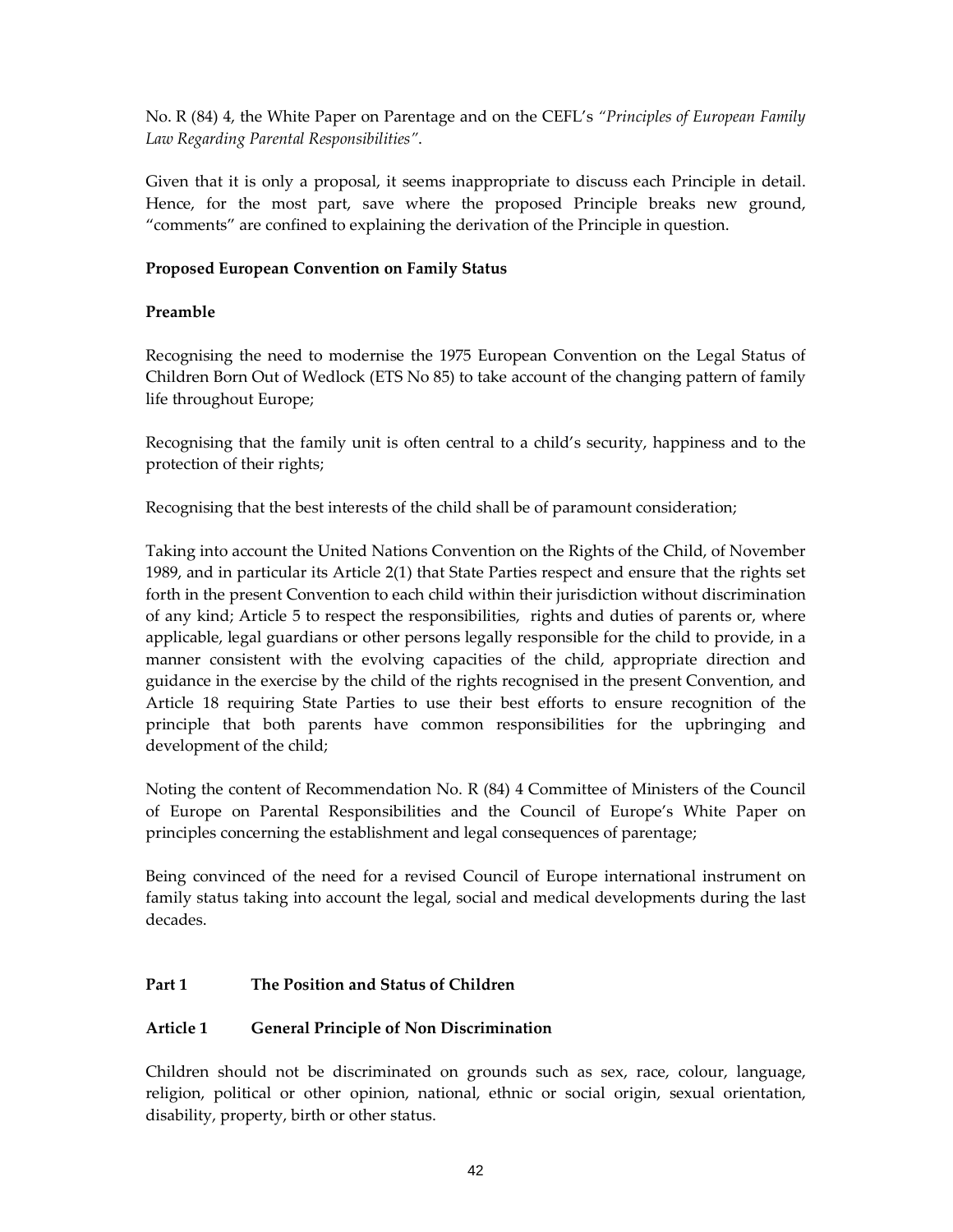Comment: This Article is taken from Article 2(1) of UNCRC and adapted from the CEFL's Principle 3.5.

## Article 2 Particular Application of Article 1

Pursuant to Article 1, children's legal status should not be determined according to whether or not they were born in or out of wedlock [their parents were married to each other at the time of birth] and consequently there should be no concept of legitimacy and illegitimacy.

Comment: This Principle is a particular application of Article 2(1) of UNCRC and has no direct equivalent in a Council of Europe instrument or CEFL Principle.

The elimination of the concept of legitimacy/illegitimacy answers the first part of Q13 posed in this Report. It renders nugatory Article 10 of the 1975 Convention that the parents' subsequent marriage confers the legal status of children born in wedlock.

Note: the words in square brackets are a suggested more modern alternative to referring to the arguably dated concept of births within or without wedlock.

## Article 3 Citizenship

- 1. Children shall derive citizenship from either of their mother or father regardless of the parents' marital status.
- 2. A State shall grant its citizenship at birth to a child born on its territory in cases where the parents are unknown or who do not have that State's citizenship, and the child would otherwise be stateless.

Comment: Article 3(1), which is a particular application of the basic principle of nondiscrimination set out in Article 1, is an adaptation of Article 6(1):

- a. of the 1997 European Convention on Nationality. It also addresses Q16 posed in this Report. Article 3(2) is an adaptation both of Article 6(1)
- b. of the 1997 Convention and Article 10 of the Council of Europe Convention on the Avoidance of statelessness in Relation to State Succession and is in line with Article 7 of UNCRC.

### Article 4 Children's Family Name

- 1. Children shall have the right to acquire a family name at birth.
- 2. States are free to make use of different systems for the choice of the family name provided that this does not result in discrimination against children based inter alia on the circumstances of their birth nor in unjustified discrimination against one of the parents.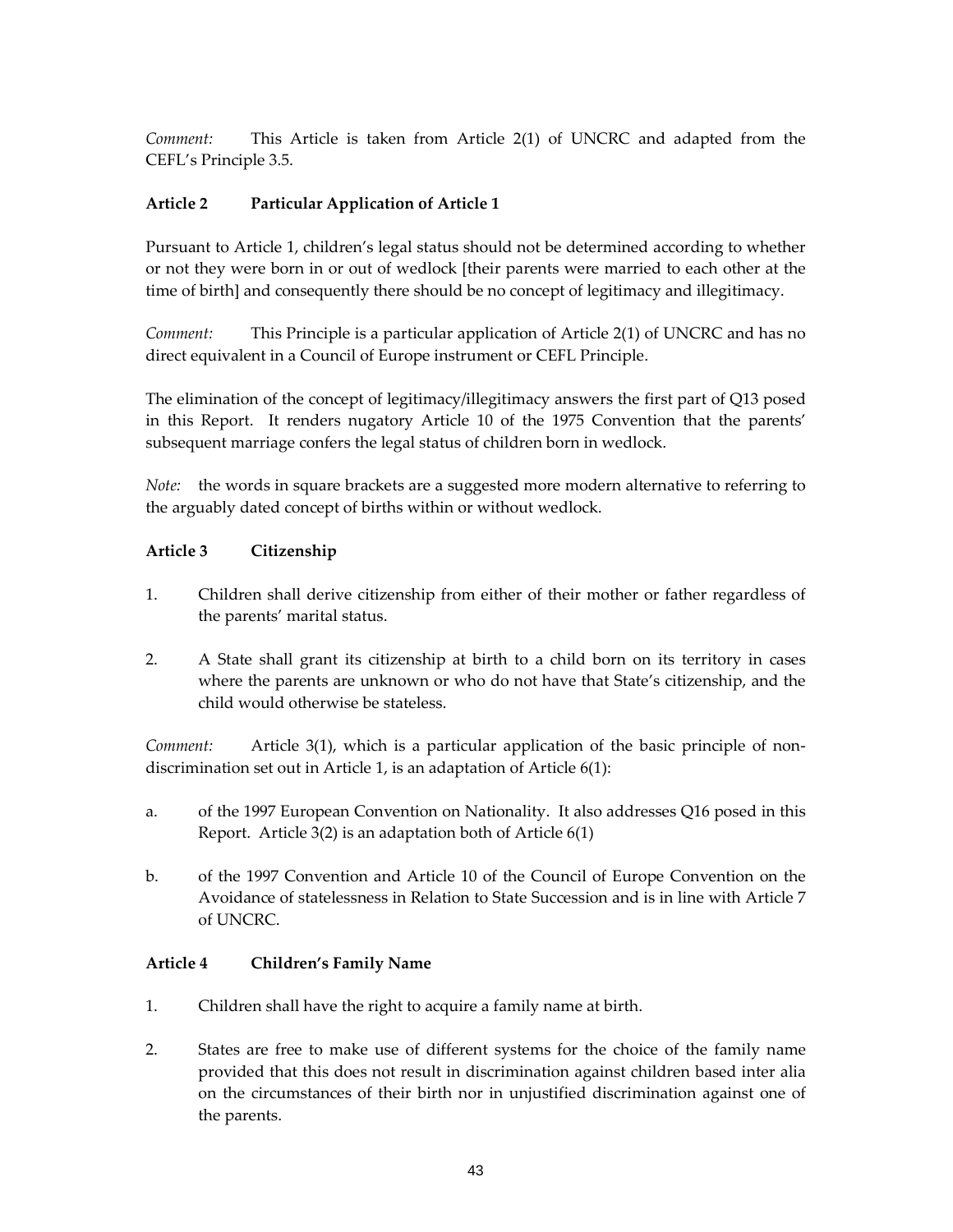Comment: Article 4(1) repeats Principle 27(1) of the White Paper and is in line with Article 7 of UNCRC. Article 4(2) is based on Principle 27(2) of the White Paper. The Article as a whole addresses the first part of Q17 posed in the Report taking the view that nothing in this Report justifies departing from the White Paper's position.

## Article 5 Children's Right to know their Origins

Subject to their best interests, children shall have the right to obtain information about their biological/genetic origins.

Comment: Article 5 is an adaptation of Principle 28 of the White Paper and is in line with Articles 7(1) and 8 of UNCRC. It addresses the second part of Q17 of this Report taking the view that nothing in this Report justifies making a significantly different proposal to that of the White Paper.

## Article 6 Rights of Succession

Subject to Article 7, children shall have the same rights of succession to the estate of each of their parents regardless of the circumstances of their birth.

Comment: This is an attempt to provide a modernised version of Article 9 of the 1975 Convention.

## Article 7 No succession rights against the posthumous father

Children conceived by the posthumous use of a man's sperm shall have no succession rights to the estate of that biological father.

Comment: This Article addresses Q6 posed in this report and should be considered together with Article 11. It has no equivalent in any of the Council of Europe's instruments.

## Article 8 Extension of succession rights to the estates of persons other than parents

States are free to extend children's succession rights to the estates of step-parents, guardians, grandparents or long-term carers provided in each case this does not result in discrimination against children based inter alia on the circumstances of their birth.

Comment: This Article addresses the second part of Q13 posed in this Report but in the absence of the common ground among Member States takes a permissive rather than a prescriptive form.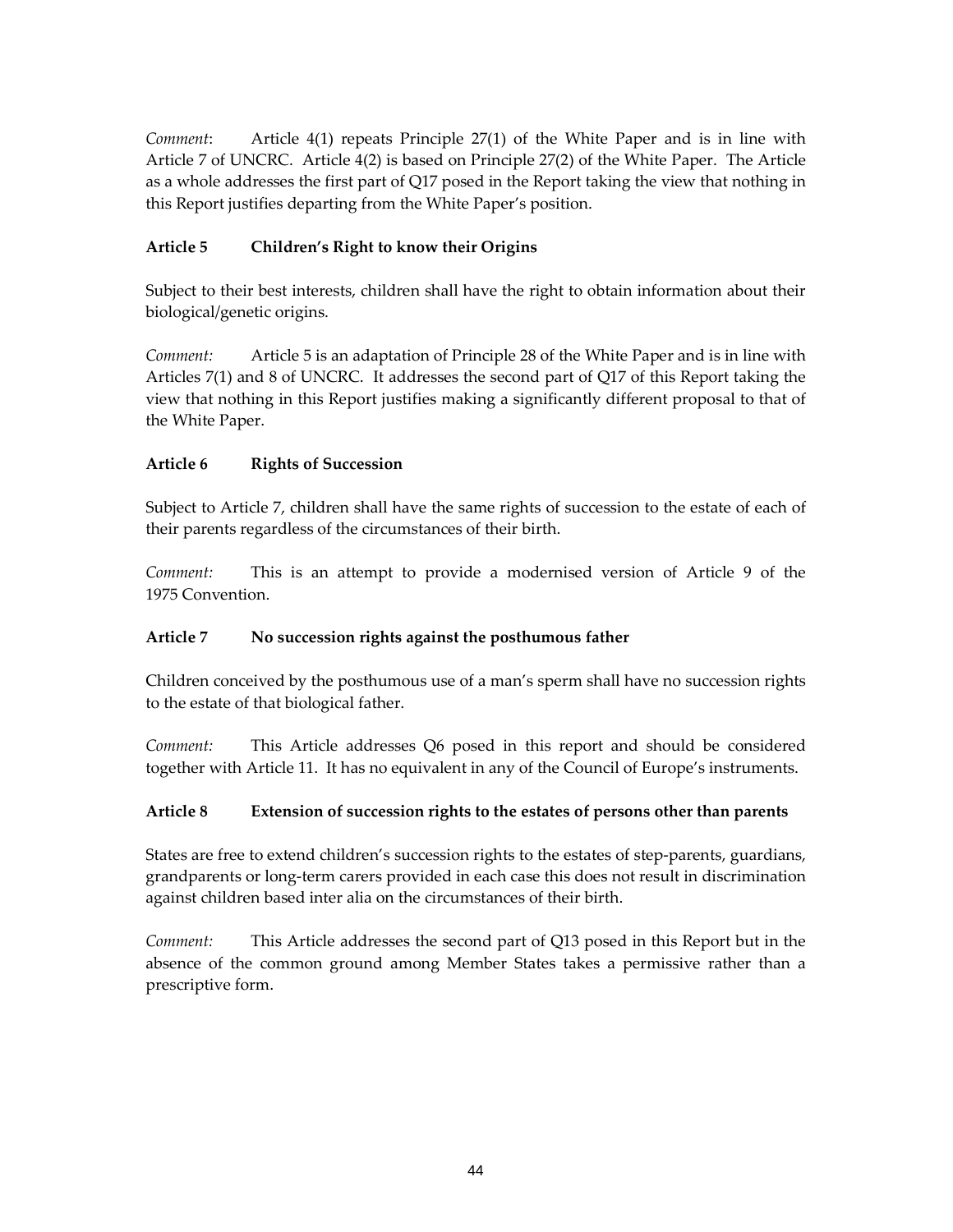## Part II Parentage<sup>156</sup>

## Article 9 Legal Motherhood

The woman who gives birth to the child shall be considered as the legal mother regardless of biological connection and marital status.

Comment: This Article goes beyond Principle 1 of the White Paper by spelling out that genetic connection and marital status are irrelevant for the purposes of legal motherhood. It addresses Q1 posed in this Report and would replace Article 2 of the 1975 Convention.

## Article 10 Legal Fatherhood

Subject to Article 11, the man whose sperm fertilised the egg shall be considered as the legal father except where he donated sperm in the course of State-approved assisted reproductive treatment.

Comment: Article 10 is not derived from any Council of Europe's instrument but, reflects the current Europe-wide position.

## Article 11 Modifications of Article 10

-

 Subject to Article 7, Member States shall be free to determine whether or not the man whose sperm was used posthumously is considered as the legal father.

Comment: Article 11 preserves the possibility of States considering the "posthumous father" as the legal father (which is not the common position), but subject to the embargo (contained in Article 7) against conferring succession rights upon the child. This provision addresses Q6 posed in this Report.

### Article 12 Fatherhood in Absence of Genetic Connection

Notwithstanding the absence of genetic connection, the man who is;

- a. the spouse or registered partner of the mother whose child was conceived by Stateapproved assisted reproductive treatment shall be considered as the legal father unless he does not consent to the treatment;
- b. the partner of the mother shall be considered as the legal father provided both he and the woman give written consent, before or at the time State-approved assisted reproductive treatment is given, that he should be so treated.

<sup>&</sup>lt;sup>156</sup> Note: the structure of his Part is based upon the premise that the concept of parenthood and proof of parentage are distinct and separate issues.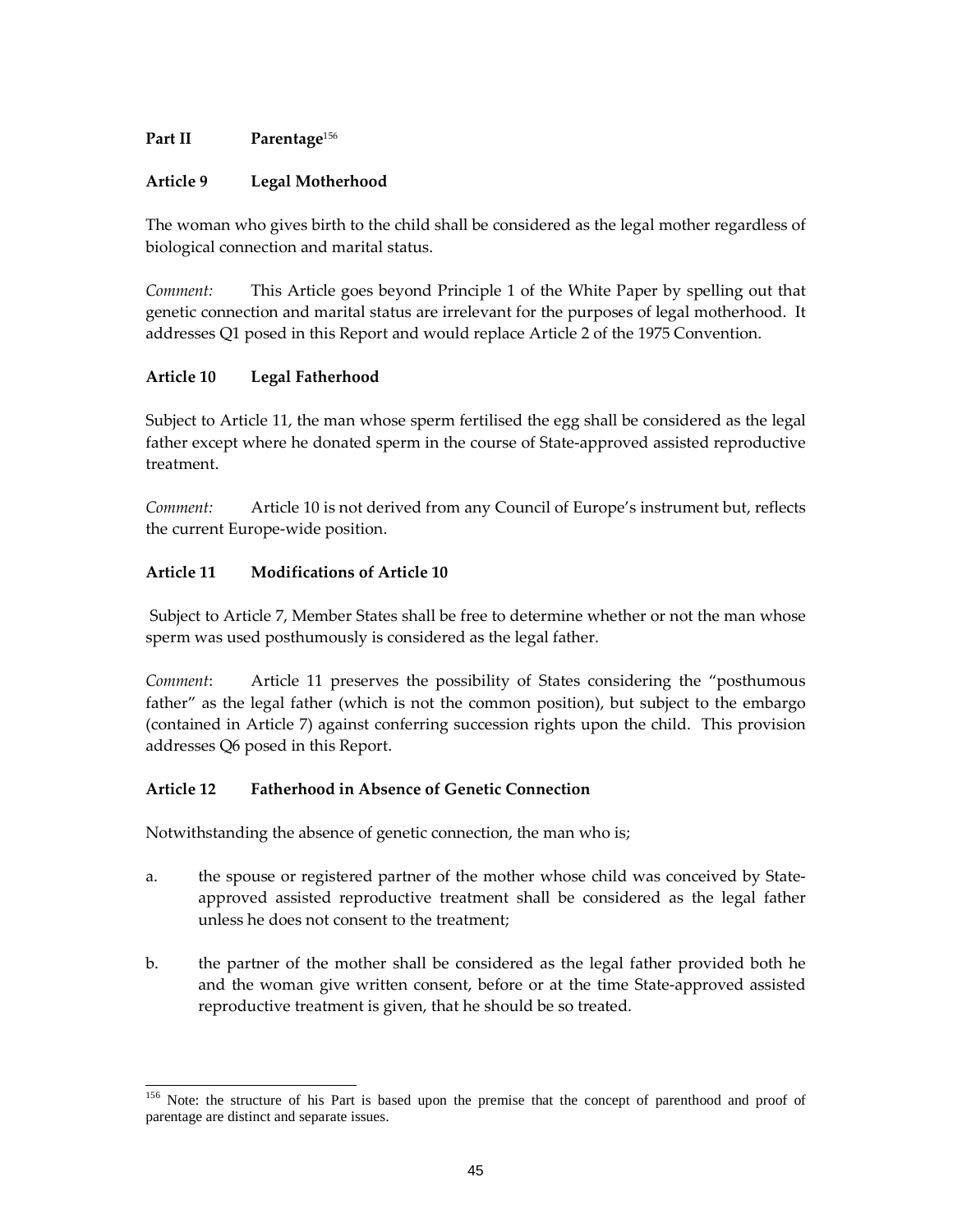Comment: This Article does not derive from any Council of Europe instrument, though Article 12(a) broadly reflects the position commonly taken in Member States and is adverted to in Principles 9 and 10 of the White Paper. The reference to the registered partner in this context applies to States that permit heterosexual couples to enter into civil or registered partnerships. Article 12(b) is modelled on the UK position under the Human Fertilisation and Embryology Act 2008. Article 12 as whole addresses the first part of Q5 posed in this Report.

## Article 13 The Position of Same-Sex Couples

Notwithstanding the absence of genetic connection the woman, who is

- a. the spouse or registered partner of the mother whose child was conceived by Stateapproved assisted reproductive treatment shall be considered as a legal parent unless she does not consent to that treatment;
- b. the partner of the mother shall be considered as a legal parent provided both she and the woman give written consent, before or at the time State-approved assisted reproductive treatment is given, that she should be so treated.

Comment: Article 13 is the mirror image of Article 12, but in relation to same-sex couples and as such would break new ground internationally. It does, however, reflect the English position under the Human Rights and Embryology Act 2008 and would effectively accept one of the recommendations of the ILGA Europe 2008 Report.157 The Article addresses the latter part of Q5 posed in this Report. The reference to the spouse of the mother applies to States that permit same-sex marriages.

## Article 14 The Establishment of Maternal Affiliation

Motherhood shall always be determined by reference to the child's birth.

Comment: Being committed to the view that there is a distinction between the legal concept of parenthood and proof of it, this Article simply reflects Article 9 when proving motherhood. It leaves open the question of whether States should permit mothers giving anonymous births, a practice which was held not to violate ECHR.<sup>158</sup>

## Article 15 The Establishment of Paternal Affiliation

The law shall always provide for the possibility to establish paternal affiliation by presumption, recognition or judicial decision.

Comment: This Article repeats that of Principle 2(1) of the White Paper and would replace Article 3 of the 1975 Convention. It does not, however, repeat Principle 2(2) which would prohibit, albeit in exceptional circumstances, the establishment of parental affiliation

<sup>-</sup> $157$  Op cit n 5.

<sup>158</sup> See *Odièvre v France*, op cit at n 117.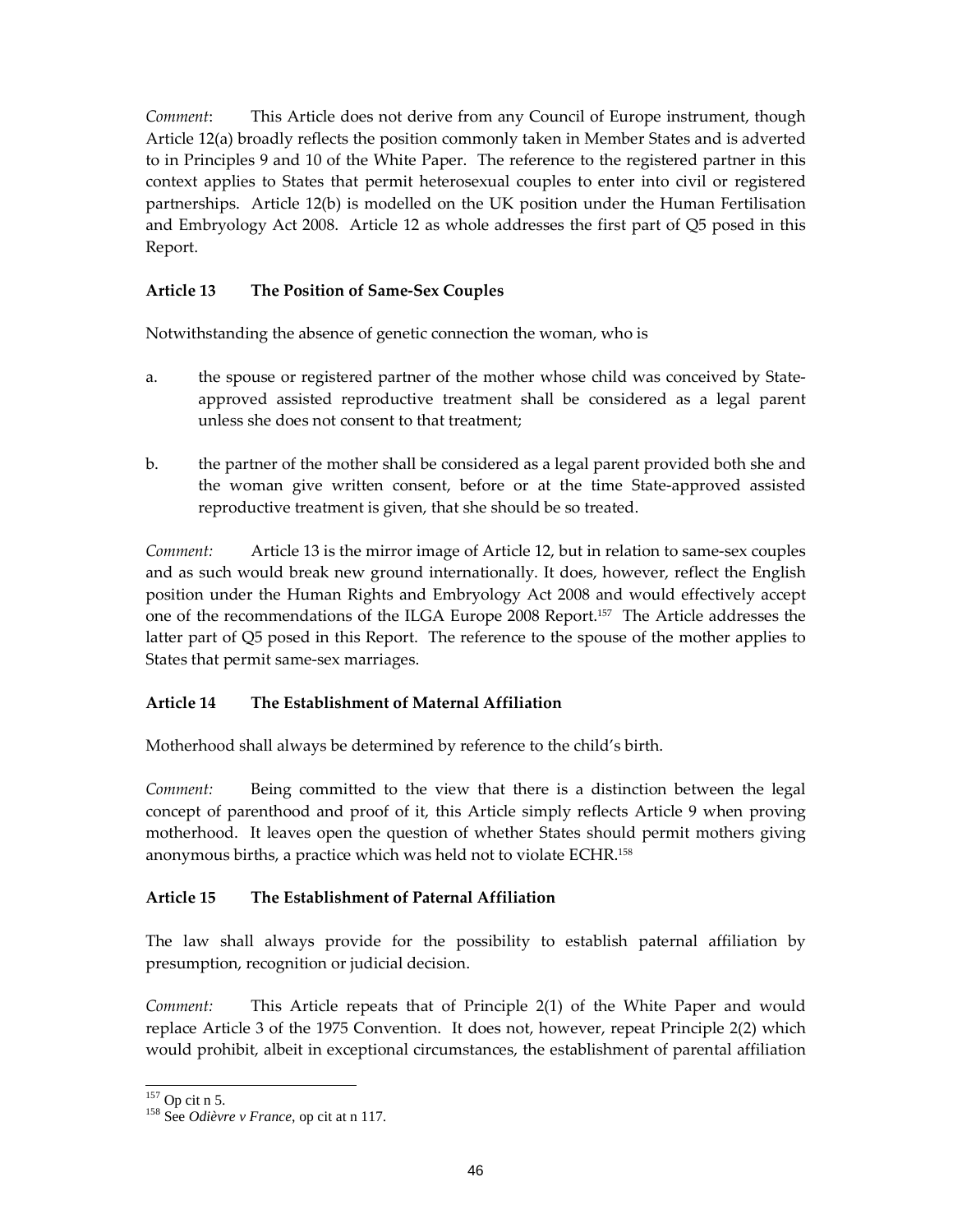when the child's best interests so require, since that seems to be too wide and may be contrary to the State's interest in fixing liability to maintain the child upon the father.

## Article 16

- 1. A child born during the marriage of his or her mother shall be presumed to be the child of the mother's husband.
- 2. States are free not to apply this presumption if a child was born after the factual or legal separation of the spouses.

Comment: This Article repeats Principle 3 of the White Paper. It addresses Q2 posed in this Report.

## Article 17

Where States permit heterosexual couples to enter into registered/civil partnerships, they should be free to apply the same presumption of paternity to the partner as for a husband under Article 16.

Comment: This Article simply augments Article 16 and expands upon Principle 3 of the White Paper.

## Article 18

- 1. A child born within a time limit, determined according to the law by reference to the normal period of gestation, after the end of the marriage or partnership of his or her mother shall be presumed to be the child of the mother's husband.
- 2. States are free not to apply this presumption if a child was born after the dissolution of the marriage by annulment or divorce.

Comment: This Article repeats, with the addition of the reference to civil partner, Principle 4 of the White Paper.

### Article 19

States are free to apply the presumptions mentioned in Principles 17 and 18 to those cases where the mother of the child is living or has been living with a man without being married.

### Article 20

States shall provide rules in their law to solve situations resulting from the conflict of presumptions.

Comment: Principles 19 and 20 repeat Principles 5 and 6 of the White Paper.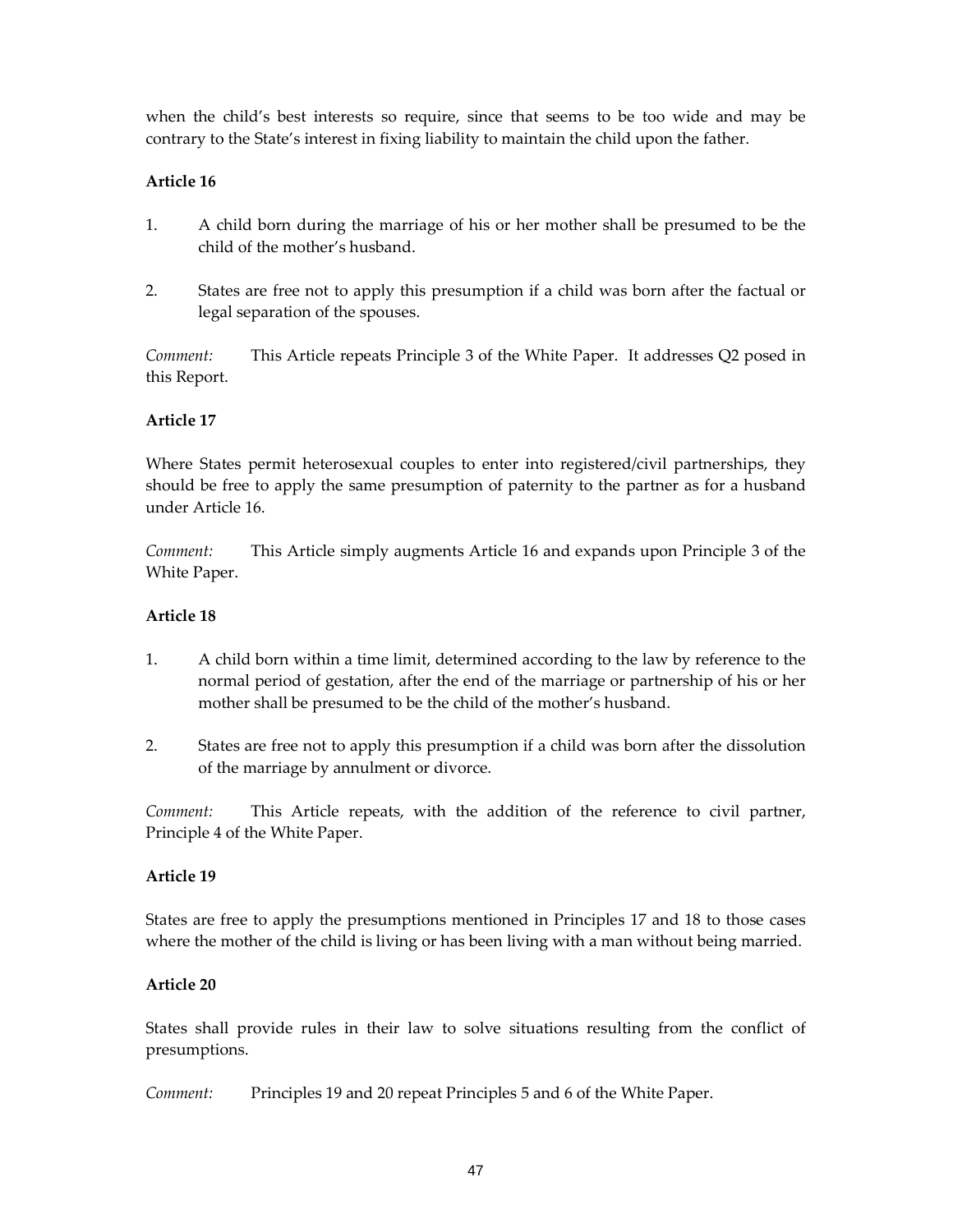## Article 21

- 1. If parental affiliation is not established by presumptions, the law shall provide for the possibility to establish paternal affiliation by voluntary recognition.
- 2. States may decide to make such establishment conditional on the consent of the mother.
- 3. States are free to permit voluntary recognition during the mother's pregnancy as well as after the child's birth.

Comment: Article 21(1) and (2) is taken from Principle 7 of the White Paper, but omits reference to affiliation being conditional upon the child's consent for the reasons referred to in the comment to Article 15. Insofar as it refers to the mother's consent, Article 21(2) addresses the second part of Q3 in this Report. Article 21(3), which is not based on any existing instrument, addresses the first part of Q3 posed in this Report.

## Article 22

- 1. If paternal affiliation is not established either by a presumption or by voluntary recognition, the law shall provide for the possibility to institute proceedings with the view to establish paternal affiliation by means of a judicial decision.
- 2. The child, or his or her representative, shall have the right to institute proceedings to establish parental affiliation.

Such a right may also be given to one or more of the following:

- the mother
- the person claiming to be the father
- other persons justifying a specific interest
- public authorities.
- 3. Legal proceedings to establish paternal affiliation may be instituted at any time.

Comment: Article 22(1) and (2) repeat Principle 8(1) and (2) of the White Paper. However, Article 22(3), takes the opposite line to Principle 8(3) of the White Paper (which would permit States to specify time limits) on the basis that it is wrong to prevent the establishment of paternity simply because of the effluxion of time. This goes further than ECtHR jurisprudence which establishes that while a total restriction violates Article 8 (see Rozanski v Poland),<sup>159</sup> provided they are neither arbitrary or discriminatory, some restrictions are permissible. However, are not all time limits arbitrary?

<sup>-</sup><sup>159</sup> Application No 55339/00, [2006] 2 FCR 178.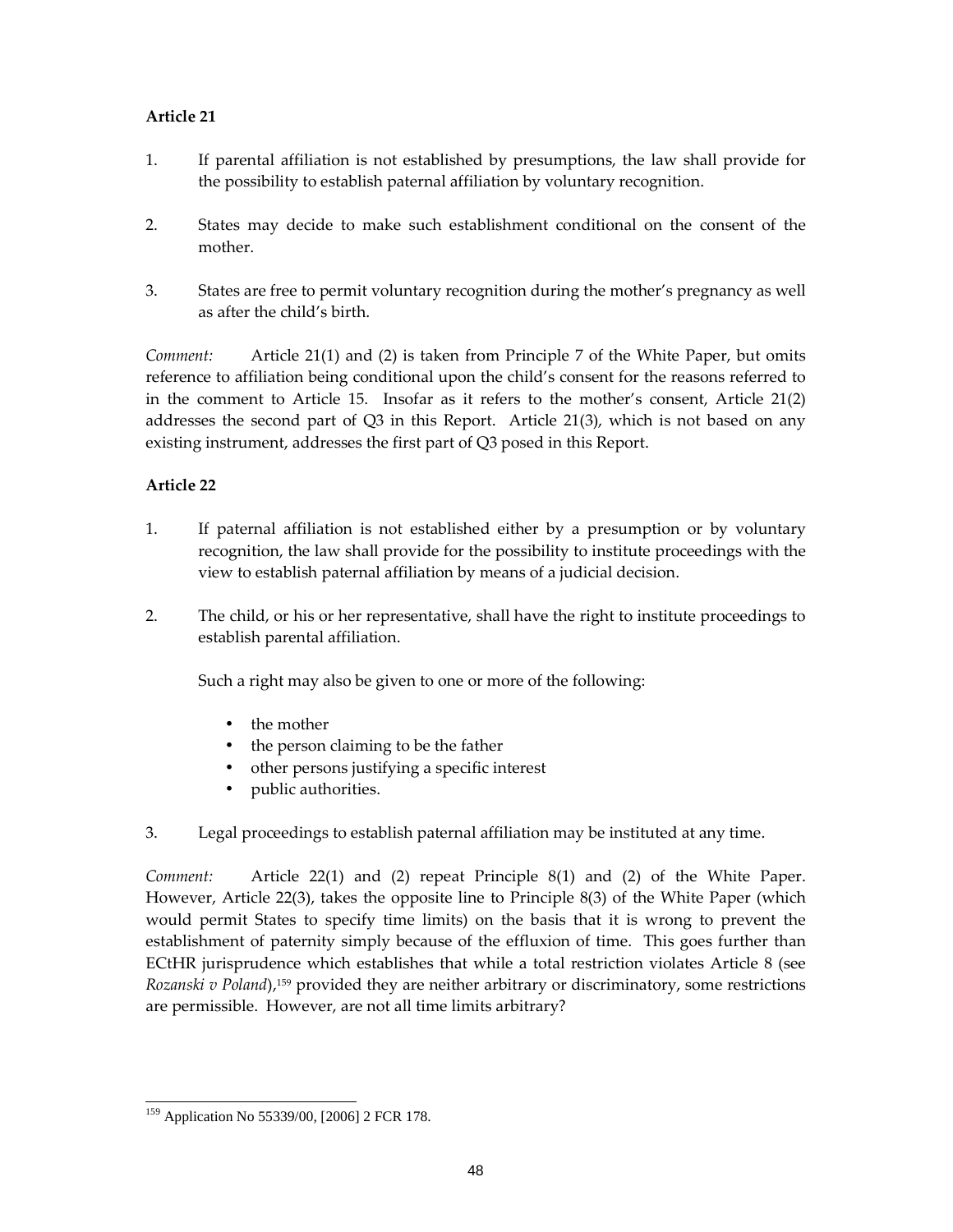## Article 23

- 1. The paternal affiliation established by a presumption or by recognition may be contested in proceedings under the control of the competent authority.
- 2. Paternal affiliation may be contested on the following grounds:
	- a. the child has not been procreated by the father, or
	- b. in cases of medically assisted procreation:
		- the father consented to a medically assisted procreation, but the child was not born as a result of such treatment;
		- the father consented to medically-assisted procreation with the use of his sperm, but the sperm of a third person was used;
		- the father did not consent to medically assisted procreation.
- 3. The right to contest paternal affiliation shall be given to:
	- the father, and
	- the child or his or her representative.

Such a right may also be given to one or more of the following:

- the mother, and
- other persons justifying a specific interest, in particular the person claiming to be the father.

Comment: Article 23 is taken from Principle 11(1)-(3) of the White Paper. However, it does not repeat Principle 11(4) which would permit States to prohibit a person contesting paternal affiliation, since it takes the view that rather than impose such a restriction, it would be better to leave the possibility of dismissing an application in the hands of a competent authority which could base its judgment upon the child's best interests. This and the two succeeding Articles address Q4 posed in this Report.

## Article 24

The rules contained in paragraphs 1 and 4 of Article 23 shall be applied, mutatis mutandis, to the contestation of a maternal affiliation.

Comment: This Article is taken from Principle 12 of the White Paper, but without the added "restriction" that maternal affiliation can only be contested upon the basis that the woman was not the one who gave birth to the child, since that seems the obvious implication of the definition of legal motherhood as provided in Article 9.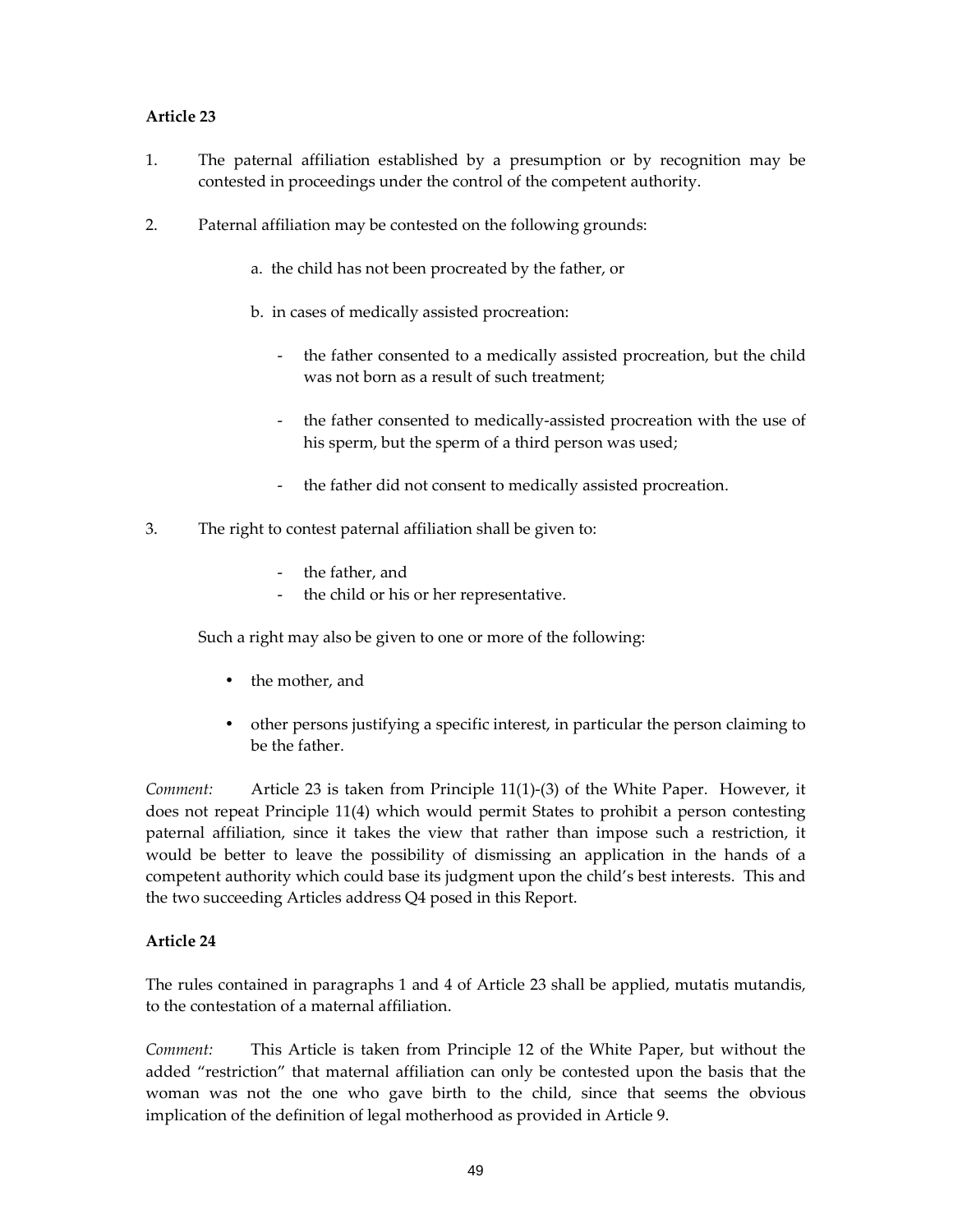## Article 25

Legal proceedings to contest affiliation may be instituted at any time.

Comment: This provision mirrors Article 22(3) and for the reasons outlined in the comment thereto, takes the opposite line to Principle 14 of the White Paper which would permit time limits to be imposed.

## Article 26

States shall take steps in order to promote the availability, in proceedings concerning the establishment and contestation of parentage, of new medical and genetic techniques and allow the use of information resulting from such techniques as evidence.

Comment: This repeats Principle 14 of the White Paper and would replace Article 5 of the 1975 Convention.

## Article 27 The Maintenance Obligations of Parents

- 1. In all cases, parents should be under a duty to maintain the child.
- 2. National law may also provide for guardians, step-parents or other relatives, grandparents and long-term carers to be liable to maintain the child.
- 3. National law may provide for the obligation of children to maintain their parents in need.

Comment: Article 27(1) and (3) repeat Principle 26 of the White Paper and would replace Article 6(1) of the 1975 Convention (*note*: this Report has not explored the possible obligation upon children to maintain their needy parents – but it is included here for convenience]. Article 27(2) addresses Q13 of this Report and would replace Article 6(2) of the 1975 Convention.

## Part III Parental Responsibilities

SECTION A DEFINITIONS

### Article 28 Definition of Parental Responsibilities

Parental responsibilities are a collection of duties and powers, which aim at ensuring the moral and material welfare of children, in particular:

- care and protection
- maintenance of personal relationships
- provision of education
- legal representation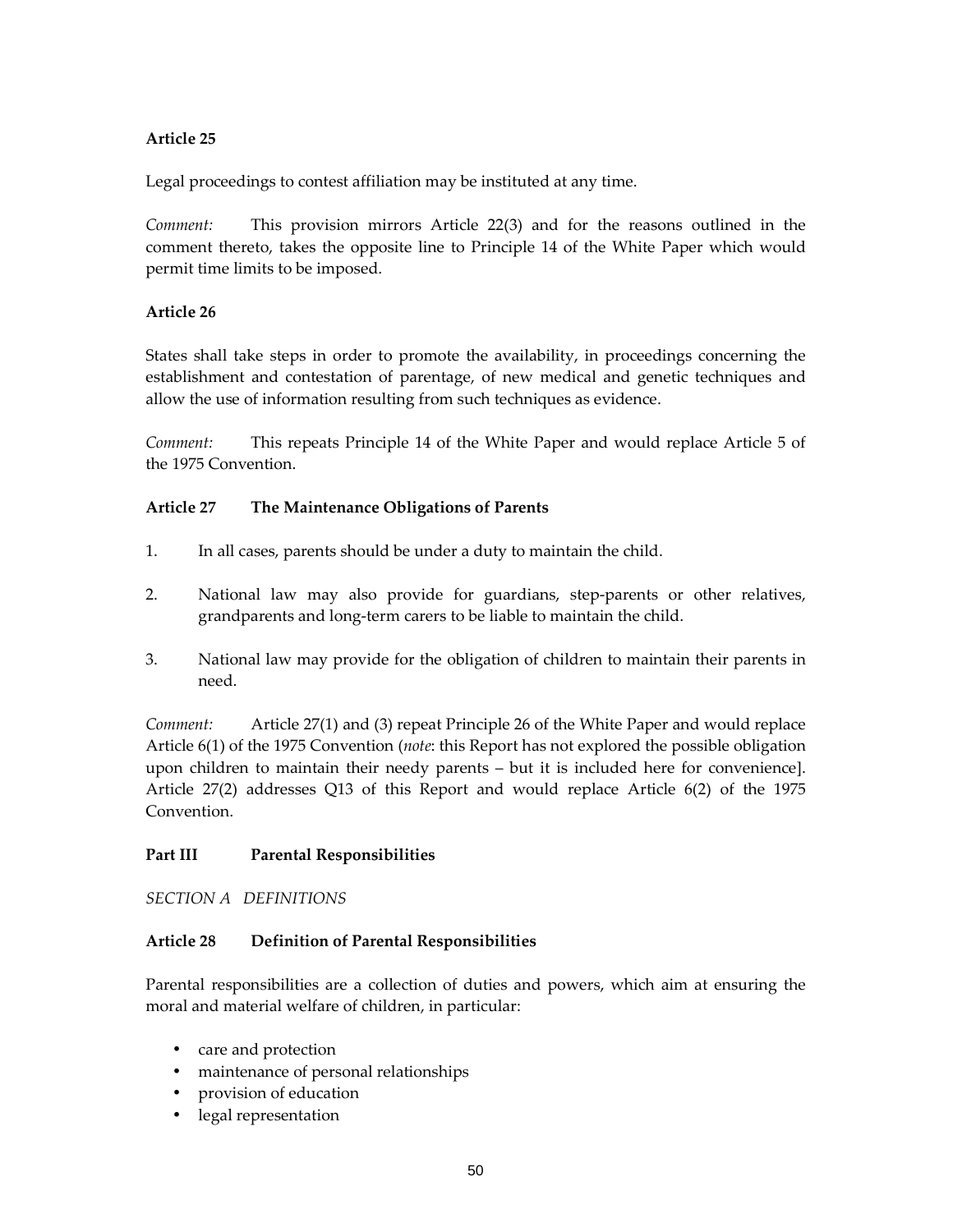- determination of residence and
- administration of property.

Comment: Article 28 repeats the definition in Principle 18 of the White Paper and would replace Principle 1 of Recommendation R84 (4). The same definition is also used (apart from some minor drafting differences) in Principle 3.1 of the CEFL's Principles. It accepts the arguments in the White Paper that maintenance should be treated as a consequence of parenthood rather than parental responsibility, which is why it is governed by Article 27 in the Part dealing with parentage.

## Article 29 Holders of Parental Responsibilities

- 1. A holder of parental responsibilities is any person having the rights and duties listed in Article 28 either in whole or part.
- 2. Subject to the following Articles, holders of parental responsibilities are:
	- a. the child's parents, as well as
	- b. persons or bodies other than the child's parents having parental responsibilities in addition to or instead of the parents.

Comment: Save for the reference to "bodies" (which is principally intended to refer to public institutions to which the care of the child is entrusted), this Article is taken from Principle 3.2 of the CEFL's Principles.

## SECTION B ALLOCATION OF PARENTAL RESPONSIBILITIES

Note on the structure of the succeeding sections. Based on the premise that it is necessary to separate the allocation (or attribution) and the exercise of parental responsibilities, the remaining part of the proposed Convention ends with discrete sections to that effect. It is suggested that this division makes for clarity<sup>160</sup> and in any event is analogous with parenthood where it first needs to be established who in law are parents and then to determine the consequences of that status. In its original draft of Principles Regarding Parental Responsibilities, the CEFL took a similar view, having separate chapters on attribution and exercise. However, the former title did not find favour with the wider group of experts and Chapter 3 is accordingly simply entitled "Parental Responsibilities of Parents and Third Persons", though in fact that chapter still deals with allocation issues.

<sup>-</sup><sup>160</sup> As was pointed out in the Evaluation Report, op cit, n 13 at p 9, the allocation and exercise of parental responsibilities is not always clearly differentiated in Recommendation No. R (84) 4, see in particular Principle 7.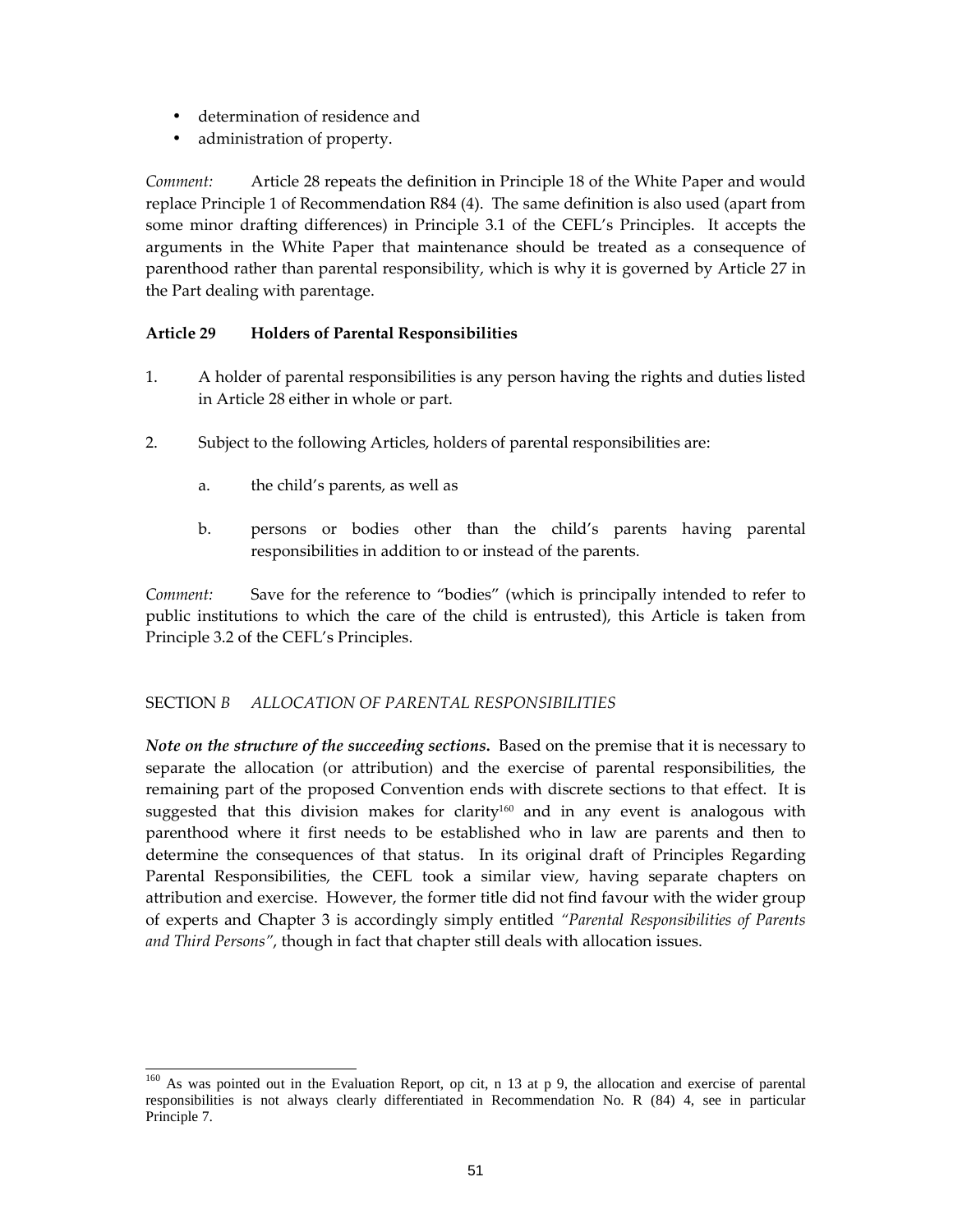It is also worth pointing out that the 1996 Hague Convention on the Protection of Children, $161$  clearly differentiate between attribution and exercise. Article 16(1) and (3) provide that the attribution or extinction of parental responsibility is governed by the law of the child's habitual residence, but that if that residence changes, the former attribution subsists. In contrast, by Article 17, the exercise of responsibility is governed by the law of the child's habitual residence, but where that residence changes, it will be governed by law of the State of the new habitual residence. If for no other reason than the existence of the 1996 Convention, it seems imperative to differentiate between attribution and exercise. However, in deference to the CEFL's experience it is proposed to entitle the first section the "allocation" rather than the "attribution" of parental responsibilities.

### Article 30 Parents

- 1. Each parent shall have parental responsibilities.
- 2. Each parent shall continue to have parental responsibilities notwithstanding the dissolution, termination or annulment of their marriage or other formal relationship, or their legal or factual separation.
- 3. A parent can make a binding agreement to provide for their spouse or civil registered partner who is not a parent to have parental responsibilities, provided that any other holder of parental responsibilities consents in writing.

Comment: Article 30(1) is based upon Principle 19(1) of the White Paper and Principle 38 of the CEFL's Principles. But it does not include Principle 19(2) of the White Paper which would effectively prevent a man, who acknowledges his paternity after the child's birth from acquiring parental responsibilities, where it would be harmful to the child's interests, since that seems unnecessarily complicated and unnecessary if a court has the power to divest or limit responsibilities (see Articles 34 and 40 below). The wide ambit of Article 30(1) is to be noted: it would mean that *all* unmarried fathers and "female parents" falling within Article 13 would automatically have parental responsibilities. This provision addresses Qs 7 and 9 posed in this Report.

Article 30(2) is based on Principle 3.10 of the CEFL's Principles and reflects Principle 22 of the White Paper.

Article 30(3) is not based on any Council of Europe instrument, but addresses Q8 posed in this Report. The implication of this provision is that parents will not be able to make parental responsibility agreements other than with step-parents and thus addresses Q12 posed in this Report (but note the power to appoint guardians under Article 33).

<sup>-</sup><sup>161</sup> The Hague Convention on Jurisdiction, Applicable Law, Recognition, Enforcement and Co-operation in Respect of Parental Responsibility and Measures for the Protection of Children. All European Union Member States are committed to ratifying it by June 2010.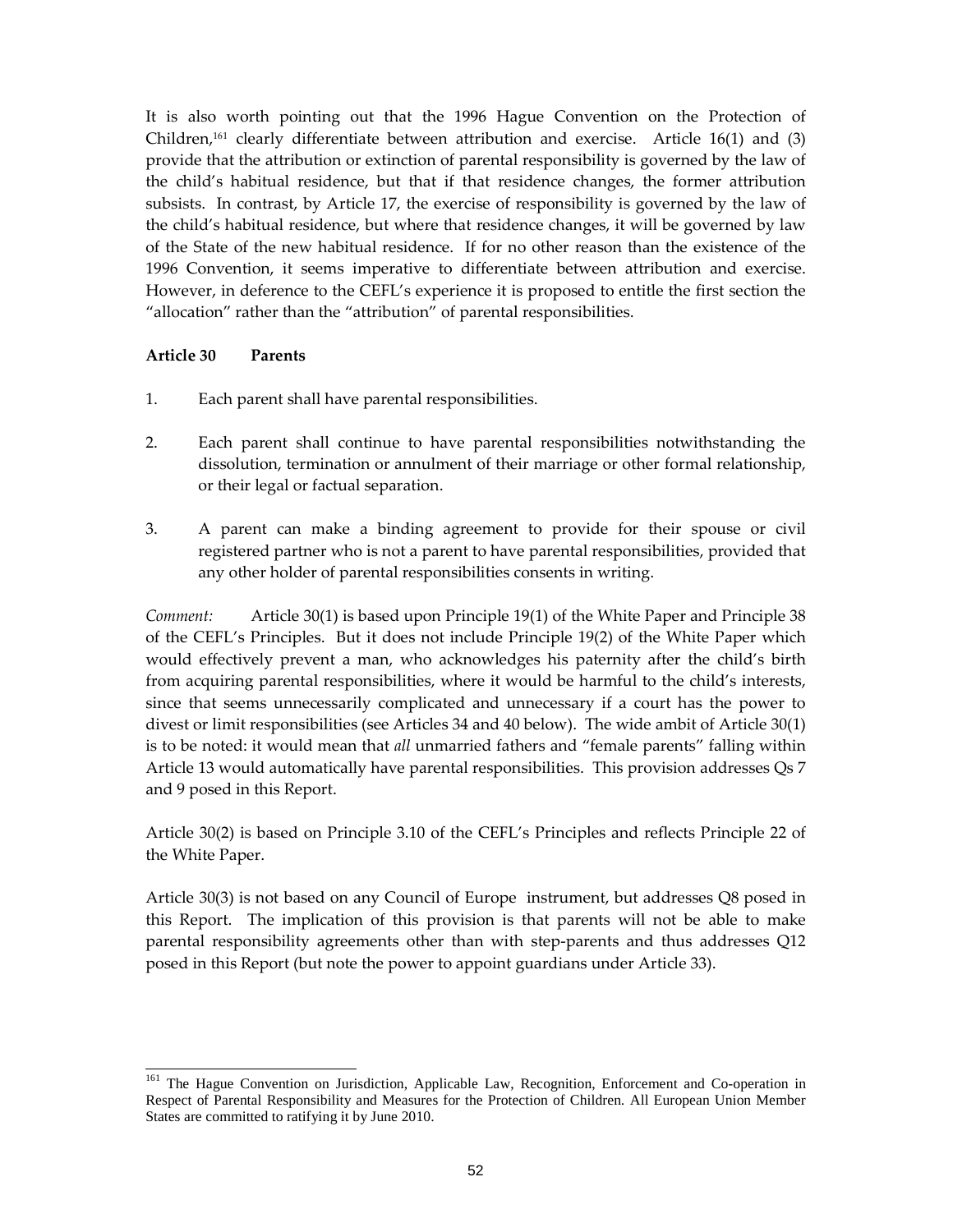## Article 31 Third Persons

- 1. Parental responsibilities may be allocated to persons other than a parent or a body pursuant to an order made by a competent authority.
- 2. States are free to make the allocation of parental responsibilities an automatic consequence of a competent authority's decision to entrust the care of the child to a person other than a parent or to a body.
- 3. In determining whether to allocate parental responsibilities to a person other than a parent or to a body, the best interests of the child should be the primary consideration and, having regard to the child's age and majority, the child should have the right to be informed, consulted, and to express his or her opinion in all matters concerning the child, with due weight given to the views expressed by him or her.

Comment: Article 31(1) is an adaptation of Principle 3.9 of the CEFL's Principles, but explicitly confining the power to allocate parental responsibilities to persons other than parents or to bodies pursuant to an order made by a competent authority. By this formulation, competent authorities would have wide powers to allocate parental responsibilities. Article 31(2) is not based upon any European instrument, but reflects, for example, the position in the United Kingdom. Article 31(3) is based upon Principles 25 and 21 of the White Paper and Principles 3.3 and 3.6 of the CEFL's Principles.

## Article 32 The Ending of Parental Responsibilities

Parental responsibilities end in the case of the child:

- a. reaching majority;
- b. entering into a marriage or registered partnership;
- c. being adopted;
- d. dying.

Comment: This Article is based upon Principle 3.30 of the CEFL's Principles.

### Article 33 Death

- 1. States may provide that a parent or guardian may make a will appointing another person (a guardian) to have parental responsibilities upon his or her death. The competent authority shall have the power to revoke such an appointment. In making such a decision, regard must be had to the principles set out in Article 31(3).
- 2. Upon the death of a joint holder of parental responsibilities, those responsibilities shall belong to the surviving holder(s).
- 3. Upon the death of a sole holder of parental responsibilities, the competent authority should take a decision concerning the allocation of parental responsibilities.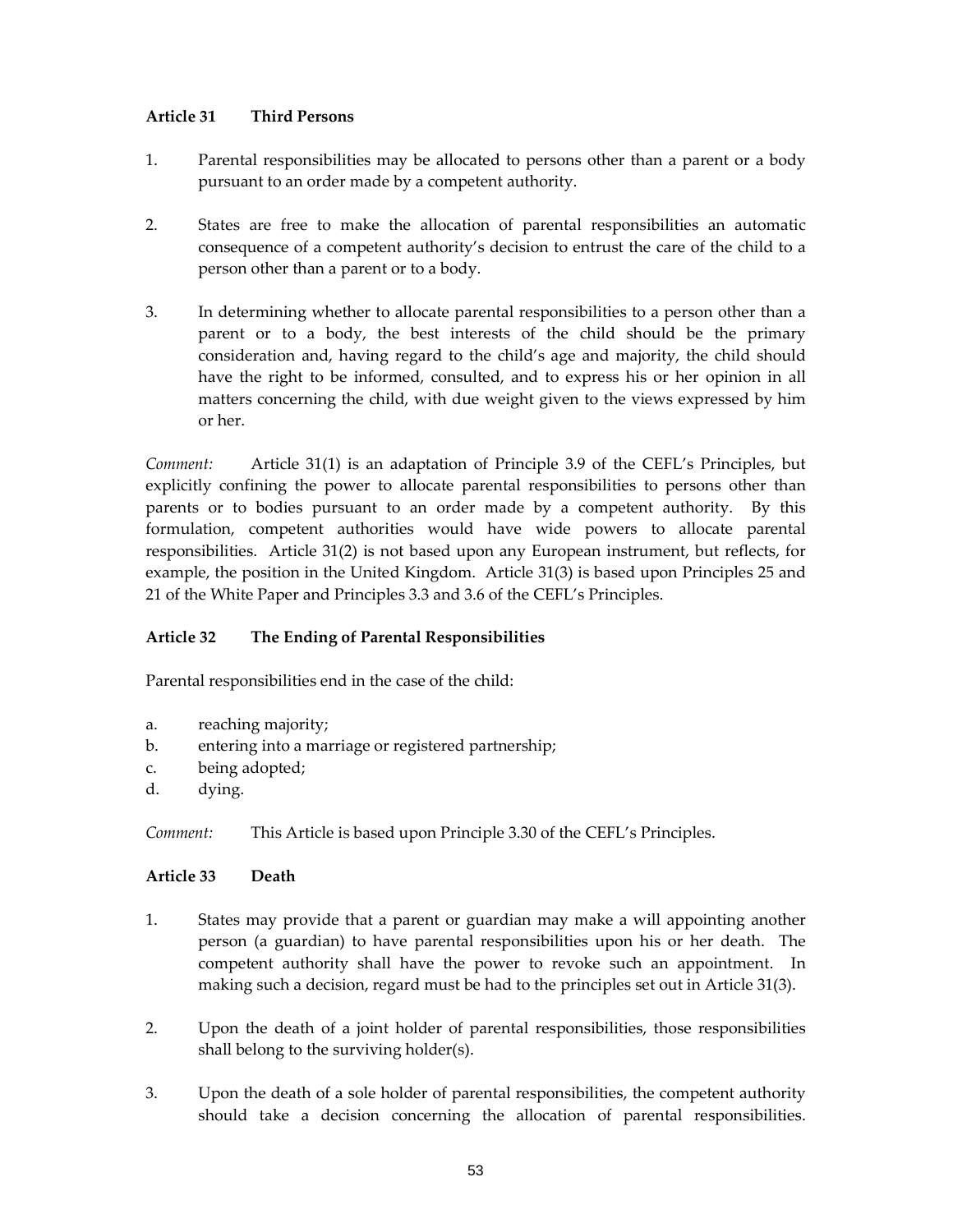National legislation may provide that these responsibilities may be given to a member of the family or to a step-parent unless the interests of the child require any other measures.

Comment: Article 33(1) is an adaptation of Principle 23(4) of the White Paper; Article 33(2) is an adaptation of Principle 23(1) of the White Paper and Principle 3.33(1) and (2) of the CEFL's Principles; and Article 32(3) is an adaptation of Principle 23(3) of the White Paper and Principle 3.31(3) of the CEFL's Principles.

### Article 34 Termination of Parental Responsibilities

In exceptional cases determined by law the competent authority, applying the principles set out in Article 31(3) may terminate a holder's parental responsibilities.

Comment: This Article is based upon Principle 24(1) of the White Paper and Principle 3.32 of the CEFL's Principles. As phrased, Article 34 would empower a competent authority to deprive even a parent of parental responsibilities.

## Article 35 Request for the Termination of Parental Responsibilities

The termination of parental responsibilities may be requested by

- a. any parent;
- b. the child, and
- c. any institution may also order the discharge of parental responsibilities of its own motion.
- Comment: Article 35 is based upon Principle 3.33 of the CEFL's Principles.

### Article 36 Restoration of Parental Responsibilities

Having regard to principles set out in Article 31(3), the competent authority may restore parental responsibilities if the circumstances that led to the termination no longer exist.

Comment: Article 36 is based upon Principle 3.33 of the CEFL's Principles.

### SECTION C EXERCISE OF PRENTAL RESPONSIBILITIES

### Article 37 Joint Exercise

Joint holders of parental responsibilities shall have an equal right and duty to exercise such responsibilities and, whenever possible, they should exercise them jointly.

Comment: Article 37 is based on Principle 3.11 of the CEFL's Principles and is an adaptation of Principle 20 of the White Paper.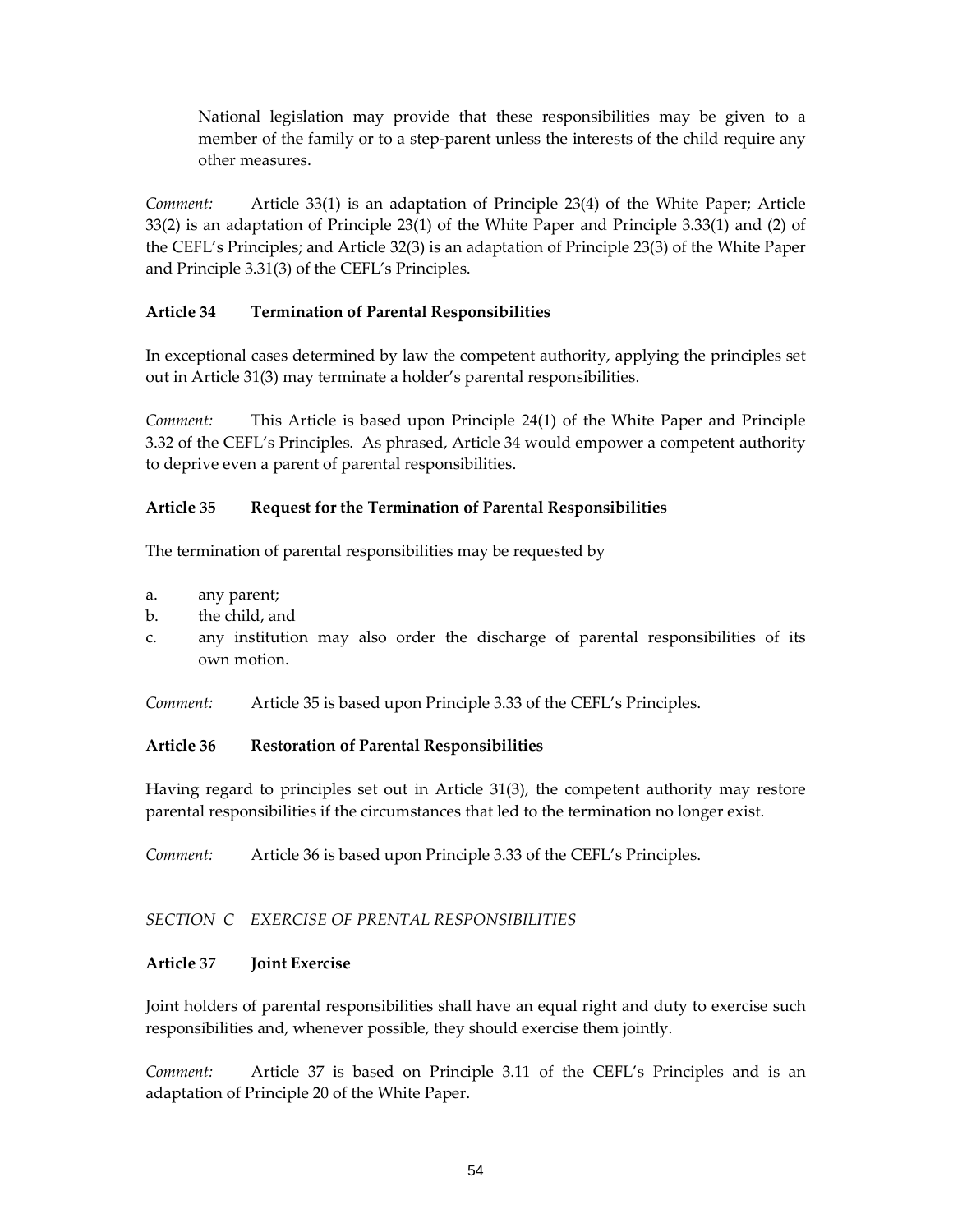## Article 38 Daily matters, important and urgent decisions

- 1. Joint holders of parental responsibilities shall have the right to act alone with respect to daily matters.
- 2. Important decisions concerning matters such as education, medical treatment, the child's residence, or the administration of his or her property, should be taken jointly. In urgent cases, a holder of parental responsibilities should have the right to act alone. The other holders of parental responsibilities should be informed without undue delay.

Comment: Article 38 is based upon Principle 3.12 of the CEFL's Principles.

## Article 39 Agreement on Exercise

- 1. Subject to the best interests of the child, joint holders of parental responsibilities may agree on the exercise of parental responsibilities.
- 2. The competent authority may scrutinize the agreement.

Comment: Article 39 is based upon Principle 3.13 of the CEFL's Principles.

## Article 40 Disagreement on Exercise

- 1. Where joint holders cannot agree on an important matter, they may apply to the competent authority.
- 2. The competent authority should promote agreement between holders of parental responsibilities.
- 3. Where agreement cannot be reached, the competent authority, applying the principles set out in Article 31(3),should determine how the parental responsibilities should be exercised.

Comment: Article 40 is an adaptation of Principle 3.14 of the CEFL's Principles.

### Article 41 Sole exercise upon agreement or decision

Subject to the best interests of the child, a joint holder of parental responsibilities may exercise those responsibilities alone:

- a. upon agreement between the holders according to Article 39 or
- b. upon a decision of the competent authority having regard to the principles set out in Article 31(3).

Comment: Article 41 is an adaptation of Principle 3.15 of the CEFL's Principles.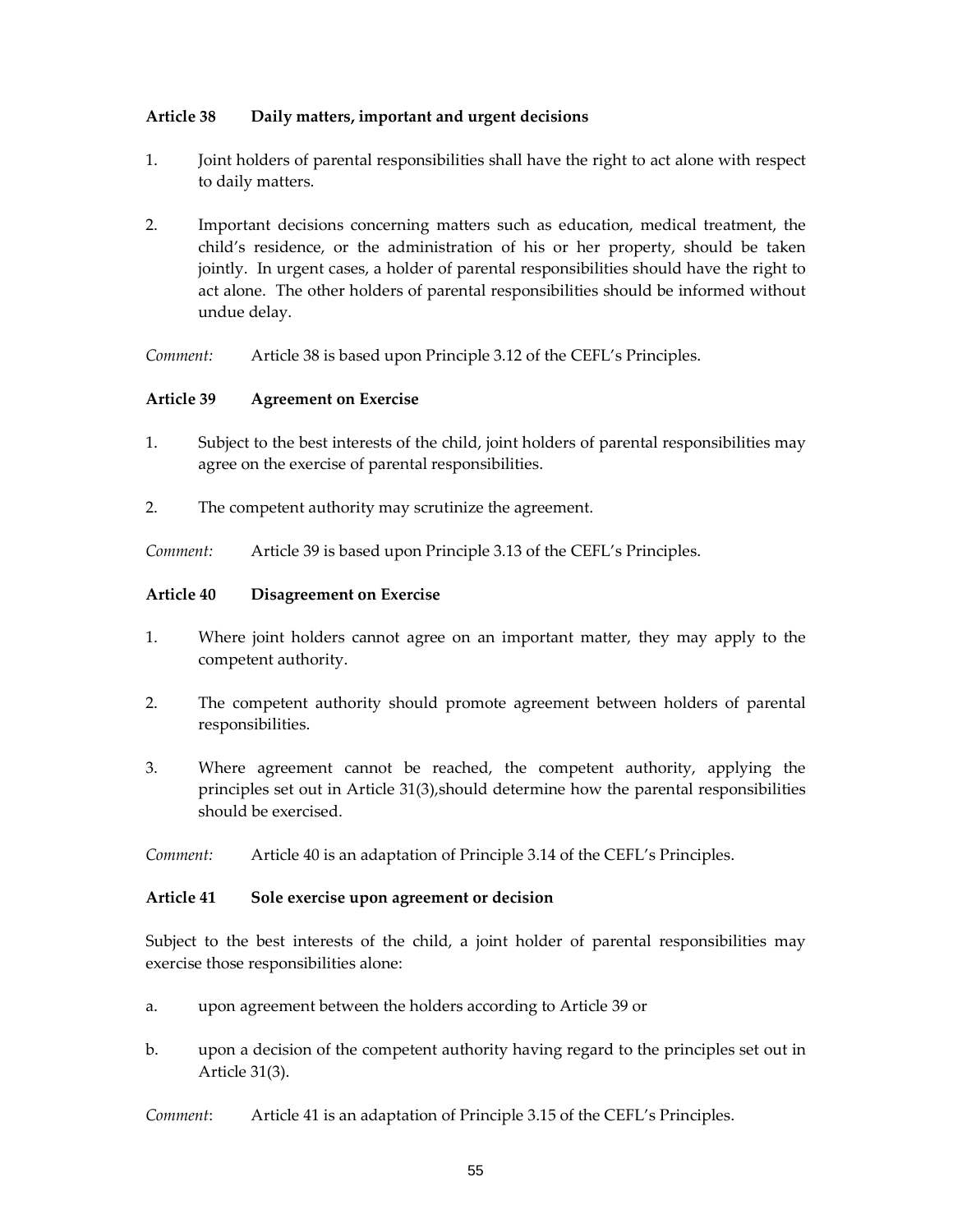## Article 42 Exercise by a sole holder of parental responsibilities

A sole holder of parental responsibilities shall exercise those responsibilities alone.

Comment: Article 42 is an adaptation of Principle 3.16 of the CEFL's Principles.

SECTION D CONTENT OF PARENTAL RESPONSIBILITIES

### Article 43 Care, Protection and Education

- 1. The holders of parental responsibilities should provide the child with care, protection and education in accordance with the child's distinctive character and developmental needs.
- 2. The child should not be subjected to corporal punishment or any other humiliating treatment.

Comment: Article 43 is taken from Principle 3.19 of the CEFL's Principles and addresses Q 13 posed in this Report.

### Article 44 Residence

- 1. If parental responsibilities are exercised jointly, the holders of parental responsibilities who are living apart should agree on with whom the child resides.
- 2. The child may reside on an alternate basis with the holders of parental responsibilities upon either an agreement approved by a competent authority, or a decision by a competent authority. The competent authority should take into consideration factors such as:
	- a. the age and opinion of the child;
	- b. the ability and willingness of the holders of parental responsibilities to cooperate with each other in matters concerning the child, as well as their personal situation;
	- c. the distance between the residences of the holders of the parental responsibilities and to the child's school.
- Comment: Article 44 is taken from Principle 3.20 of the CEFL's Principles.

### Article 45 Relocation

1. If a joint holder of parental responsibilities wishes to change the child's residence within or outside the jurisdiction, he or she should inform any other holder of parental responsibilities thereof in advance.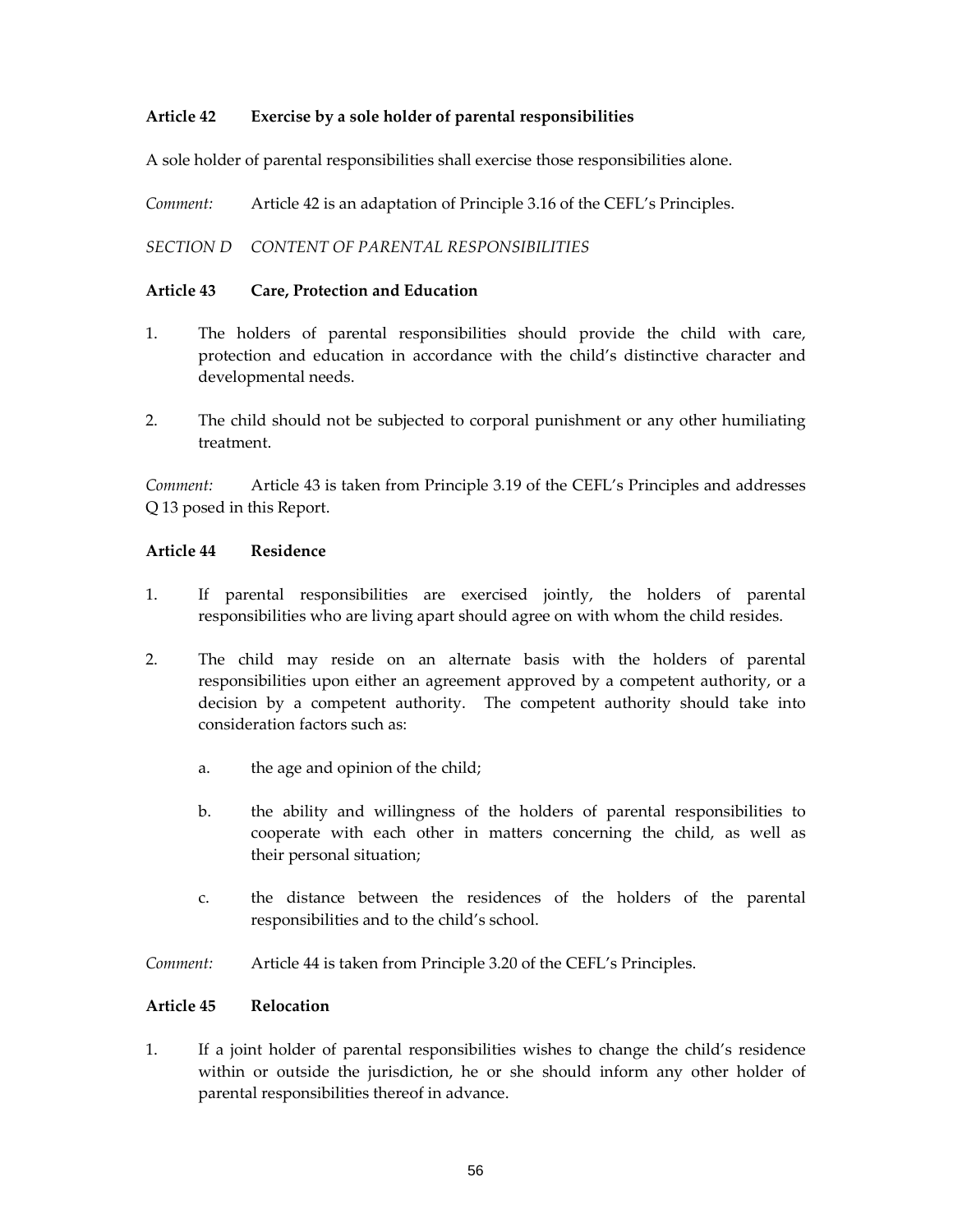- 2. If another holder of parental responsibilities objects to the change of the child's residence, he or she may apply to the competent authority for a decision.
- 3. The competent authority, in addition to taking account of the principles set out in Article 31(3), should take into consideration factors such as:
	- a. the right of the child to maintain personal relationships with the other holders of parental responsibilities;
	- b. the ability and willingness of the holders of parental responsibilities to cooperate with each other;
	- c. the personal situation of the holders of parental responsibilities;
	- d. the geographical distance and accessibility;
	- e. the free movement of persons.

Comment: This is a slight adaptation of Principle 3.21 of the CEFL's Principles. It deals with an important issue not otherwise discussed in this Report and which itself merits a full scale Europe-wide investigation.

## Article 46 Administration of the Child's Property

Holders of parental responsibilities shall administer the child's property with due care and diligence in order to preserve and, where possible, increase its value.

Comment: Article 46 is taken from Principle 3.22(1) of the CEFL's Principles and addresses part of Q 13 posed in this Report.

## Article 47 Legal representation

- 1. The holders of parental responsibilities should legally represent the child in matters concerning the child's person or property.
- 2. Legal representation should not take place where there is a conflict of interest between the child and the holders of parental responsibilities.
- 3. Having regard to the child's age and maturity, the child should have the right to selfrepresentation in legal proceedings concerning himself or herself.

Comment: Article 47 is taken from Principle 3.24 of the CEFL's Principles. It addresses Q15 posed in this Report.

Final remarks: Clearly, there will also need to be the usual concluding provisions, but these should include: (a) an Article providing that this Convention will replace the 1975 Convention and Recommendation No. R (84) 4, and (b) some monitoring provisions.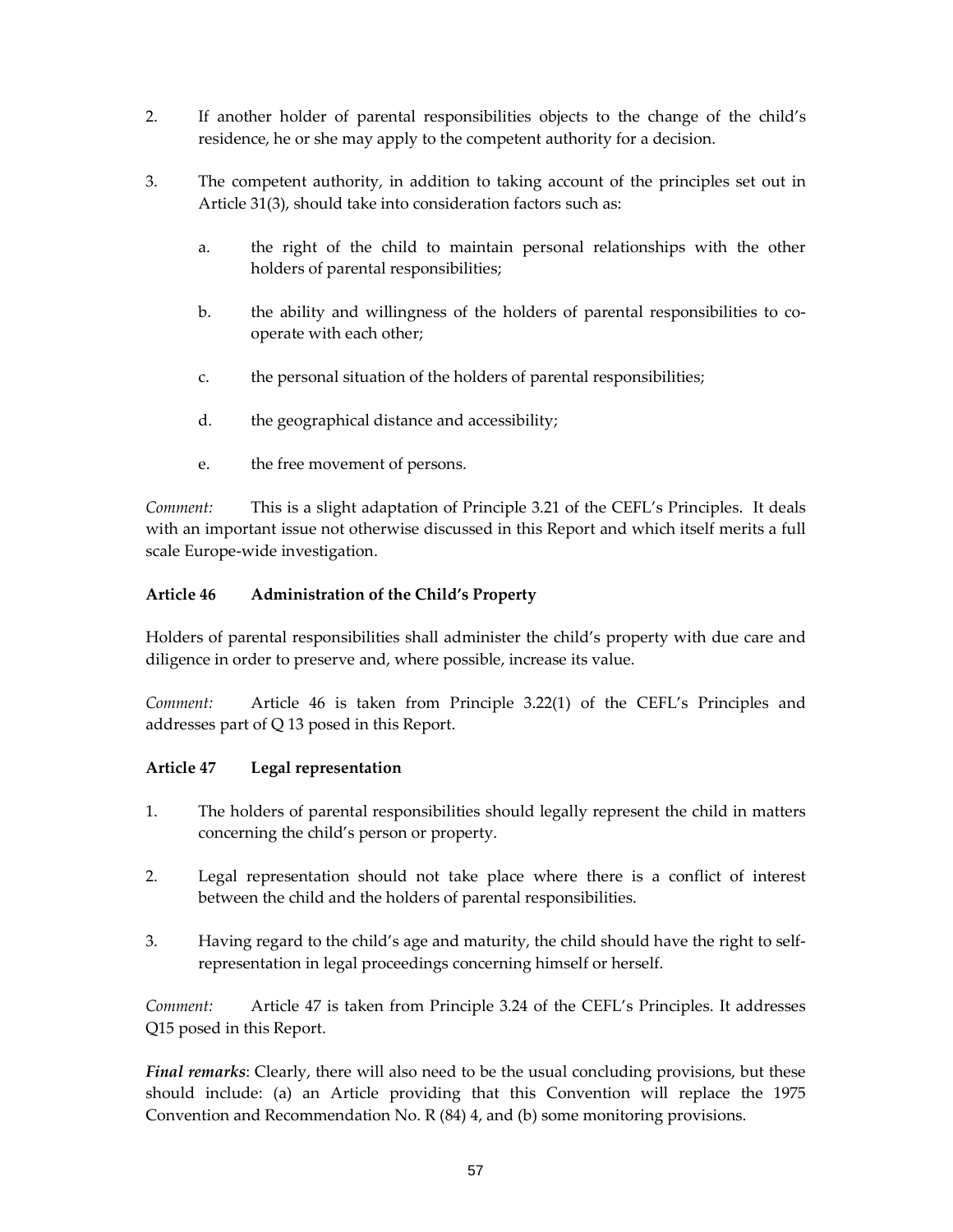### APPENDIX I

### THE LEGAL STATUS OF CHILDREN QUESTIONNAIRE

- 1. For the purpose of this questionnaire, please provide brief details of who is regarded as a legal parent.
- 2. Is a different status accorded to the child born to parents who are married and those who are not? If so, what is the position if the parents subsequently marry? What is the position in the case of parents entering registered partnerships? What is the position of the child being brought up by a parent who is living in a de facto same-sex relationship? Does a parent's change of sex affect his/her parenthood?
- 3. What is the child's status if: (a) he/she is conceived with use of the man's sperm after his death? (b) he/she is the subject of a surrogacy agreement (i.e. where a woman carries a child for someone else)?
- 4. To what extent, if at all, does the child's right of succession differ according to whether or not his/her parents are married to each other? What is the position of the adulterine child (i.e. one who is born outside marriage to a parent who is married to someone else)?
- 5. What, if any, rights of succession does a child have: (a) against a step-parent (i.e. someone who is married to or the registered partner of the parent);
	- (b) against a guardian (i.e. a person formally replacing a deceased parent);
	- (c) in the case of a child conceived after the death of a parent, against the deceased parent;
	- (d) against any other carer.
- 6. To whom can the child look for maintenance if his/her parents are:
	- (a) married, or in registered partnership

(b) unmarried? Can anyone else be made liable for the child's maintenance eg (i) a stepparent, (ii) a guardian or (iii) other carer?

- 7. To whom can the child look for care and protection (including medical treatment) if his/her parents are:
	- (a) married,

(b) unmarried?

Is anyone else liable for the child's care and protection, e.g. (i) a step-parent, (ii) a guardian or (iii) other carer?

8. To what extent and by whom can a child be disciplined? What sanctions are available and how are abuses prevented?